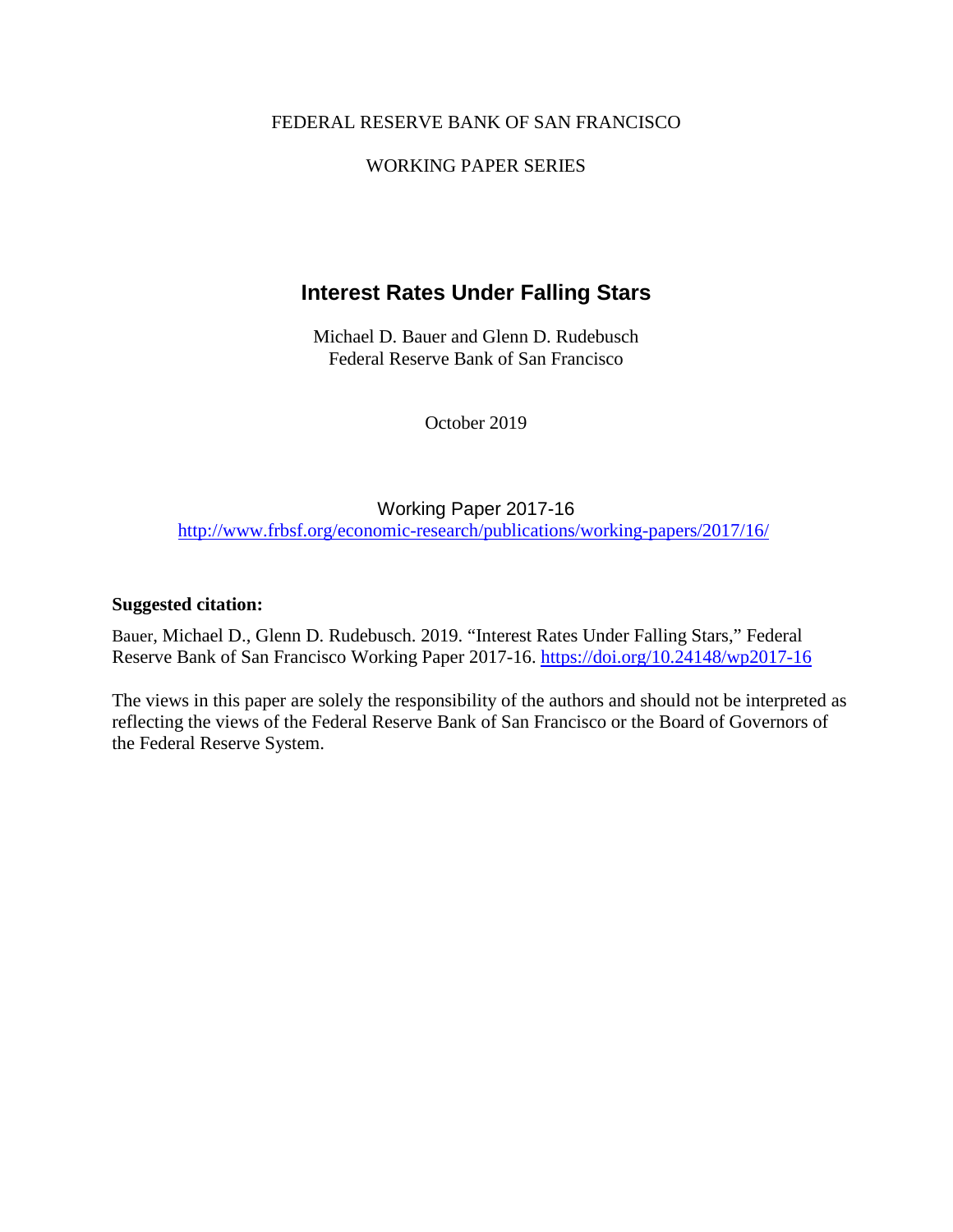# Interest Rates Under Falling Stars

Michael D. Bauer and Glenn D. Rudebusch<sup>∗</sup> Federal Reserve Bank of San Francisco

October 23, 2019

Forthcoming in the American Economic Review

#### Abstract

Macro-finance theory implies that trend inflation and the equilibrium real interest rate are fundamental determinants of the yield curve. However, empirical models of the term structure of interest rates generally assume that these fundamentals are constant. We show that accounting for time variation in these underlying long-run trends is crucial for understanding the dynamics of Treasury yields and predicting excess bond returns. We introduce a new arbitrage-free model that captures the key role that long-run trends play in determining interest rates. The model also provides new, more plausible estimates of the term premium and accurate out-of-sample yield forecasts.

Keywords: yield curve, macro-finance, inflation trend, equilibrium real interest rate, shifting endpoints, bond risk premia JEL Classifications: E43, E44, E47

<sup>∗</sup>Michael D. Bauer (michael.bauer@sf.frb.org), Glenn D. Rudebusch (glenn.rudebusch@sf.frb.org): Economic Research Department, Federal Reserve Bank of San Francisco, 101 Market Street, San Francisco, CA 94105. We thank the editor and three anonymous referees. We also thank Anna Cieslak, Todd Clark, John Cochrane, Greg Duffee, Robert Hodrick, Lars Svensson, Jonathan Wright, and seminar participants at various institutions for helpful comments; Elmar Mertens and Mike Kiley for their r<sup>\*</sup> estimates; and Simon Riddell and Logan Tribull for excellent research assistance. The views in this paper are solely the responsibility of the authors and do not necessarily reflect those of others in the Federal Reserve System.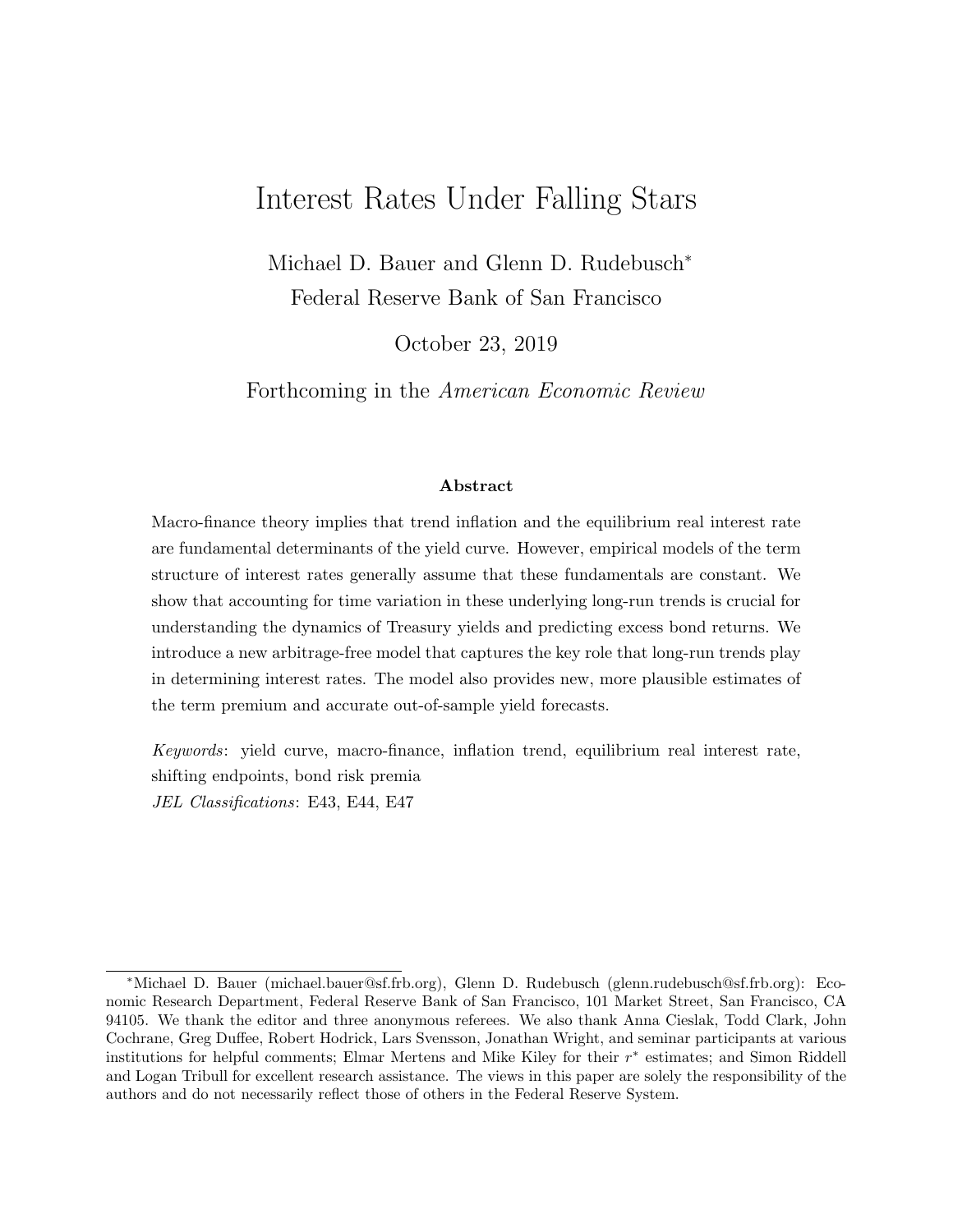## 1 Introduction

Researchers have made numerous attempts to connect macroeconomic variables to the term structure of interest rates using a variety of approaches ranging from reduced-form no-arbitrage models to fully fledged dynamic macro models.<sup>[1](#page-2-0)</sup> Despite both theoretical and empirical progress, there is no clear consensus about how macroeconomic information should be incorporated into yield curve analysis. One important link between the macroeconomy and the yield curve that has been largely overlooked is the connection between the time-varying long-run means of macroeconomic series and interest rates, that is, between their stochastic trends. Specifically, macroeconomic data and models can shed light on estimates of the trend in inflation  $(\pi_t^*)$  and the equilibrium real interest rate  $(r_t^*)$ , while finance theory—from the Fisher equation to modern no-arbitrage theory—implies that such macroeconomic trends must be reflected in interest rates. Of course, the key outstanding issue is whether there is empirically significant variation in these long-run trends over time. Almost all term structure analyses in finance assume constant long-run means. Instead, in this paper, we document that accounting for changes in  $\pi_t^*$  and  $r_t^*$  is essential for modeling the term structure, estimating bond risk premia, and forecasting yields. We quantify the importance of time-varying macroeconomic trends for interest rates in two steps. First, using a variety of empirical proxies for these shifting endpoints, we establish some stylized facts about macroeconomic and interest rate trends. One of these stylized facts is the importance of such trends for predicting excess bond returns. Second, to account for these stylized facts, we introduce a new dynamic term structure model that embeds a stochastic interest rate trend. This no-arbitrage model provides new estimates of the long-run stochastic trend in Treasury yields and the term premium and accurately predicts interest rates out of sample. This analysis bridges an important gap between macroeconomics and finance by incorporating shifting macro-finance trends.

A simple illustration of the potential importance of macro trends for U.S. interest rates is provided in Figure [1.](#page-45-0) The underlying drivers of the apparent secular decline in longer-term Treasury yields since the early 1980s remain contentious. Standard finance (no-arbitrage) models of the yield curve assume that interest rates are stationary, i.e., mean-reverting—see [Kim and Wright](#page-33-0) [\(2005\)](#page-33-0), [Joslin et al.](#page-33-1) [\(2011\)](#page-33-1), and [Adrian et al.](#page-28-0) [\(2013\)](#page-28-0), among many others. This mean reversion implies that expected short-term rates are invariably close to their historical average at horizons beyond a few years ahead. That is, the expectations component of longterm interest rates varies only modestly. Consequently, low-frequency variation in interest rates must be captured by the term premium, which is the residual difference between a long-

<span id="page-2-0"></span><sup>&</sup>lt;sup>1</sup>See, among many others, [Ang and Piazzesi](#page-29-0) [\(2003\)](#page-29-0), [Diebold et al.](#page-31-0) [\(2006\)](#page-31-0), [Bikbov and Chernov](#page-29-1) [\(2010\)](#page-29-1), and [Rudebusch and Swanson](#page-35-0) [\(2012\)](#page-32-0). A detailed survey is Gürkaynak and Wright (2012).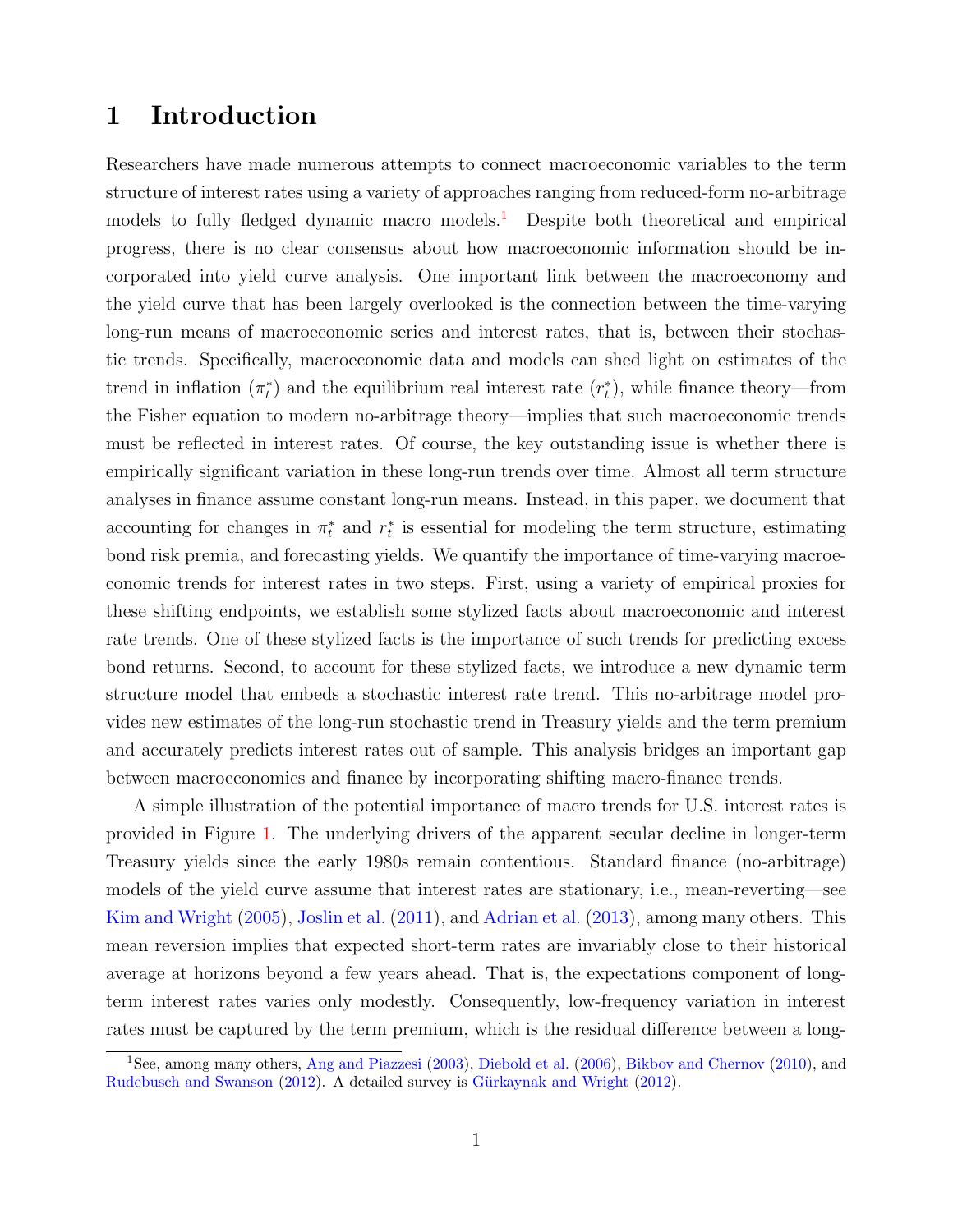term interest rate and its expectations component (e.g., [Wright,](#page-35-1) [2011\)](#page-35-1). Instead, our analysis stresses the important role of the time-varying trends underlying interest rates. To illustrate this role, Figure [1](#page-45-0) displays observable proxies of these trends (described further in Section 2). Trend inflation,  $\pi_t^*$ , measured using long-horizon survey forecasts, declined almost 6 percentage points from the Volcker disinflation of the early 1980s to the late 1990s and then remained stable around 2 percent. In contrast, the trend or equilibrium real interest rate,  $r_t^*$ —shown here as the average of several estimates—changed little early on but declined notably over the past two decades, likely reflecting structural changes in the global economy. As a result, the equilibrium nominal short-term interest rate,  $i_t^* = \pi_t^* + r_t^*$ , which reflects movements in both underlying macro trends, accounts for much of the low-frequency movements in the ten-year Treasury yield through variation in the expectations component. This suggests that the early downward trend in  $\pi_t^*$  and the more recent decline in  $r_t^*$ —that is, an environment of falling stars—played a major role in the secular decline in nominal interest rates.

This link between macro trends and interest rate trends is at the core of our analysis. We first establish two stylized facts about macro-finance trends and yields using empirical proxies for these trends.[2](#page-3-0) First, variation in both the inflation trend and the equilibrium real interest rate is responsible for the very high persistence of interest rates. It has long been recognized that nominal interest rates of different maturities contain a slow-moving common trend component and are best modelled as cointegrated [\(Campbell and Shiller,](#page-30-0) [1987;](#page-30-0) [Hall](#page-32-1) [et al.,](#page-32-1) [1992\)](#page-32-1). We show that this common trend is  $i_t^*$  and that it is driven by quantitatively important fluctuations in both underlying macroeconomic trends,  $\pi_t^*$  and  $r_t^*$ . Accounting only for the inflation trend on its own, as in [Kozicki and Tinsley](#page-33-2) [\(2001\)](#page-33-2) and [Cieslak and Povala](#page-30-1) [\(2015\)](#page-30-1), leaves a highly persistent component of interest rates unexplained. We show that it is necessary to include movements in  $r_t^*$  to fully capture the trend component in interest rates.

Our second stylized fact is that macro trends are crucial for understanding bond risk premia. Relative to the canonical predictive regressions for excess bond returns that forecast future excess bond returns with current yields [\(Fama and Bliss,](#page-31-1) [1987;](#page-31-1) [Campbell and Shiller,](#page-30-2) [1991;](#page-30-2) [Cochrane and Piazzesi,](#page-30-3) [2005\)](#page-30-3), we find that adding  $\pi_t^*$  and  $r_t^*$  as regressors provides notable gains in predictive power. Our findings provide evidence against the spanning hypothesis implied by most asset pricing models, which posits that the current yield curve contains all the relevant information for predicting future interest rates (e.g., [Duffee,](#page-31-2) [2013;](#page-31-2) [Bauer and](#page-29-2) [Rudebusch,](#page-29-2) [2017;](#page-29-2) [Bauer and Hamilton,](#page-29-3) [2018\)](#page-29-3). The predictive gains are economically large,

<span id="page-3-0"></span><sup>&</sup>lt;sup>2</sup>Along with a survey-based  $\pi_t^*$ , we use existing estimates of  $r_t^*$  from [Laubach and Williams](#page-34-0) [\(2003,](#page-34-0) [2016\)](#page-34-1), [Kiley](#page-33-3) [\(2015\)](#page-33-3), [Holston et al.](#page-32-2) [\(2017\)](#page-32-2), [Del Negro et al.](#page-31-3) [\(2017\)](#page-31-3), and [Johannsen and Mertens](#page-33-4) [\(2016,](#page-33-4) [2018\)](#page-33-5). For robustness, we also consider four  $r_t^*$  estimates that we create, which range from a simple moving-average of the real rate to a multivariate estimate.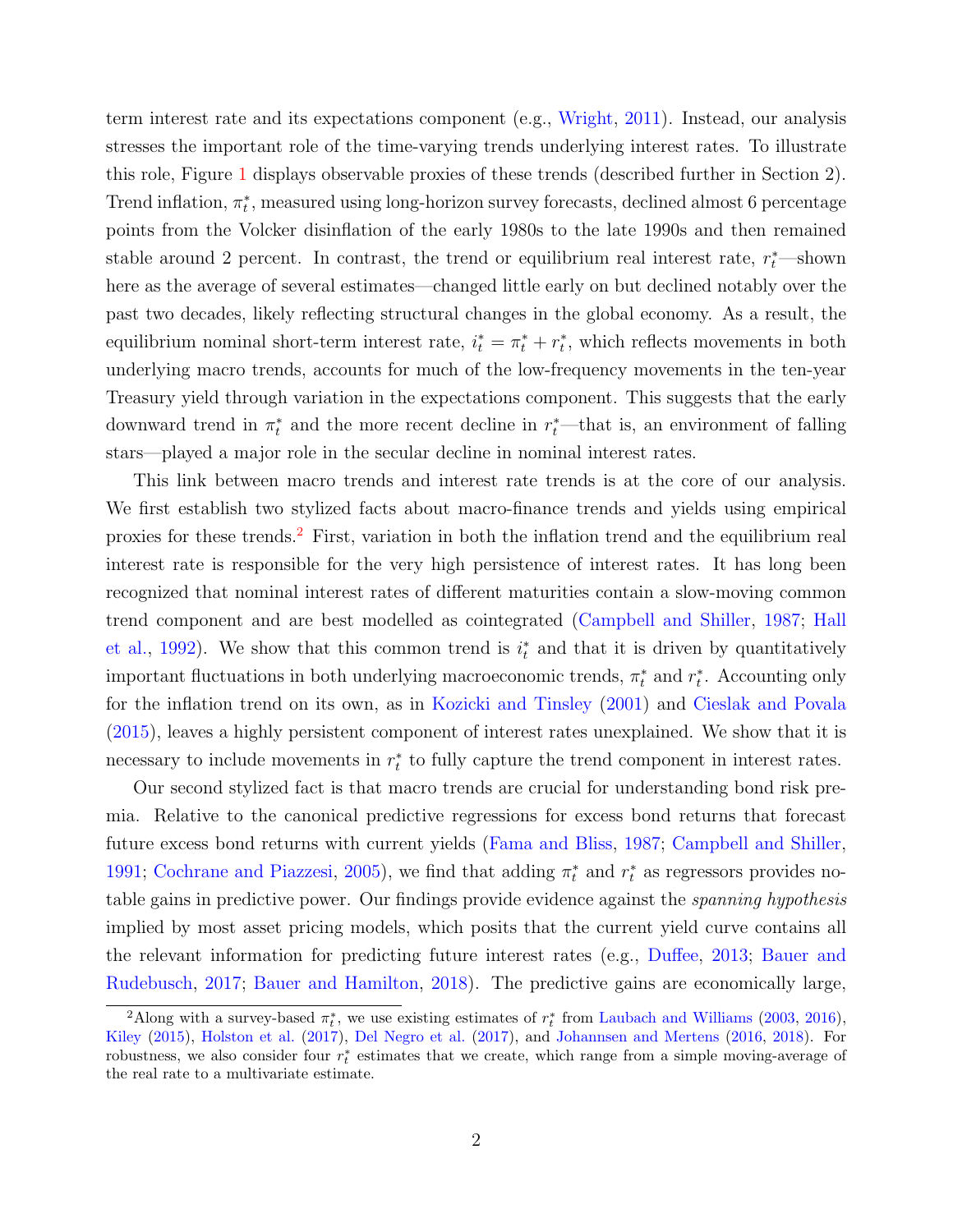so, for example, when interest rates adjust to a lower trend, long-term bond holders benefit substantially, just as they did during the adjustment to a lower  $r_t^*$  following the 2008 financial crisis. Indeed, including the equilibrium real rate is especially important later in our sample when the inflation trend shows less variation.<sup>[3](#page-4-0)</sup>

To account for these two stylized facts, we introduce a new dynamic term structure model (DTSM) with a shifting endpoint for interest rates. This novel no-arbitrage specification parsimoniously models the Treasury yield curve using four state variables: three "yield factors" which are simply linear combinations of yields, and one common stochastic trend,  $i_t^*$ , which captures movements in the underlying macroeconomic trends. The existence of a common trend in interest rates stands in stark contrast to the usual stationary DTSMs in which yield factors follow a stationary VAR(1). Furthermore, in our model the trend is unspanned or hidden, so it cannot be backed out from the cross section of yields. This specification is consistent with our evidence showing that adding  $i_t^*$  improves predictions of bond returns. In addition, an unspanned  $i_t^*$  need not follow Treasury yields in lockstep and can play a similar role as the trend component in an unobserved components model. For robustness, we employ two different estimation methodologies, which provide similar results. First, we estimate the model using an observed proxy for  $i_t^*$  in order to carry out a model-based analysis using the same real-time interest rate trend we employed in establishing the stylized facts about macro-finance trends. Second, we use Bayesian estimation of our model to infer  $i_t^*$  using only Treasury yields, imposing a certain degree of smoothness on our trend estimate, similar to [Del Negro et al.](#page-31-3) [\(2017\)](#page-31-3).

We then show that simulated data from these empirical specifications are able to match the stylized facts that we established about the role of trends for the yield curve. The modelbased estimates of the trend and cycle components of interest rates are consistent with the cointegration regression results from the actual data. Also, the model accounts for the additional predictive power for future bond returns provided by the trend underlying interest rates as was evident in our historical data sample. Specifically, predictive regressions using simulated data from our model demonstrate notable increases in  $R<sup>2</sup>$  when the interest rate trend is added as a predictor—just as in the actual data.

We also use our shifting-endpoint model to investigate two important applications of DTSMs: (1) decomposing long-term interest rates into an expectations component and a term premium and (2) forecasting interest rates. For the former, our model provides markedly

<span id="page-4-0"></span><sup>&</sup>lt;sup>3</sup>The improvement we document using trends to predict excess bond returns dovetails with recent research showing predictive gains from including slow-moving averages of past inflation, real output growth, and consumption growth as predictors (e.g., [Cieslak and Povala,](#page-30-1) [2015;](#page-30-1) [Brooks and Moskowitz,](#page-29-4) [2017;](#page-29-4) [Garg and](#page-32-3) [Mazzoleni,](#page-32-3) [2017;](#page-32-3) [Jorgensen,](#page-33-6) [2017\)](#page-33-6)—variables that are closely related to  $\pi_t^*$  and  $r_t^*$ .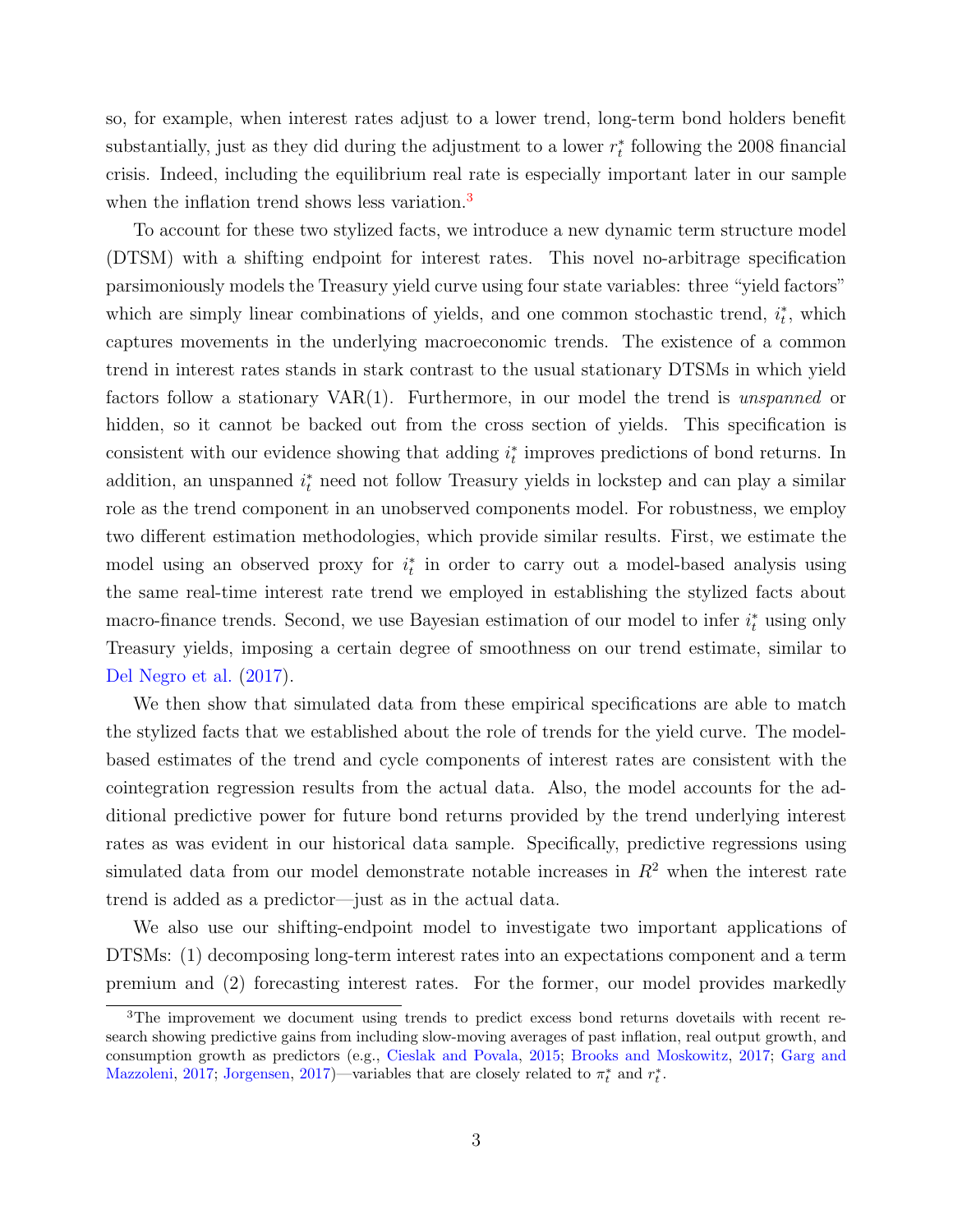different decompositions of long-term rates than the usual stationary DTSM. A stationary DTSM implies a quite stable expectations component and attributes most of the secular decline in interest rates to the residual term premium, as discussed in critiques by [Kim and](#page-33-7) [Orphanides](#page-33-7) [\(2012\)](#page-33-7) and [Bauer et al.](#page-29-5) [\(2014\)](#page-29-5). Instead, our shifting-endpoint model decomposition attributes the majority of that secular decline to a fall in long-term expectations driven by  $i_t^*$ . Consequently, our term premium estimates exhibit only a modestly decreasing trend and more pronounced cyclical swings, similar to other risk premia in asset prices [\(Fama and](#page-31-4) [French,](#page-31-4) [1989\)](#page-31-4). As for out-of-sample interest rate forecasting, previous researchers have found it surprisingly difficult to consistently beat the simple random walk forecast, which predicts that a future yield will equal the current yield. But we find that forecasts implied by our shifting-endpoint DTSM are generally more accurate than this martingale benchmark and also better than long-range projections from the Blue Chip survey of professional forecasters. By contrast, the standard stationary DTSM (corresponding to the special case of our model with a constant  $i^*$ ) forecasts substantially worse than the random walk. The improvements in forecast accuracy from allowing a slow-moving shifting endpoint are both economically and statistically significant, and they are consistent with yields returning over time to their underlying macro trend.[4](#page-5-0)

Our analysis is related to several different strands of the macro and finance literatures. Some studies have described a link between the inflation trend and nominal yields [\(Kozicki](#page-33-2) [and Tinsley,](#page-33-2) [2001;](#page-33-2) [van Dijk et al.,](#page-35-2) [2014;](#page-35-2) [Cieslak and Povala,](#page-30-1) [2015\)](#page-30-1), but this leaves unexplained the continuing decline in yields over the past 20 years. Time variation in  $r_t^*$  has so far received little attention in finance, despite growing evidence of a sizable decline in the equilibrium real interest rate.<sup>[5](#page-5-1)</sup> Our paper comprehensively documents the empirical importance of both relevant macro trends,  $\pi_t^*$  and  $r_t^*$ , for the dynamics of the yield curve.

No-arbitrage models of the yield curve typically rule out time-varying trends by specifying that the dynamics of yields are stationary. However, such models are ill-suited to capture the extreme persistence of interest rates, and a variety of remedies have been suggested.<sup>[6](#page-5-2)</sup> Our

<span id="page-5-0"></span><sup>&</sup>lt;sup>4</sup>In related work, [van Dijk et al.](#page-35-2) [\(2014\)](#page-35-2) documented forecast improvements relative to a random walk by including shifting endpoints based on their proxy of  $\pi_t^*$ . We demonstrate how to achieve even greater forecast gains in an arbitrage-free DTSM framework that accounts for time-varying  $\pi_t^*$  and  $r_t^*$ .

<span id="page-5-1"></span> $5$ The economic forces reducing the equilibrium real interest rate likely include lower productivity growth, changing demographics, a decline in the price of capital goods, and strong precautionary saving flows from emerging market economies, which have tended to increase global savings, reduce desired investment, and push down the steady-state real interest rate. Discussions include [Summers](#page-35-3) [\(2014\)](#page-35-3), [Kiley](#page-33-3) [\(2015\)](#page-33-3), [Rachel and](#page-34-2) [Smith](#page-34-2) [\(2015\)](#page-34-2), [Hamilton et al.](#page-32-4) [\(2016\)](#page-32-4), [Laubach and Williams](#page-34-1) [\(2016\)](#page-34-1), [Johannsen and Mertens](#page-33-4) [\(2016,](#page-33-4) [2018\)](#page-33-5), [Christensen and Rudebusch](#page-30-4) [\(2019\)](#page-30-4), [Del Negro et al.](#page-31-3) [\(2017\)](#page-31-3), [Holston et al.](#page-32-2) [\(2017\)](#page-32-2) and [Lunsford and West](#page-34-3) [\(2019\)](#page-34-3). In macroeconomics,  $r_t^*$  is often labeled the neutral or natural rate of interest although, as noted below, there can be subtle dfferences among various definitions.

<span id="page-5-2"></span><sup>6</sup>Proposed remedies include adding survey information [\(Kim and Wright,](#page-33-0) [2005;](#page-33-0) [Kim and Orphanides,](#page-33-7) [2012\)](#page-33-7),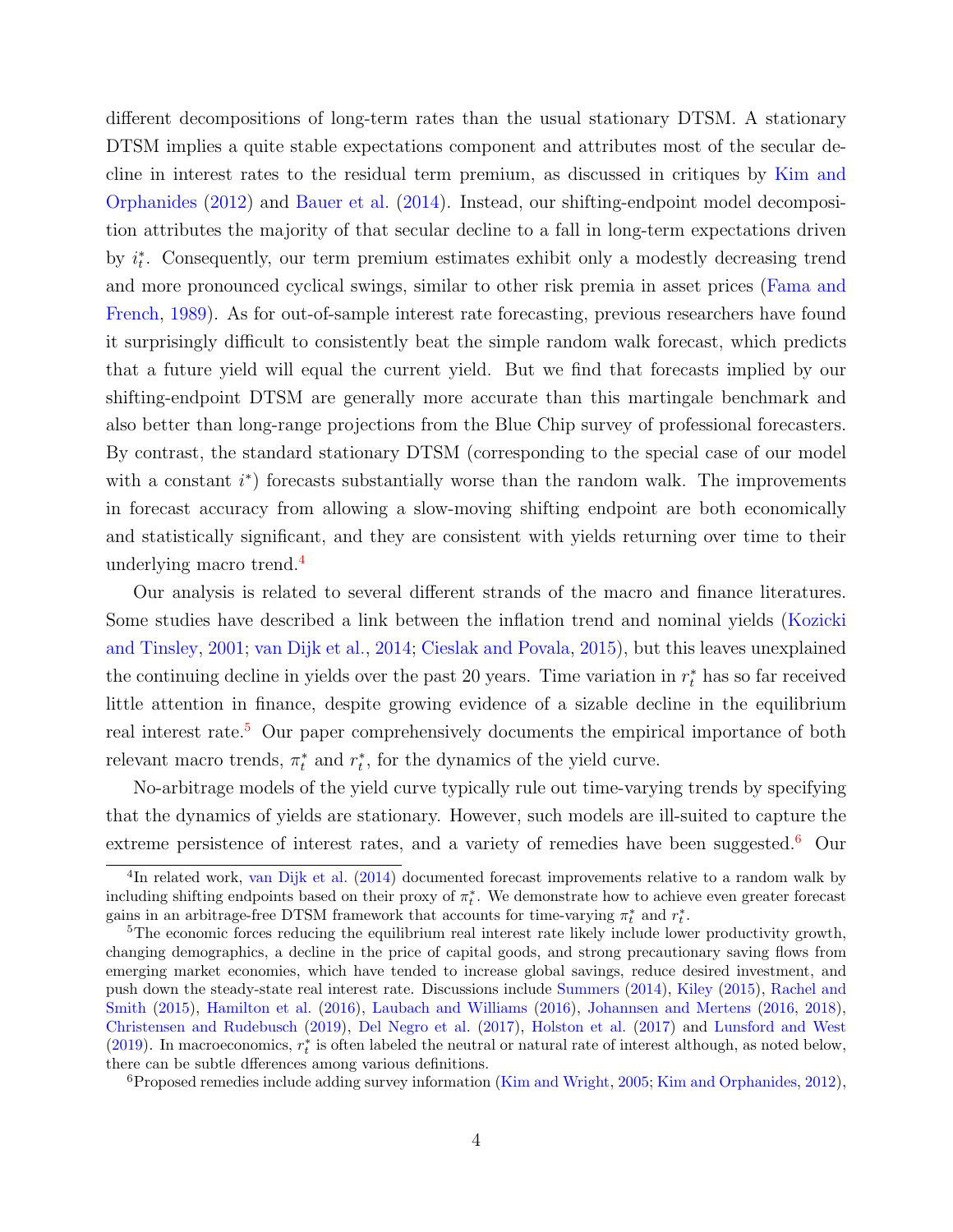results suggest that allowing for shifting long-run trends is a better solution. The idea of a shifting-endpoint term structure model goes back to [Kozicki and Tinsley](#page-33-2) [\(2001\)](#page-33-2), who specified a restrictive two-factor DTSM that imposed the expectations hypothesis and identified  $i_t^*$  with a distant-horizon forward rate (with a unit root under both the risk-neutral and the real-world measure). Some macro-finance models of the yield curve allow for changes in the inflation trend but still assume a constant equilibrium real rate (Hördahl et al., [2006;](#page-32-5) [Rudebusch and](#page-35-4) [Wu,](#page-35-4) [2008\)](#page-35-4). The model of [Campbell et al.](#page-30-5) [\(2017\)](#page-30-5), which is designed to capture the changing comovement of stock and bond returns, is an asset pricing model with a time-varying  $\pi_t^*$  and constant  $r^*$ . A few no-arbitrage models allow for changes in  $r_t^*$ , but they also make strong assumptions about this trend by tightly linking it to  $\pi_t^*$  [\(Dewachter and Lyrio,](#page-31-5) [2006\)](#page-31-5) or trend output growth [\(Dewachter and Iania,](#page-31-6) [2011\)](#page-31-6). Our model allows both stochastic macroeconomic trends to affect term structure dynamics. We also depart from the existing literature by treating  $i_t^*$  as unspanned, which allows this trend to exhibit some variation independent of contemporaneous yields.

Three recent papers propose statistical models of interest rates with time-varying long-run means, and are thus closely related to ours. [Del Negro et al.](#page-31-3) [\(2017\)](#page-31-3) estimate a Bayesian common-trend VAR for interest rates and inflation that allows for time variation in  $\pi_t^*$  and  $r_t^*$ . We use their estimates of  $r_t^*$ , along with others, in our analysis establishing stylized facts. [Johannsen and Mertens](#page-33-5) [\(2018\)](#page-33-5) also propose a time series model for yields and a Bayesian estimation framework that allows for stochastic volatility, and we also include their real-time  $r_t^*$  among our trend proxies. Finally, [Crump et al.](#page-30-6) [\(2018\)](#page-30-6) allow for shifting macroeconomic trends in a common-trend VAR for interest rates and inflation with  $i_t^*$ ,  $r_t^*$ , and  $\pi_t^*$  pinned down from surveys of professional forecasters. These three papers provide complementary time series analyses to our approach. However, our arbitrage-free specification, which jointly captures the time series and cross section of Treasury yields, allows us to investigate the role of trends for the yield curve, the term premium and expected bond returns.

The paper is structured as follows. Section [2](#page-7-0) describes key concepts and our initial proxies for the macroeconomic trends. Section [3](#page-10-0) presents stylized facts about the macroeconomic trends and Treasury yields. Section [4](#page-15-0) introduces our no-arbitrage model, shows how it captures the stylized facts, and presents novel estimates of the term premium as well as out-of-sample forecast results. Section [5](#page-28-1) concludes. The Appendix contains further details, and a separate Online Appendix<sup>[7](#page-6-0)</sup> contains supplemental material.

restricting risk prices [\(Joslin et al.,](#page-33-8) [2014;](#page-33-8) [Bauer,](#page-29-6) [2018\)](#page-29-6), correcting for small-sample bias [\(Bauer et al.,](#page-29-7) [2012,](#page-29-7) [2014\)](#page-29-5), and using near-integration or long memory processes [\(Jardet et al.,](#page-32-6) [2013;](#page-32-6) Goliński and Zaffaroni, [2016\)](#page-32-7).

<span id="page-6-0"></span><sup>7</sup>The Online Appendix is available at [https://www.michaeldbauer.com/files/br\\_trends\\_online\\_](https://www.michaeldbauer.com/files/br_trends_online_appendix.pdf) [appendix.pdf](https://www.michaeldbauer.com/files/br_trends_online_appendix.pdf).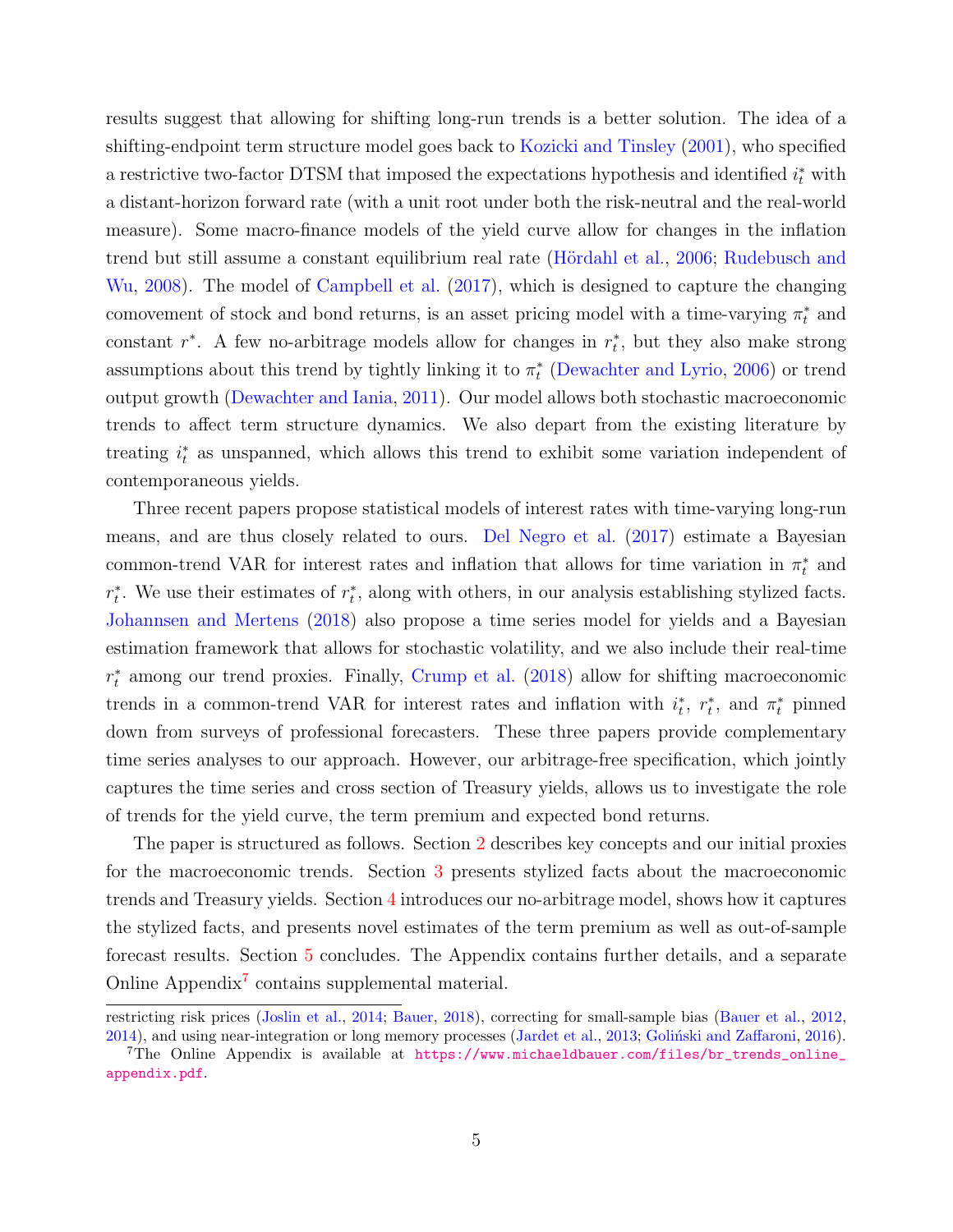## <span id="page-7-0"></span>2 Interest rate trends: theory and estimates

The role of trends for interest rates can be illustrated with the usual decomposition of any *n*-period yield,  $y_t^{(n)}$  $t_t^{(n)}$ , into expectations of short-term rates and a term premium,  $TP_t^{(n)}$ :

<span id="page-7-2"></span>
$$
y_t^{(n)} = \frac{1}{n} \sum_{j=0}^{n-1} E_t i_{t+j} + T P_t^{(n)} = i_t^* + \frac{1}{n} \sum_{j=0}^{n-1} E_t i_{t+j}^c + T P_t^{(n)},\tag{1}
$$

where  $i_t$  is the nominal short rate,  $y_t^{(1)}$  $t^{(1)}$ .<sup>[8](#page-7-1)</sup>The term premium compensates bond investors for the duration risk in longer-term bonds, though in practice, it also captures liquidity and financial market frictions. The expectations theory of interest rates assumes that the term premium is zero (strong form) or constant (weak form), whereas modern finance theories of interest rates explicitly model the time variation in the term premium, as described in Section [4.](#page-15-0) The second equality in equation [\(1\)](#page-7-2) introduces the trend or equilibrium short rate,  $i_t^*$ , and the short rate cycle,  $i_t^c = i_t - i_t^*$ . We define  $i_t^*$  as the Beveridge-Nelson trend in the short-term nominal interest rate,

<span id="page-7-4"></span>
$$
i_t^* \equiv \lim_{j \to \infty} E_t i_{t+j}.
$$
\n<sup>(2)</sup>

We employ this stochastic trend concept throughout this paper and assume no deterministic time trends. All nominal yields are affected by changes in  $i_t^*$ , and if this trend is time-varying, then yields are nonstationary with a common trend. In this case, [Kozicki and Tinsley](#page-33-2) [\(2001\)](#page-33-2) fittingly call  $i_t^*$  a "shifting endpoint." The Fisher equation suggests that two macroeconomic trends determine this endpoint:

$$
i_t = r_t + E_t \pi_{t+1} \quad \Rightarrow \quad i_t^* = r_t^* + \pi_t^*,
$$

where  $r_t$  is the real short rate,  $\pi_t$  is inflation, and the trends in  $r_t$  and  $\pi_t$  are defined analogously to  $i_t^*$ . If inflation or the real interest rate contain long-run trend components, then nominal interest rates will also be driven by these same macroeconomic trends.

The remainder of this section describes the empirical proxies of these trends that we em-ploy to establish stylized facts about macro-finance trends in interest rates.<sup>[9](#page-7-3)</sup> For the long-run inflation trend, the prevailing consensus in empirical macroeconomics models inflation as an I(1) process—in order to produce accurate forecasts and correctly capture the evolution of

<span id="page-7-1"></span><sup>8</sup>This intuitive definition of the term premium—the expected excess log return on the long-term bond held to maturity over a strategy of rolling over short-term bonds—is common in macroeconomics. It differs from the definition used in DTSMs by a Jensen inequality term, but in homoskedastic models such as the one proposed in this paper, this variance correction term is a constant.

<span id="page-7-3"></span><sup>&</sup>lt;sup>9</sup>[A](#page-36-0)ppendix A provides an overview of all trend estimates.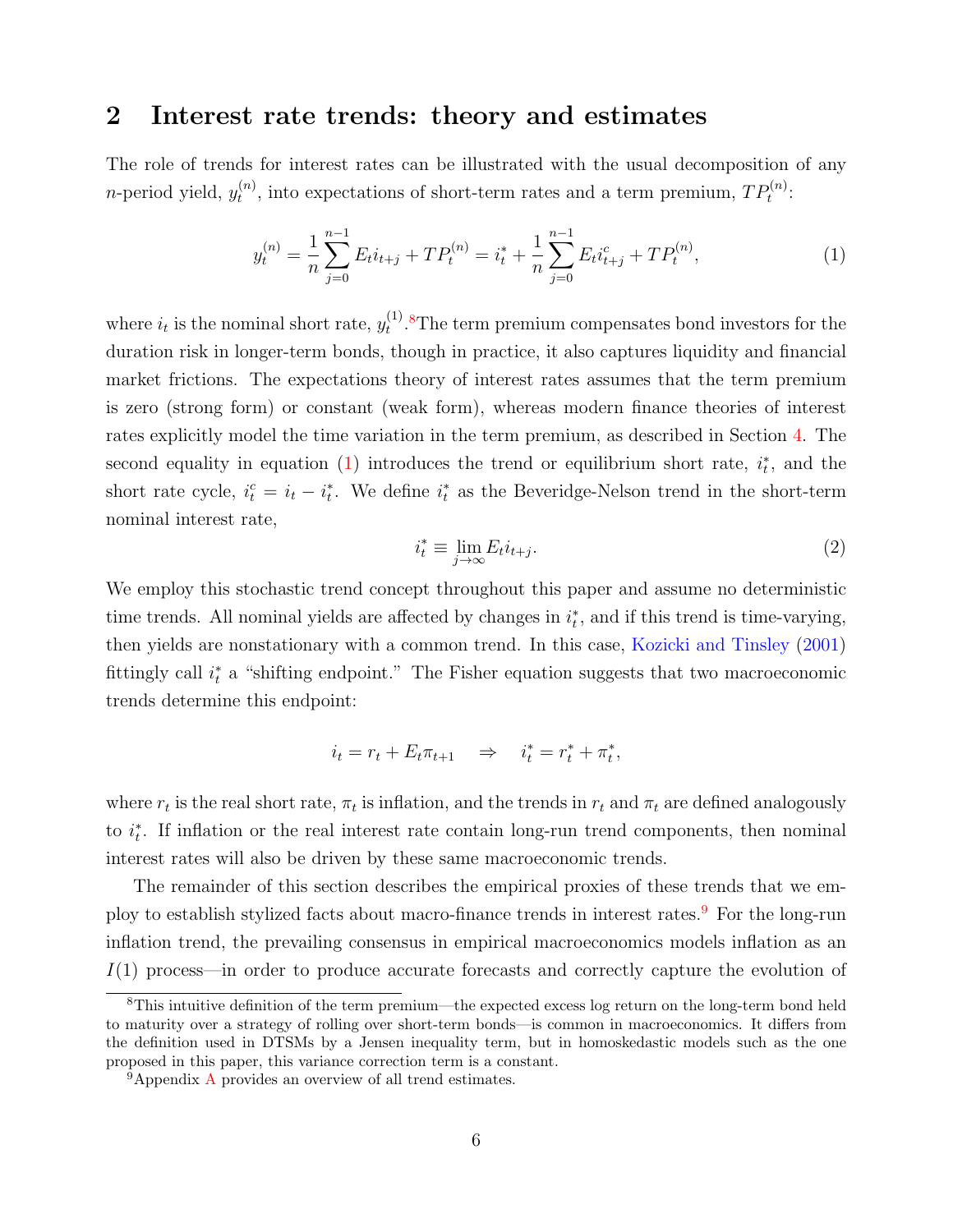inflation expectations [\(Stock and Watson,](#page-35-5) [2007;](#page-35-5) [Faust and Wright,](#page-31-7) [2013\)](#page-31-7). From a macroeconomic perspective, the resulting time-varying  $\pi_t^*$  can be viewed as the perceived inflation target of the central bank. Empirical proxies for trend inflation have been constructed from surveys, statistical models, or a combination of the two—see, for example, [Stock and Watson](#page-35-6) [\(2016\)](#page-35-6) and the references therein. We employ a well-known, widely used survey-based measure of long-run inflation expectations, the Federal Reserve's series on the perceived target rate (PTR) for inflation (e.g., [Clark and McCracken,](#page-30-7) [2013;](#page-30-7) [Del Negro et al.,](#page-31-3) [2017\)](#page-31-3). Figure [1](#page-45-0) shows that, from the beginning of our sample to the late 1990s, this estimate generally mir-rored the rise and fall of the ten-year yield.<sup>[10](#page-8-0)</sup> Since then, however, it has remained close to 2 percent, which has been the explicit longer-run inflation goal of the Federal Reserve since 2012. Given our focus on forecasting, real-time availability is an important issue, and for most of our sample (since 1979) the PTR estimate was available in real time from the Survey of Professional Forecasters.

As a proxy for  $r_t^*$ , we use a variety of estimates to avoid reliance on one specific model or estimation approach. All of these estimates are consistent with our definition of  $r_t^*$  as the stochastic trend in the real short rate, analogous to equation  $(2)$ . The first two  $r_t^*$  estimates are the long-run real rate trends from time series models identified with Bayesian methods: [Del Negro, Giannone, Giannoni, and Tambalotti](#page-31-3) [\(2017\)](#page-31-3)(DGGT) estimate a linear state space model with common trends, and [Johannsen and Mertens](#page-33-4) [\(2016,](#page-33-4) [2018\)](#page-33-5)(JM) employ a nonlinear state space model with a shadow rate. Three additional estimates are based on simple New Keynesian macro models and use the Kalman filter to infer the neutral real interest rate, that is, the level of the real rate consistent with real output at potential and inflation at target: [Laubach and Williams](#page-34-0) [\(2003,](#page-34-0) [2016\)](#page-34-1) (LW) implemented this concept empirically using the [Rudebusch and Svensson](#page-34-4) [\(1999\)](#page-34-4) model; [Holston, Laubach, and Williams](#page-32-2) [\(2017\)](#page-32-2) (HLW) use a slight simplification of the LW model; and [Kiley](#page-33-3) [\(2015\)](#page-33-3) augments the LW model to account for changes in financial conditions. The implementation of these macro models assumes that the neutral rate follows a martingale; thus, their  $r_t^*$  estimates are consistent with the long-run concept we employ. We also construct three model-based estimates of our own. The first is based on a simple univariate unobserved components model, and the second uses the same model augmented with moving averages of real GDP and labor force growth that appear to be correlated with the real rate trend [\(Lunsford and West,](#page-34-3) [2019\)](#page-34-3). The third estimate uses the observed nominal short rate and inflation in a state-space model with a latent real rate and  $r_t^*$ . We estimate these models using Bayesian methods, and like [Del Negro et al.](#page-31-3) [\(2017\)](#page-31-3) we

<span id="page-8-0"></span><sup>&</sup>lt;sup>10</sup>Other estimates of the inflation trend, such as the long-range forecasts in the Blue Chip survey, the movingaverage estimate of [Cieslak and Povala](#page-30-1) [\(2015\)](#page-30-1), or various model-based estimates [\(Clark and Doh,](#page-30-8) [2014;](#page-30-8) [Stock](#page-35-6) [and Watson,](#page-35-6) [2016\)](#page-35-6) exhibit a similar pattern.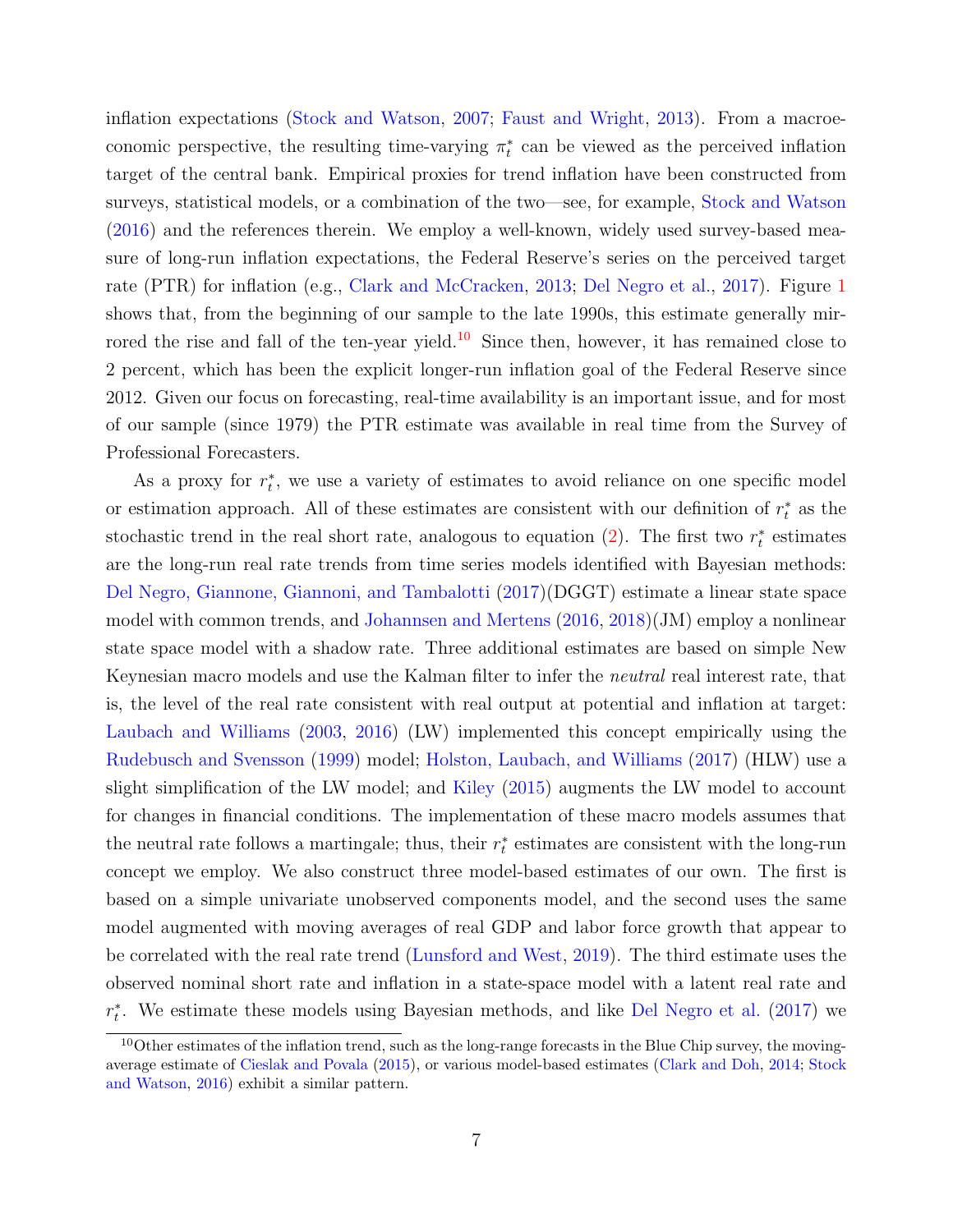employ a prior with a low innovation variance for  $r_t^*$ . Finally, as a simple, model-free estimate of  $r_t^*$ , we include an exponentially-weighted moving average of past real rates.<sup>[11](#page-9-0)</sup>

Figure [2](#page-46-0) summarizes these  $r_t^*$  estimates. The left panel shows the average and range of the smoothed (two-sided) estimates, which use the full data sample for inference about the parameters and state variables. These show a relatively stable  $r_t^*$  until the late 1990s, but then exhibit a pronounced decline. To better capture what bond market investors could have known about macro trends contemporaneously, our analysis will focus on filtered (one-sided) and realtime estimates of  $r_t^*$ , which are shown in the right panel of Figure [2.](#page-46-0) Filtered estimates—from the LW, HLW, and Kiley models—infer latent state variables at time  $t$  using data available up to time t. However, they also use model parameter estimates from the full sample, which would not have been available to investors in real time.<sup>[12](#page-9-1)</sup> Therefore, to avoid the pitfall of look-ahead bias in our analysis of predictive power, we consider (pseudo) real-time estimates that only use data through period  $t$  to construct  $r_t^*$ . Such real-time estimates are available for the JM and DGGT models, our own three models, and the moving-average of past real rates.<sup>[13](#page-9-2)</sup> As shown in Figure [2,](#page-46-0) the average of these six real-time estimates increased from about one to two percent early in the sample, moved sideways for about 15 years, and then around 2000 started a substantial, steady decline until the end of the sample. This pattern closely follows the movements of the moving-average estimate of  $r_t^*$ , which has the added benefit of not relying on a model or estimation technique unavailable to investors historically. Finally, the average of all nine filtered and real-time  $r_t^*$  estimates, which is displayed in Figure [1,](#page-45-0) also shows a similar pattern.

Substantial estimation and model uncertainty underlie estimates of any long-run trends, as suggested by the range of estimates in Figure [2.](#page-46-0) To reduce the uncertainty inherent in individual estimates, we take averages of  $r^*$ -estimates across models. While this approach is in no way a cure-all for estimation uncertainty and measurement error, model-averaging is well-known to improve forecast accuracy [\(Timmermann,](#page-35-7) [2006\)](#page-35-7).<sup>[14](#page-9-3)</sup> Our baseline estimate of  $i_t^*$ for the analysis in Section [3](#page-10-0) will be the sum of the PTR estimate of  $\pi_t^*$  and the average of all six real-time estimates of  $r_t^*$ .<sup>[15](#page-9-4)</sup>

<span id="page-9-0"></span><sup>&</sup>lt;sup>11</sup>Our smoothing parameter of 0.98 follows other research estimating macro trends [\(Malmendier and Nagel,](#page-34-5) [2011;](#page-34-5) [Orphanides and Williams,](#page-34-6) [2005\)](#page-34-6).

<span id="page-9-1"></span><sup>&</sup>lt;sup>12</sup>Still, [Laubach and Williams](#page-34-1) [\(2016\)](#page-34-1) argue that, for the past decade, truly real-time  $r_t^*$  estimates are similar to their filtered estimates.

<span id="page-9-2"></span><sup>&</sup>lt;sup>13</sup>These estimated trends all rely on revised inflation data, and the multivariate model also uses revised output data. Although the use of real-time data vintages can be important for near-term forecasting, it is arguably less relevant for estimation of long-run trends.

<span id="page-9-3"></span><sup>&</sup>lt;sup>14</sup>Because we find a close link between the yield curve and our noisy estimates of the macro trends, our results are likely somewhat conservative regarding the tightness of the connection between the yield curve and the true underlying trends (as discussed in the Online Appendix).

<span id="page-9-4"></span><sup>&</sup>lt;sup>15</sup>An alternative proxy for  $i_t^*$  could be obtained from surveys, such as the long-range forecast for the three-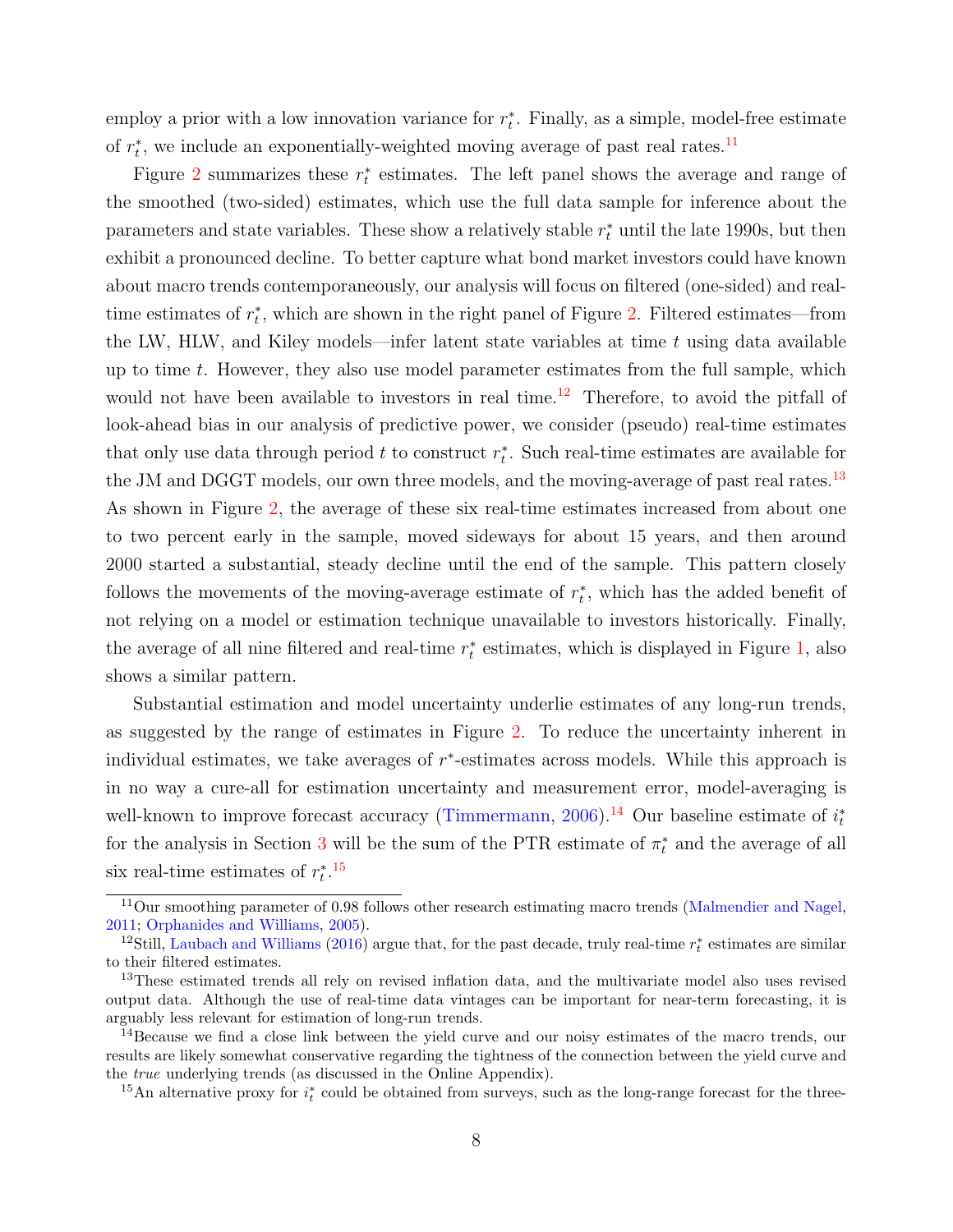## <span id="page-10-0"></span>3 Macro trends and yields: stylized facts

#### <span id="page-10-3"></span>3.1 The common trend in nominal yields

We first investigate whether macroeconomic trends account for the high persistence of interest rates. We then assess whether accounting for just the inflation trend is sufficient or if a real rate trend also materially contributes to movements in nominal bond yields. Our proxies for these macro trends are the PTR survey-based estimate of  $\pi_t^*$  and the three alternative estimates of  $r_t^*$ : the average of three filtered estimates, the average of the six real-time estimates, and a simple (exponentially weighted) moving average of past real rates. We proxy for the equilibrium nominal short rate  $i_t^*$  with the sum of  $\pi_t^*$  and the real-time average estimate of  $r_t^*$  (but obtain similar results with the filtered or moving-average measures).

We find that variation in the macro trends accounts for the persistence of interest rates, and the trend and cycle components of interest rates can be identified using our proxy  $i_t^*$ . This is illustrated in Figure [3,](#page-47-0) which shows the (demeaned) ten-year yield and two detrended versions of that yield.<sup>[16](#page-10-1)</sup> The first detrended yield is the simple difference between the yield and  $i_t^*$ , which should be stationary if the yield is indeed driven by this trend and the loading on  $i_t^*$  is unity. In comparison to the ten-year yield, this series exhibits much less of a trend, for example, declining by less than half as much from the early 1980s to the end of our sample. Still, a notable trend remains in this simple difference, which indicates that the yield trend component moves more than one-for-one with  $i_t^*$ . By definition, the expectations component of yields moves one-for-one with  $i_t^*$ , so the ten-year term premium must contain a trend component positively related to  $i_t^*$ . To account for this relationship, the second detrended series is the residual from a (Dynamic OLS) cointegration regression of the yield on  $i_t^*$ , discussed below. This cointegration residual shows no discernible trend, indicating that changes in  $i_t^*$ , properly scaled, can fully capture the trend in the ten-year Treasury yield. The fitted value of the cointegration regression is the trend component of the ten-year yield, for which we also obtain a model-based estimate in Section [4.3,](#page-20-0) and the residual—shown in Figure [3—](#page-47-0)corresponds to the interest rate cycle.

It has long been known that nominal interest rates are highly persistent.<sup>[17](#page-10-2)</sup> Summary statistics and unit root tests reported in the Online Appendix confirm that Treasury yields are best modeled as having a stochastic trend in our sample. We examine whether this persistence

month T-bill rate from the Blue Chip Financial Forecasts. This series, which is only available semiannually starting in 1986, fluctuates around our baseline estimate of  $i_t^*$ . We consider survey forecasts in Section [4.6.](#page-26-0)

<span id="page-10-1"></span> $16\,\text{We}$  use end-of-quarter zero-coupon Treasury yields from Gürkaynak et al. [\(2007\)](#page-32-8) with maturities from one to 15 years and three-month and six-month Treasury bill rates from the Federal Reserve's H.15 release, over the period from 1971:Q4 to 2018:Q2.

<span id="page-10-2"></span><sup>17</sup>See, for example, [Nelson and Plosser](#page-34-7) [\(1982\)](#page-34-7), [Rose](#page-34-8) [\(1988\)](#page-34-8), and [King et al.](#page-33-9) [\(1991\)](#page-33-9).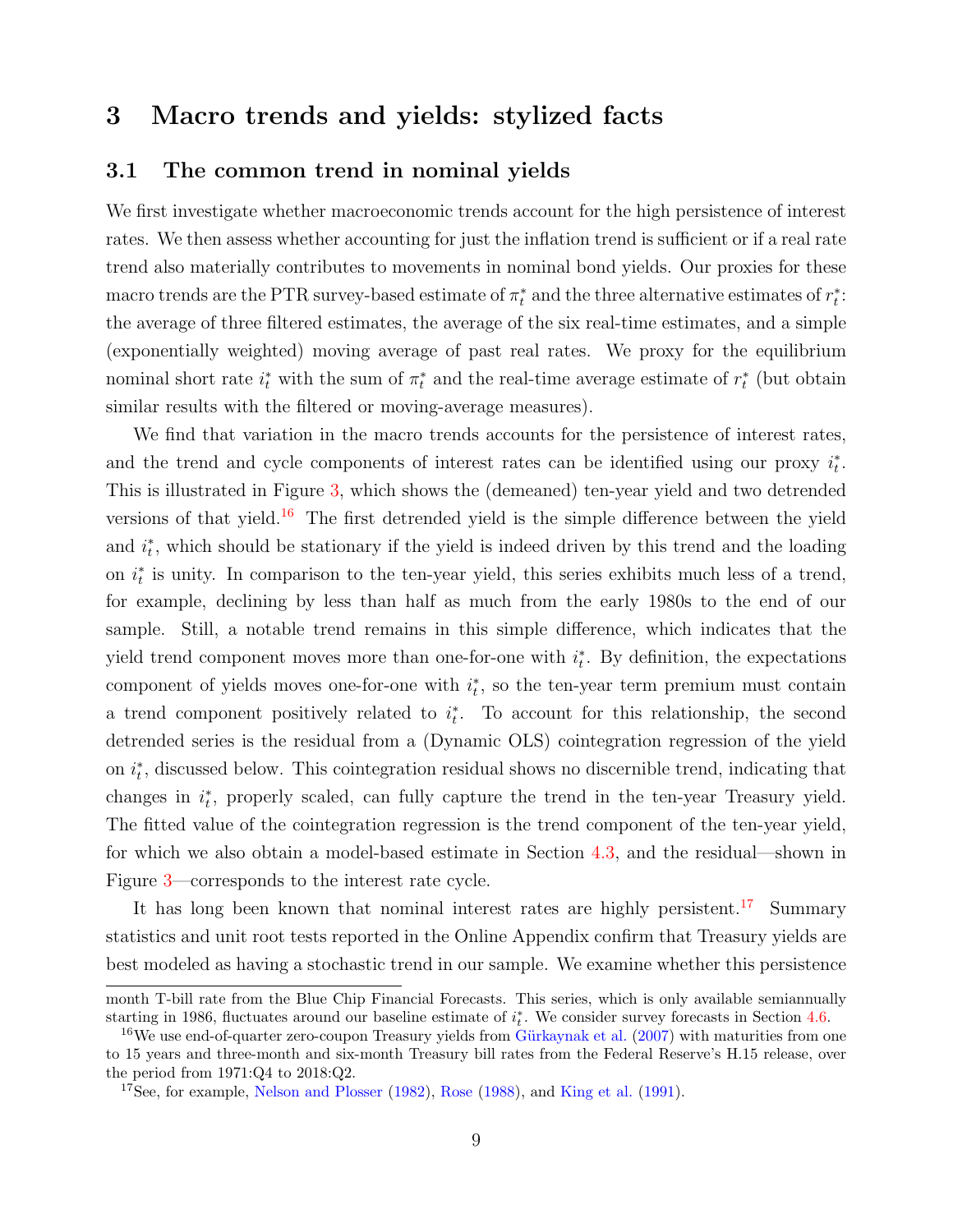is driven by a common macro trend. Figure [3](#page-47-0) suggests a likely cointegration relationship with a loading on the trend larger than unity. To formally investigate this relationship, including the individual contributions of  $\pi_t^*$  and  $r_t^*$ , we use cointegration regressions of the form  $y_t^{(40)} = \beta_0 + \beta_1' X_t^* + u_t$ , where  $y_t^{(40)}$  $t_t^{(40)}$  is the ten-year yield, the vector  $X_t^*$  contains one or two macro trend proxies, and  $u_t$  is a stationary residual under cointegration. We estimate the coefficients  $\beta_0$  and  $\beta_1$  using the Dynamic OLS estimator of [Stock and Watson](#page-35-8) [\(1993\)](#page-35-8) by including four leads and lags of  $\Delta y_t^{(40)}$  and  $\Delta X_t^{*}$ .<sup>[18](#page-11-0)</sup>

Table [1](#page-41-0) shows the results of our cointegration analysis, including coefficient estimates, Newey-West standard errors (using six lags) and the regression  $R^2$ . The first regression specification includes only  $\pi_t^*$ , and the results echo those of [Cieslak and Povala](#page-30-1) [\(2015\)](#page-30-1), who used simple OLS regressions but a similar inflation trend proxy. The inflation trend coefficient is somewhat higher than one and strongly significant, and the  $R<sup>2</sup>$  is very high. However, trend inflation does not fully account for the trend behavior of yields, as evident from the persistence of the cointegration residuals  $\hat{u}_t = y_t^{(40)} - \hat{\beta}_0 + \hat{\beta}_1 \pi_t^*$ . While  $\hat{u}_t$  is much less persistent than the ten-year yield, it is still quite persistent. As shown in the second column, for this series, unit root tests—the Augmented Dickey-Fuller (ADF) and Phillips-Perron (PP) tests—do not reject the null, and the low-frequency stationary test of Müller and Watson [\(2013\)](#page-34-9) rejects sta-tionarity at the 5 percent level.<sup>[19](#page-11-1)</sup> The inadequacy of detrending with only  $\pi_t^*$  is also supported by a [Johansen](#page-33-10) [\(1991\)](#page-33-10) trace test, which does not reject the null of absence of cointegration among the yield and the inflation trend.<sup>[20](#page-11-2)</sup> Finally, an error-correction model, where  $\Delta y_t^{(40)}$ t is regressed on  $\hat{u}_{t-1}$  and four lags each of the first-differenced yield and the inflation trend, indicates only modest equilibrating forces pushing yields toward the inflation trend.

The missing driver of the level of the yield curve is the real rate trend. The remaining columns of Table [1](#page-41-0) show that there is strong evidence for cointegration once  $r_t^*$  is added. For all three  $r^*$  proxies, the estimated coefficients are at or above one and strongly significant. Adding the real rate trend increases the  $R^2$  by 8 to 11 percentage points, and the cointegration residual now appears to be stationary. For the real-time and moving-average estimates of  $r_t^*$ , the Johansen test indicates a cointegration rank of one, and the error-correction model shows that yields quickly remedy deviations from trend. The coefficients on the two macro trends are roughly equal, and the last column of Table [1](#page-41-0) shows that  $i_t^*$  can fully capture the trend

<span id="page-11-0"></span><sup>&</sup>lt;sup>18</sup>In the Online Appendix, we report results for the level of the yield curve, which are similar to those for the ten-year yield. Also, standard OLS as well as the reduced-rank maximum likelihood VAR estimation of [Johansen](#page-33-10) [\(1991\)](#page-33-10) lead to the same conclusions as Dynamic OLS (not reported).

<span id="page-11-1"></span> $19$ For the unit root tests of cointegration residuals, we omit intercepts in the ADF and PP regressions and use the critical values provided by [Phillips and Ouliaris](#page-34-10) [\(1990\)](#page-34-10), which vary with the number of regressors (as detailed in the Online Appendix.)

<span id="page-11-2"></span><sup>20</sup>The test is based on a VAR representation with four lags, based on information criteria.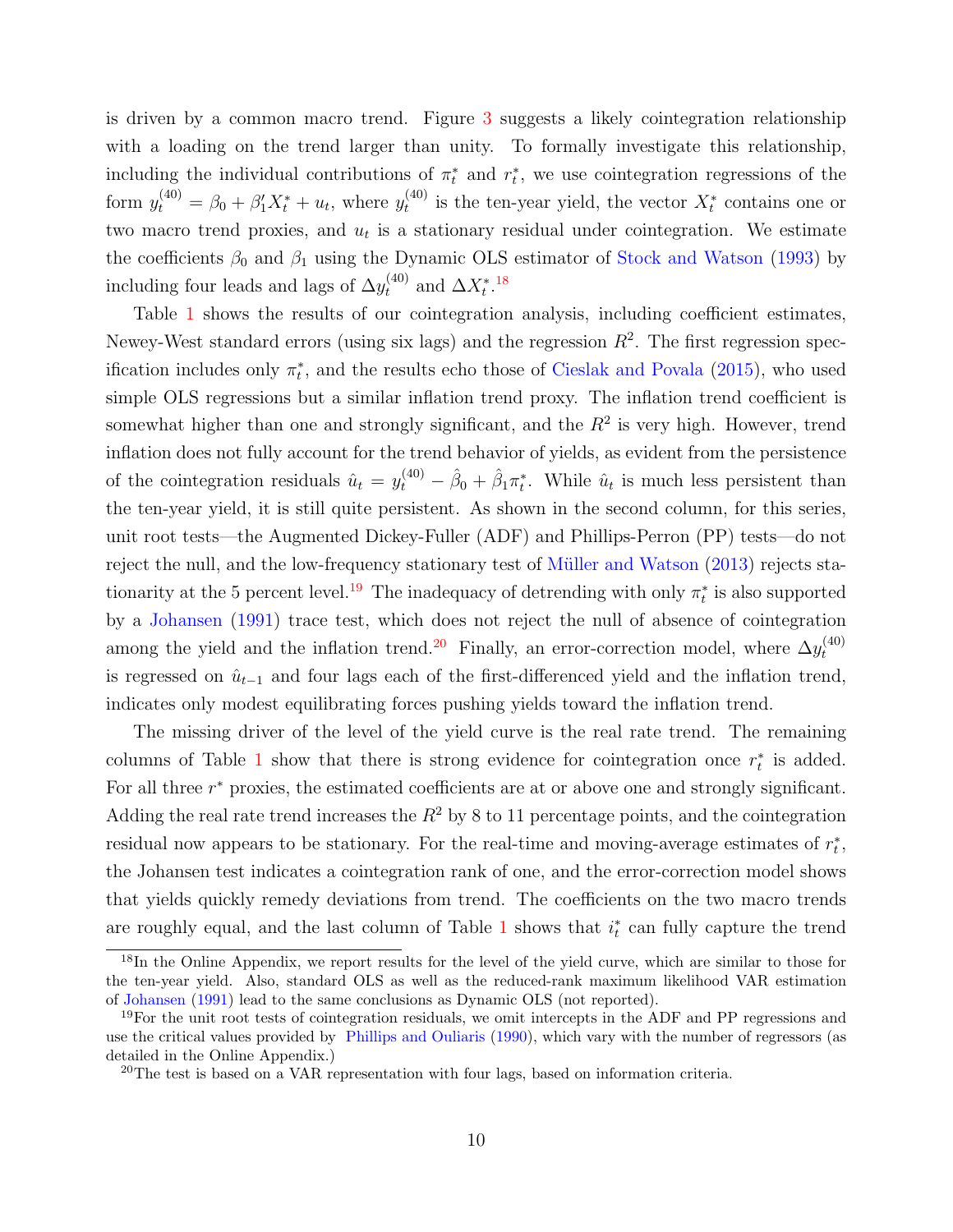component in the ten-year yield, since the evidence for cointegration is as strong as when both macro trends are included individually. The cointegration coefficient is 1.67, suggesting a positive loading of the term premium on  $i_t^*$ , a result replicated by our model in Section [4.3.](#page-20-0) The error-correction coefficient is estimated as -0.45 and is strongly significant. Accordingly, when the ten-year yield is high relative to  $i_t^*$ , it tends to revert quickly toward this trend, with almost half of the equilibrium error on average reversed within one quarter. Therefore, knowledge of the macro trend appears quite useful when predicting future yields. In sum, these results indicate that the low-frequency behavior of Treasury yields is explained by movements in a common underlying macroeconomic trend,  $i_t^*$ , in which both  $\pi_t^*$  and  $r_t^*$  play important roles.

#### <span id="page-12-2"></span>3.2 Predicting excess bond returns with macro trends

We now consider whether macroeconomic trends can help predict future excess bond returns. The one-quarter return on a bond with maturity  $n$  in excess of the risk-free rate is

$$
rx_{t+1}^{(n)} \equiv p_{t+1}^{(n-1)} - p_t^{(n)} - y_t^{(1)} = -(n-1)y_{t+1}^{(n-1)} + ny_t^{(n)} - y_t^{(1)},
$$

where  $p_t^{(n)}$  denotes the log-price of a zero-coupon bond. Since [Fama and Bliss](#page-31-1) [\(1987\)](#page-31-1) and [Campbell and Shiller](#page-30-2) [\(1991\)](#page-30-2) it is well-known that the yield curve contains useful information for predicting excess bond returns. The key question is whether the current yield curve contains all of the information relevant for predicting future returns, that is, whether the spanning hypothesis holds. [Cieslak and Povala](#page-30-1) [\(2015\)](#page-30-1) showed that adding a proxy for the inflation trend significantly improved predictive power—an apparent violation of the spanning hypothesis. [Bauer and Hamilton](#page-29-3) [\(2018\)](#page-29-3) found that even after correcting for the small-sample econometric distortions associated with highly persistent regressors the trend inflation proxy remains a relatively robust predictor and thus is unspanned by the yield curve.<sup>[21](#page-12-0)</sup>

To investigate this result more broadly, we examine the gains from including  $\pi_t^*$ ,  $r_t^*$ , and  $i_t^*$  in predictive regressions for excess bond returns. We predict the one-quarter excess return averaged across maturities from two to  $15$  years.<sup>[22](#page-12-1)</sup> Table [2](#page-42-0) reports results for six different predictive regressions. The first column is the usual baseline specification that includes only

<span id="page-12-0"></span><sup>21</sup>Other empirical results contradict spanning in different ways. For example, [Cochrane and Piazzesi](#page-30-3) [\(2005\)](#page-30-3) find that lagged forward rates add predictive power to current forward rates.

<span id="page-12-1"></span><sup>&</sup>lt;sup>22</sup>We use one-quarter holding periods to avoid the econometric problems resulting from overlapping observations. The one-quarter returns are calculated with the usual approximation  $y_{t+1}^{(n-1)} \approx y_t^{(n)}$ . We have obtained qualitatively similar results with annual returns (not reported). In addition, the Online Appendix provides estimates for individual bond maturities.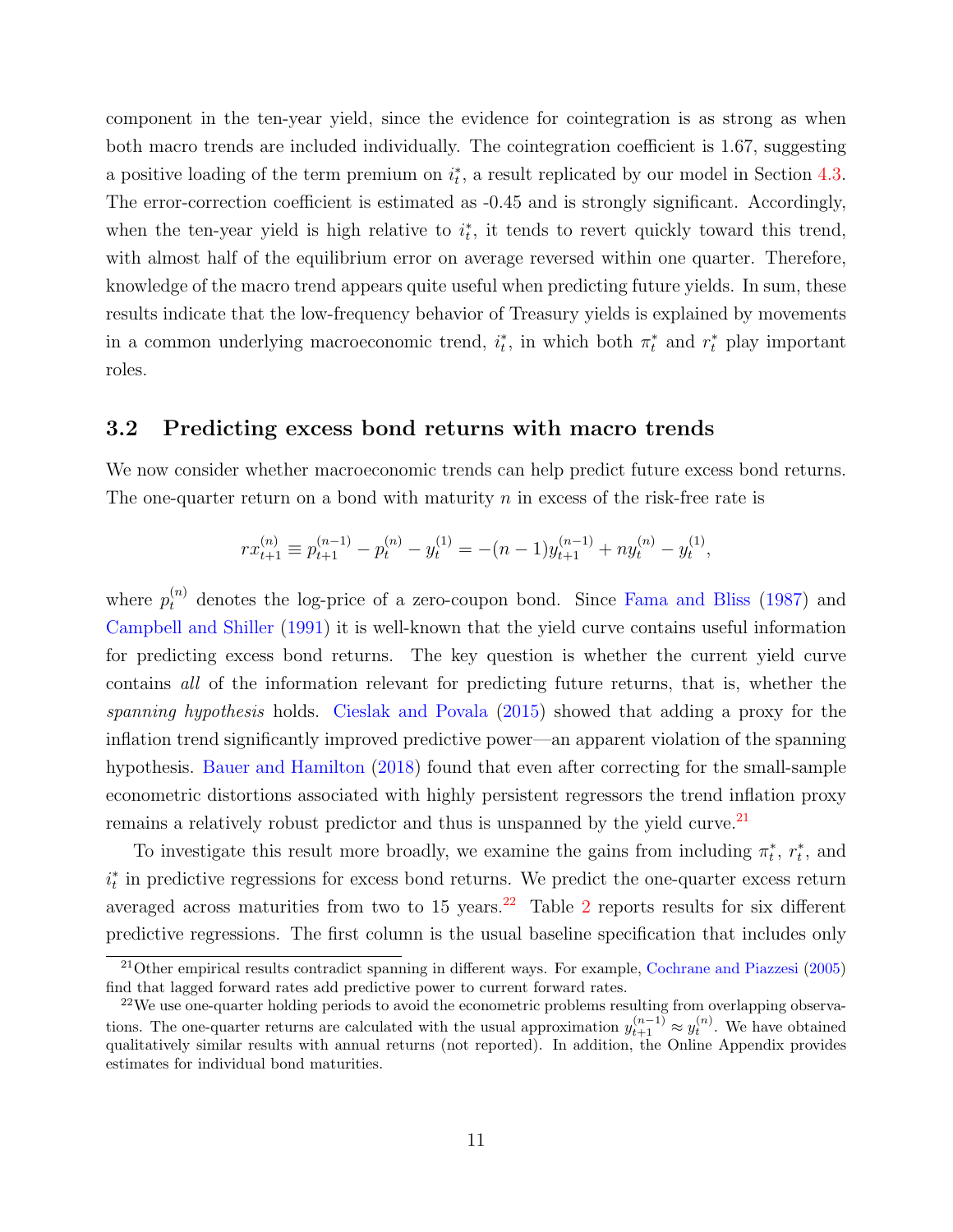a constant and the first three principal components (PCs) of yields.<sup>[23](#page-13-0)</sup> The specification in the second column adds  $\pi_t^*$ , and columns three through five include  $\pi_t^*$  as well as one of our three proxies of  $r_t^*$  in order to capture the effects of both trends. The final column adds only  $i_t^*$ instead of two separate macro trends. We report White standard errors as well as small-sample p-values for the macro trends using the parametric bootstrap of [Bauer and Hamilton](#page-29-3) [\(2018\)](#page-29-3) to obtain accurate small-sample tests even though regressors are persistent and correlated with lagged forecast errors.<sup>[24](#page-13-1)</sup> The top panel uses the full sample of data, while the bottom panel considers a subsample from 1985 to 2018 for robustness. There is some evidence of a shift in the conduct of U.S. monetary policy in the mid-1980s, which would likely lead to a change in interest rate dynamics, so such a subsample is often considered for yield curve analysis (e.g., [Rudebusch and Wu,](#page-35-9) [2007;](#page-35-9) [Joslin et al.,](#page-33-8) [2014\)](#page-33-8).

In the full sample, the inclusion of the inflation trend increases the predictive power substantially compared with using only yield curve information. Both the inflation trend and the level of yields (PC1) are highly significant (in addition to the slope, PC2), as in [Cieslak and](#page-30-1) [Povala](#page-30-1) [\(2015\)](#page-30-1). However, adding  $r_t^*$  to the regression leads to further impressive gains in predictive power. Notably, for the moving-average estimate of  $r_t^*$ , the  $R^2$  jumps, the coefficients and significance for  $\pi_t^*$  and PC1 rise, and the coefficient on  $r_t^*$  is large and significant.<sup>[25](#page-13-2)</sup> Not surprisingly given Figure [1,](#page-45-0) the relative predictive power of the two macro trends changes in the more recent period as variation in  $r_t^*$  has become more pronounced. In the subsample starting in 1985, the inflation trend by itself is not statistically significant. Only with the addition of the equilibrium real rate do both trends matter for bond risk premia: the coefficients on  $\pi_t^*$  and PC1 more than double, the  $R^2$  increases substantially, and the coefficients on  $\pi_t^*$ and  $r_t^*$  are statistically significant. These results imply that the trend in the real interest rate is as important as, and recently more important than, the trend in inflation.

The inflation and real-rate trends have roughly equal coefficients (as for the cointegration regression). This suggests they play similar roles for yield dynamics and that their sum,  $i_t^*$ , can capture the relevant information. Indeed, as shown in the final column of Table [2,](#page-42-0) including just  $i_t^*$  as a predictor provides the same strong predictive gains. The coefficient on  $i_t^*$  is of course negative: If the trend component increases, then interest rates also rise in

<span id="page-13-0"></span> $^{23}$ We scale the PCs such that they correspond to common measures of level, slope, and curvature, as in [Joslin et al.](#page-33-8) [\(2014\)](#page-33-8). For example, the loadings of yields on PC1 sum to one.

<span id="page-13-1"></span> $24$ We simulate 5000 bootstrap samples for yields and predictors under the spanning hypothesis, using separate (bias-corrected) VAR $(1)$  models for yield factors and predictors. The small-sample p-values are the fractions of simulated samples in which the t-statistics of the macro trends are at least as large (in absolute value) as in the actual data.

<span id="page-13-2"></span><sup>&</sup>lt;sup>25</sup>Changes in  $R^2$  can be difficult to interpret in the presence of highly persistent predictors, and the Online Appendix confirms these results using our bootstrap.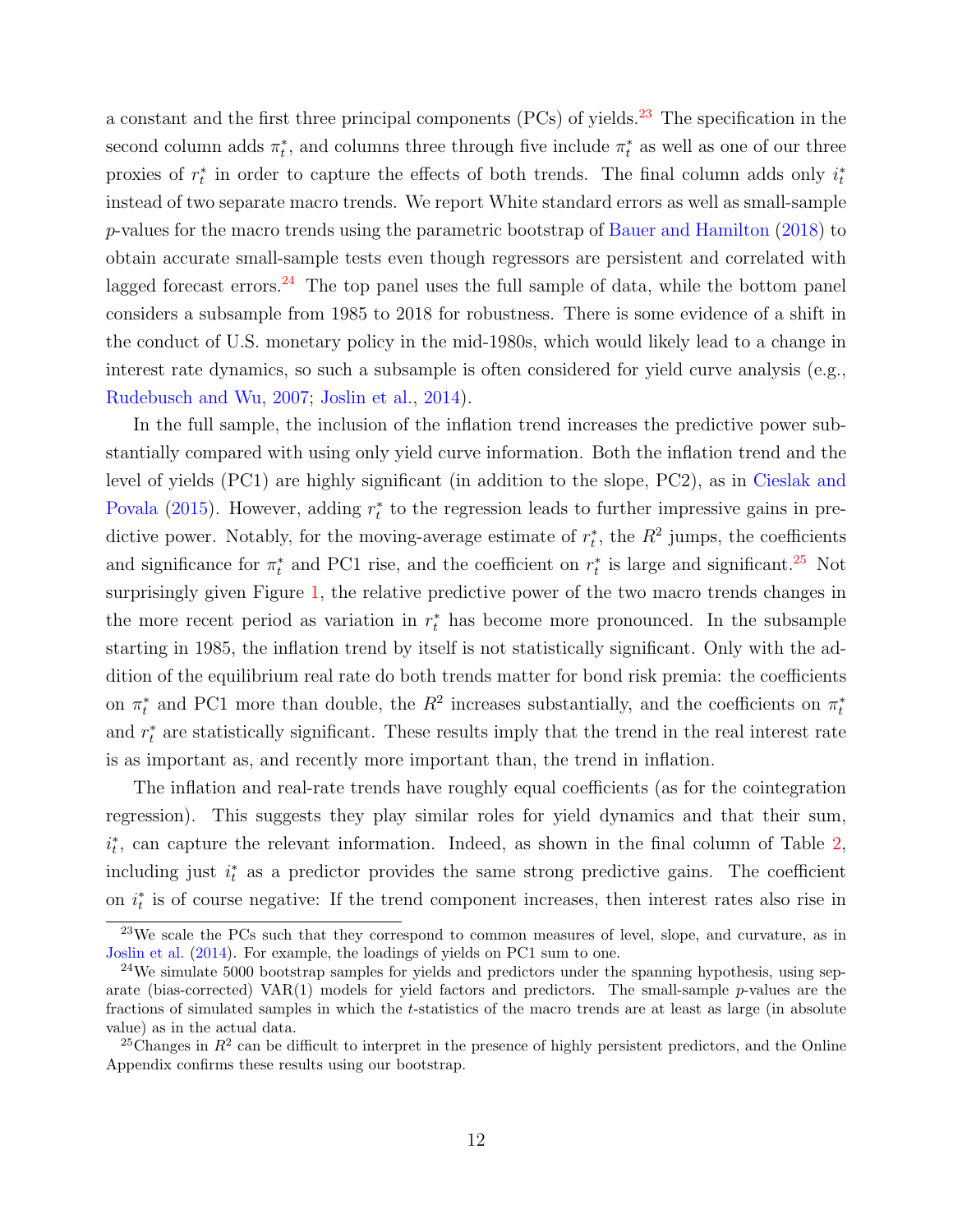response, producing losses for bond holders.<sup>[26](#page-14-0)</sup> The coefficient is also larger in magnitude than the coefficient on the yield curve level (PC1), consistent with the evidence in Sections [3.1](#page-10-3) and [4](#page-15-0) that the trend component of yields moves more than one-for-one with changes in  $i_t^*$ .

The earlier literature showed that a high yield curve *slope* predicts positive excess bond returns. [Cochrane and Piazzesi](#page-30-3) [\(2005\)](#page-30-3) also found additional predictive power in other aspects of the shape of the yield curve—captured in mid-curve forward rates or higher-order PCs. Our findings, by contrast, document the importance of the level of the yield curve as a powerful predictor. While in yields-only regressions, such as specification (1) in Table [2,](#page-42-0) the level appears irrelevant, it becomes a strong predictor once  $i_t^*$  is accounted for. This result implies that the level of interest rates matters for expected future bond returns, but that it needs to be viewed relative to its underlying yield trend. Furthermore, accounting for  $i_t^*$  makes the slope of the yield curve an even more powerful predictor.

In Table [3,](#page-43-0) we further investigate the importance of viewing interest rates relative to their stochastic trend by using stochastically detrended yields as predictors. The use of such predictors with low persistence has the added benefit that conventional, large-sample inference is more reliable [\(Bauer and Hamilton,](#page-29-3) [2018\)](#page-29-3). We use the first three PCs of the 17 detrended yields as predictors, where each detrended yield is obtained as the cointegration residual from a regression of the yield on macro trends. As before, we consider three types of detrending: using only  $\pi_t^*$ , using both  $\pi_t^*$  and (real-time)  $r_t^*$ , as well as using  $i_t^*$ . In the full sample, all three detrending methods lead to substantial predictive gains compared to the baseline regression with just the first three PCs of the 17 original yields. Notably, the detrended level of the yield curve (PC1) becomes strongly significant. Detrending with  $i_t^*$  works particularly well, giving the largest gain of 11 percentage points. In the post-1985 sample, the  $R^2$  does not increase when detrending with only  $\pi_t^*$ , but it increases by 9 and 6 percentage points, respectively, when detrending with either both  $\pi_t^*$  and  $r_t^*$  or with only  $i_t^*$ . These estimates provide additional support for the importance of macro trends in predicting bond returns.

In sum, the key to predicting bond returns and estimating bond risk premia is to account for the long-run trend in interest rates. Both underlying macro trends have strong incremental predictive power for bond returns relative to the observed yield curve. That is, the long-run trend cannot be inferred from the cross-section of yields alone, so our results contradict the spanning hypothesis. An alternative method to uncover their predictive power is to detrend interest rates, but it is crucial to use  $i_t^*$  instead of  $\pi_t^*$  for that detrending.

<span id="page-14-0"></span><sup>&</sup>lt;sup>26</sup>Numerically, an increase in  $i_t^*$  by 0.1 percentage point predicts a decrease in the next quarter's excess bond return by 0.45 percentage point. The Online Appendix shows that this coefficient rises with bond maturity.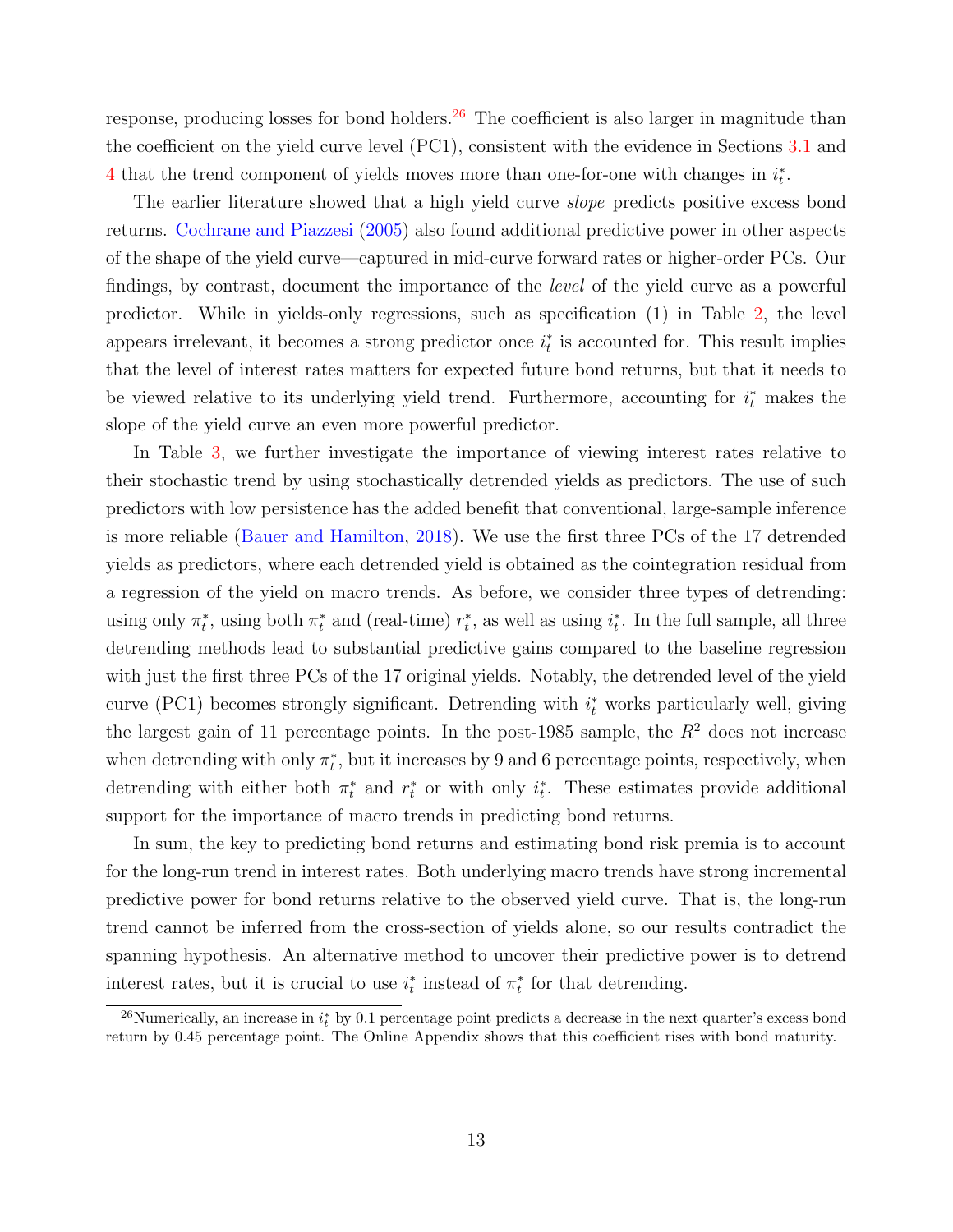## <span id="page-15-0"></span>4 A no-arbitrage model with a stochastic trend

To account for the stylized facts establishing an important low-frequency macro-finance interplay, we introduce and estimate a new DTSM. While existing DTSMs generally assume stationarity, our new formulation incorporates a shifting endpoint for interest rates,  $i_t^*$ , as a common stochastic trend for yields. This novel specification allows us to explain the stylized facts, provide new estimates of the term premium, and more accurately forecast interest rates.

#### 4.1 Model specification

The state variables of our model of yield dynamics include N linear combinations of yields in the vector  $P_t$ , and we use  $N = 3$  such yield factors.<sup>[27](#page-15-1)</sup> The key feature of our model is the presence of a single stochastic trend  $\tau_t$  common to the three factors. The common trends representation of the dynamic system is:

<span id="page-15-4"></span>
$$
P_t = \bar{P} + \gamma \tau_t + \tilde{P}_t, \quad \tau_t = \tau_{t-1} + \eta_t, \quad \tilde{P}_t = \Phi \tilde{P}_{t-1} + \tilde{u}_t,
$$
\n(3)

where  $\gamma$  is an N-vector with the loadings on the common trend,  $\eta_t$  is *iid* normal with variance  $\sigma_{\eta}^2$ ,  $\tilde{P}_t$  are the N cycle components that have *iid* normal innovations  $\tilde{u}_t$  with covariance matrix  $\Omega$ , and  $\Phi$  is a mean-reversion matrix that has eigenvalues with modulus less than one so that  $\tilde{P}_t$  is stationary. Accordingly, the state variables  $Z_t = (\tau, P'_t)'$  are trivially cointegrated.<sup>[28](#page-15-2)</sup> We assume that innovations to trend and cycle are orthogonal,  $E(\eta_t\tilde{u}_t) = 0$ , as is commonly done with unobserved components models [\(Watson,](#page-35-10) [1986;](#page-35-10) [Del Negro et al.,](#page-31-3) [2017\)](#page-31-3). Our assumptions imply that the long-run trend components of  $P_t$  are

$$
P_t^* \equiv \lim_{j \to \infty} E_t P_{t+j} = \bar{P} + \gamma \tau_t. \tag{4}
$$

The short-term interest rate is taken to be an affine function of  $P_t$ :

<span id="page-15-3"></span>
$$
i_t = \delta_0 + \delta'_1 P_t. \tag{5}
$$

Finally, we assume absence of arbitrage opportunities so that there exists a "risk-neutral" probability measure, denoted by Q, which prices all financial assets [\(Harrison and Kreps,](#page-32-9)

<span id="page-15-2"></span><span id="page-15-1"></span><sup>&</sup>lt;sup>27</sup>Let the vector  $Y_t$  contain J model-implied yields. Then  $P_t = W Y_t$ , where W is an  $N \times J$  coefficient matrix.

<sup>&</sup>lt;sup>28</sup>Appendix [B](#page-37-0) gives the VAR representation of the dynamic system. Innovations to  $P_t$  are  $P_t - E_{t-1}P_t \equiv$  $u_t = \gamma \eta_t + \tilde{u}_t$  with covariance matrix  $\Omega = \gamma \gamma' \sigma_{\eta}^2 + \tilde{\Omega}$ .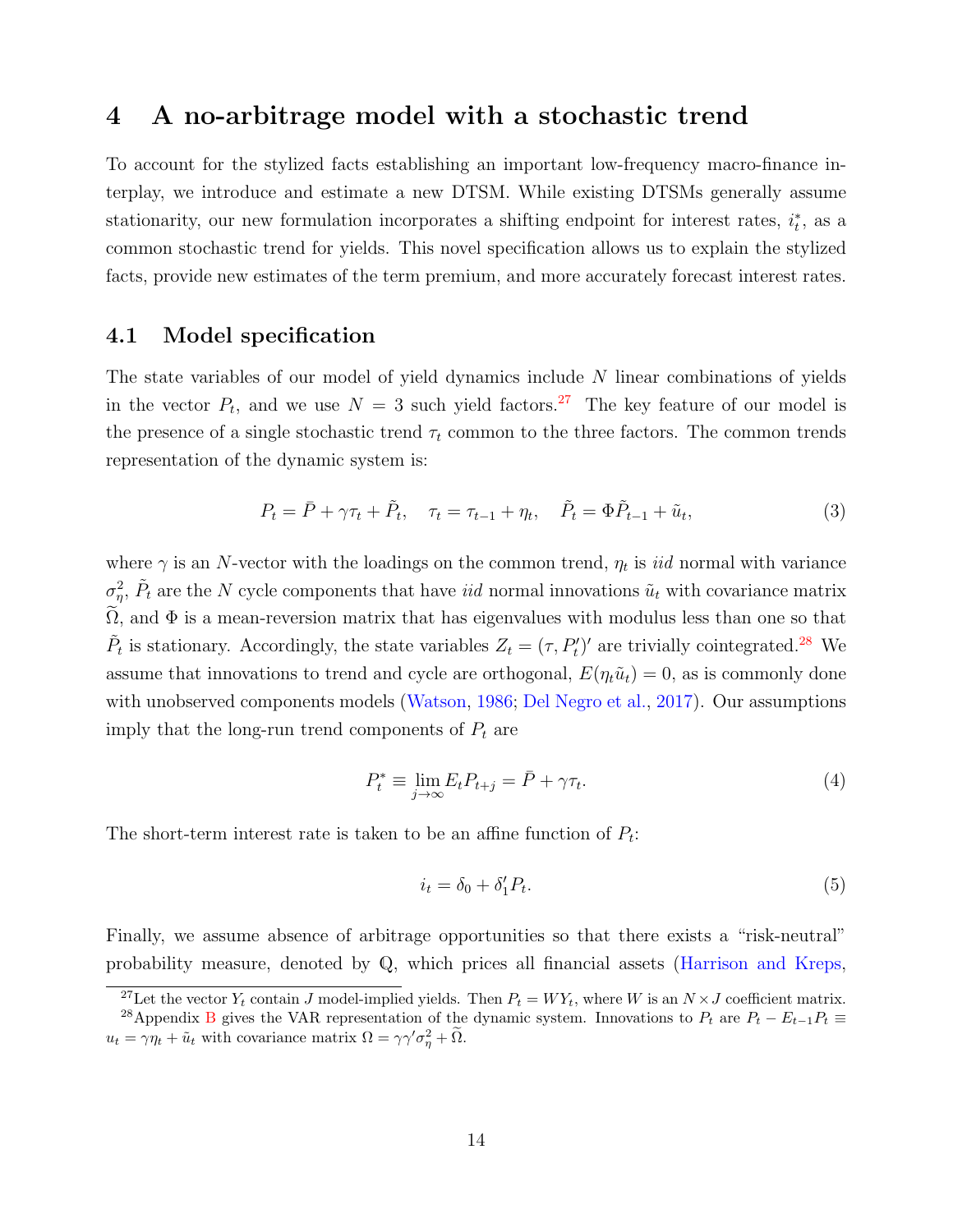[1979\)](#page-32-9). The risk-neutral dynamics are specified as

<span id="page-16-0"></span>
$$
P_t = \mu^{\mathbb{Q}} + \Phi^{\mathbb{Q}} P_{t-1} + u_t^{\mathbb{Q}},\tag{6}
$$

where the innovations  $u_t^{\mathbb{Q}}$  are *iid* normal (under  $\mathbb{Q}$ ) with covariance matrix  $\Omega$ . We assume that  $P_t$  is stationary under Q by imposing that  $\Phi^{\mathbb{Q}}$  has eigenvalues less than one in absolute value, thus forward rates, yields, and bond convexity remain finite in the limit as maturity increases. Equations [\(5\)](#page-15-3) and [\(6\)](#page-16-0) imply that yields are affine functions of the yield factors  $P_t$ ,  $Y_t = A + BP_t$ . The loadings in A and B are determined by the risk-neutral parameters.<sup>[29](#page-16-1)</sup>

Two types of normalizations are required for the state variables and parameters to be identified. The first set of normalizations, required in any affine term structure model, uniquely pins down the yield factors  $P_t$ . In their absence, an affine transformation of  $P_t$  would leave implied interest rates  $Y_t$  unchanged [\(Dai and Singleton,](#page-31-8) [2000\)](#page-31-8). We use the normalization of [Joslin et al.](#page-33-1) [\(2011\)](#page-33-1), which imposes restrictions only on the Q-dynamics and is ideally suited for the use of linear combinations of yields as yield factors. In this normalization, only four parameters determine the Q-dynamics: a scalar  $k^{\mathbb{Q}}$  and an N-vector  $\lambda^{\mathbb{Q}}$  containing the eigenvalues of  $\Phi^{\mathbb{Q}}$  which we assume to be real, distinct, and less than one. These four parameters and  $\Omega$  fully determine the yield loadings A and B. Details are in the Online Appendix.

The second normalization is needed to identify the unobserved trend  $\tau_t$ . Without it, an affine transformation of  $\tau_t$  would leave the yield factors  $P_t$  unchanged. For identification, we require one linear constraint on each of the vectors  $\bar{P}$  (to fix the level) and  $\gamma$  (to fix the scale).<sup>[30](#page-16-2)</sup> We identify  $\tau_t$  as the long-run mean of the short rate,  $\tau_t = i_t^* = \delta_0 + \delta'_1 P_t^*$ , using the normalizations  $\delta_0 + \delta'_1 \bar{P} = 0$  and  $\delta'_1 \gamma = 1$ . In total, the parameters of the model are  $k^{\mathbb{Q}}, \lambda^{\mathbb{Q}}, \gamma, \bar{P}, \Phi, \Omega, \sigma_{\eta}^2$ , and  $\sigma_e^2$ , where  $\gamma$  and  $\bar{P}$  each have two degrees of freedom.

The key innovation of this model relative to existing affine DTSMs is that the equilibrium nominal interest rate  $i_t^*$  is allowed to be time-varying. This implies that bond yields have a common stochastic trend and are  $I(1)$ . Imposing a unit root in this fashion is a convenient way to account for a very persistent process in a dynamic model, and it crystalizes the arguments regarding slow-moving interest rate trends. Taken literally, a unit root specification for interest rates is unlikely because nominal interest rates appear to have remained bounded over the centuries. However, in finite samples, a persistent stationary process can always be

<span id="page-16-1"></span><sup>&</sup>lt;sup>29</sup>Appendix [B](#page-37-0) provides additional details, including the VAR representation of  $(3)$ , the stochastic discount factor, expressions for excess returns and the term premium, and more details on the role of the long-run trend for yields and risk premia.

<span id="page-16-2"></span> $30$ For further discussion of identification requirements in multivariate unobserved components (common trends) models, see, for example, [Harvey](#page-32-10) [\(1990\)](#page-32-10).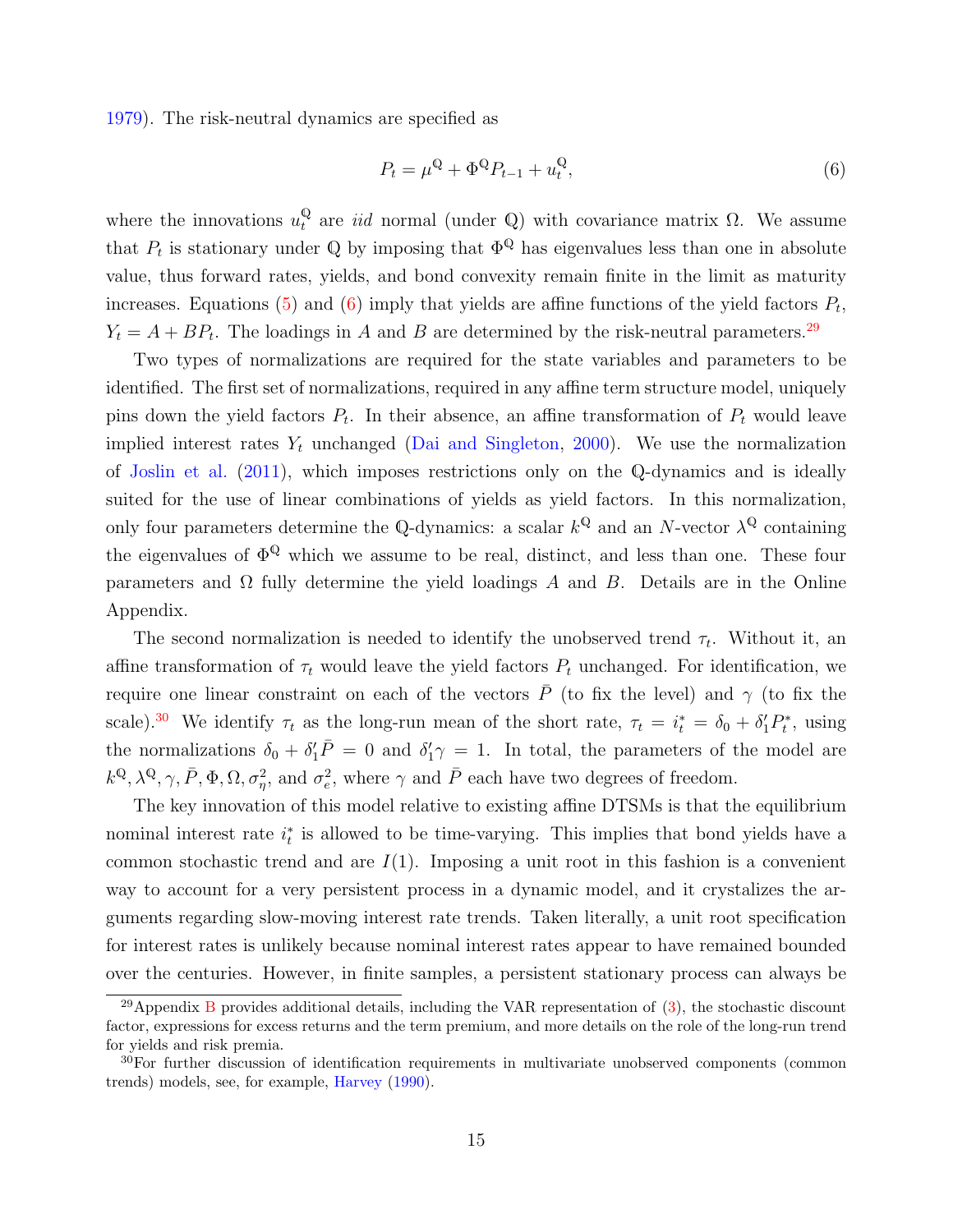approximated arbitrarily well by a unit root process, and it is well-known that doing so can often be beneficial for forecasting (e.g., [Campbell and Perron,](#page-30-9) [1991\)](#page-30-9).<sup>[31](#page-17-0)</sup> To illustrate the importance of the time-varying trend in interest rates, we will compare our model, which we refer to as the "shifting endpoint" (SE) model, to a conventional DTSM with stationary dynamics, a "fixed endpoint" (FE) model. The latter specification corresponds to a restricted special case of our model where  $i_t^* = i^*$ , i.e.,  $\sigma_{\eta}^2 = 0$ , which is equivalent to the popular three-factor affine DTSM of [Joslin et al.](#page-33-1) [\(2011\)](#page-33-1).

Another important aspect of our model is that the long-run trend is unspanned by the yield curve, that is, the cross section of interest rates at time t is not deterministically related to  $i_t^*$ . Asset pricing models generally imply spanning, since in the absence of knife-edge restrictions the state variables can be backed out from the yield curve.<sup>[32](#page-17-1)</sup> Such inference is not possible in our model because the trend does not *directly* affect yields: Conditional on  $P_t$ , yields do not load on  $i_t^*$ . Therefore, the model can match the evidence against the spanning hypothesis documented in Section [3.2,](#page-12-2) as we demonstrate below.<sup>[33](#page-17-2)</sup> Another important rationale for an unspanned trend is to allow it to be unobserved. To incorporate an unobserved components specification within a dynamic term structure model, it is necessary for the trend component to be unspanned; otherwise,  $i_t^*$  would be completely determined by the time-t yield curve and thus observed. A trend hardwired to current interest rates would also result in excessively volatile trend estimates.[34](#page-17-3)

Our parsimonious specification can accurately fit the cross section of yields, is consistent with absence of arbitrage and time-varying risk premia, and includes a stochastic trend in line with much evidence showing that nominal interest rates are effectively  $I(1)$ . Importantly, changes in  $i_t^*$  may affect expectations of future short rates as well as the term premium, and our estimates below will assess the empirical importance of a trend in the term premium. While our DTSM framework is quite flexible, it is kept deliberately simple by focusing on

<span id="page-17-0"></span> $31$  For example, a unit root in inflation may not be literally true, but assuming so often improves forecast performance [\(Faust and Wright,](#page-31-7) [2013\)](#page-31-7).

<span id="page-17-1"></span> $32$ See [Duffee](#page-31-9) [\(2013\)](#page-31-2). Starting with Duffee [\(2011\)](#page-31-9), many papers have built no-arbitrage models of the yield curve that impose such knife-edge restrictions and therefore allow for unspanned factors.

<span id="page-17-2"></span> $^{33}$ A regression of  $i_t^*$  on *contemporaneous* yields provides an alternative perspective on spanning. For our preferred i<sup>\*</sup> proxy, such a regression gives an  $R^2$  of 95%, which might seem to suggest that the trend is effectively spanned, but this high  $R^2$  is misleading because of the presence of stochastic trends. Furthermore, this regression does not reveal whether any unspanned information is relevant for risk premia, as noted by [Joslin et al.](#page-33-8) [\(2014\)](#page-33-8).

<span id="page-17-3"></span><sup>&</sup>lt;sup>34</sup>While sufficiently flexible *spanned* DTSM can generally match the data equally well as the corresponding unspanned DTSM, such spanned models require many more parameters [\(Bauer and Rudebusch,](#page-29-2) [2017\)](#page-29-2). Furthermore, this result applies only to models in which the unspanned factors are observed, as in [Joslin](#page-33-8) [et al.](#page-33-8) [\(2014\)](#page-33-8), whereas we allow for the possibility that the trend is unobserved. We have estimated term structure models with spanned trend factors and obtained implausibly volatile trend estimates, as movements in long-term yields are tightly linked to movements in the trend factor.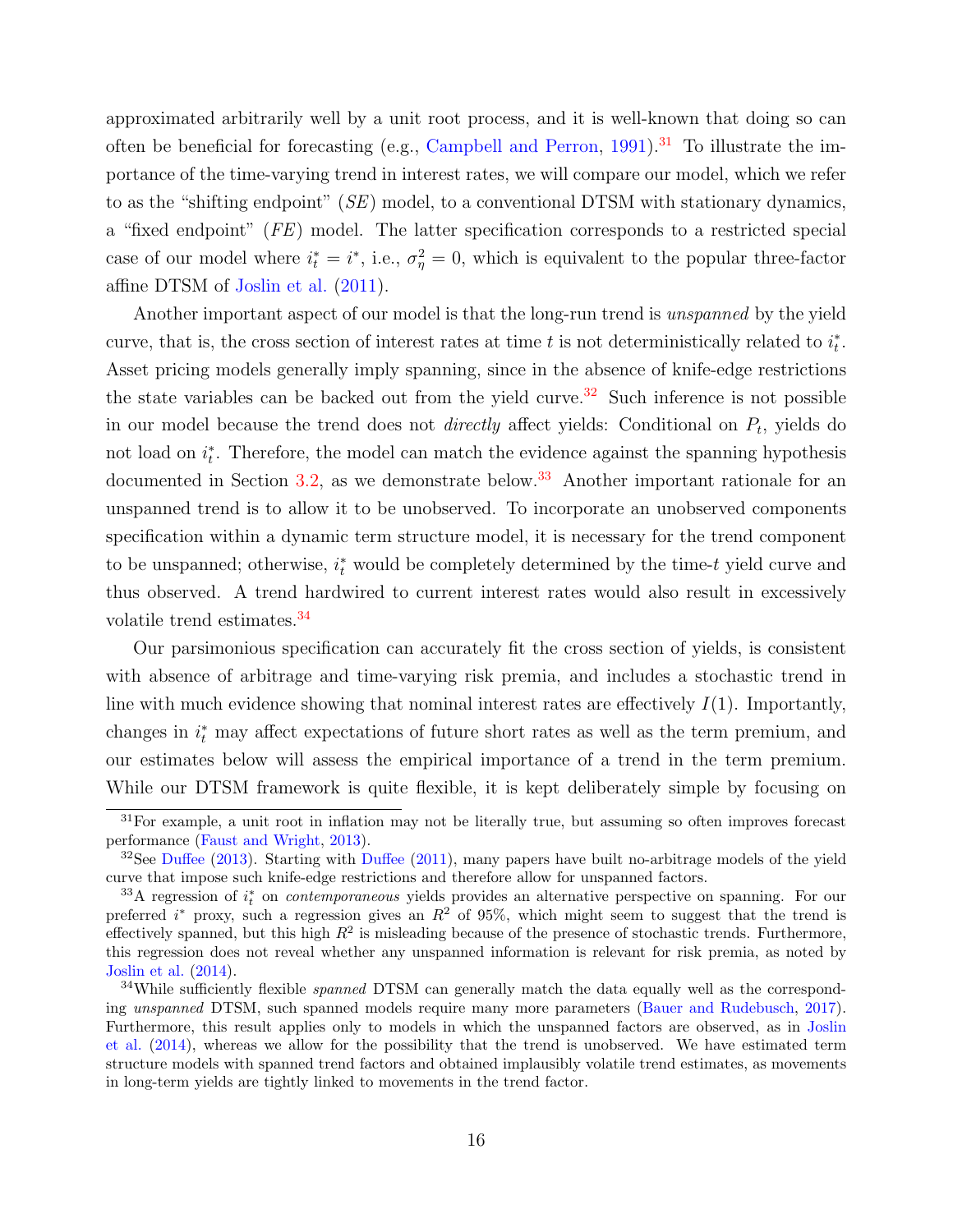the nominal yield curve instead of separately modeling inflation and real yields. Such a separation, in the spirit of [Christensen et al.](#page-30-10) [\(2010\)](#page-30-10), would be a useful future extension that could differentiate  $r_t^*$  and  $\pi_t^*$ , but it is unnecessary for our purposes of estimating nominal risk premia and forecasting nominal Treasury yields.

#### <span id="page-18-2"></span>4.2 Model estimation

The shifting trend model can be cast in state-space form for estimation. The measurement equation is  $Y_t^o = A + BP_t + e_t$ , with  $e_t \stackrel{iid}{\sim} N(0, \sigma_e^2 I_J)$ . For our data set,  $Y_t^o$  includes  $J = 17$ yields. The state equation follows from [\(3\)](#page-15-4).

The common trend in our DTSM is both unspanned and latent, unlike the observed unspanned factors in models like [Joslin et al.](#page-33-8) [\(2014\)](#page-33-8). Our specification is therefore effectively an unobserved components model. While this is desirable for matching the stylized facts of trends in interest rates, we face the usual estimation problem that empirically uncovering long-run trends using limited sample sizes is intrinsically difficult [\(Watson,](#page-35-10) [1986\)](#page-35-10). For a very persistent time series with relatively infrequent business cycle fluctuations, even several decades of data typically contain limited information that can pin down the underlying trend. Simply estimating an unobserved components model with maximum likelihood and no external ad-ditional information is problematic and unreliable.<sup>[35](#page-18-0)</sup> Therefore, in the literature, two broad approaches have been used to facilitate estimation of unobserved trends from time series data: the first includes additional data or proxies for the trend, the second incorporates prior information about properties of the trend such as its smoothness. For robustness, we consider each of these two methods for estimating our stochastic trend DTSM.

The first method adds data that can directly help pin down the trend estimate. For example, long-run survey expectations of inflation are often used to inform estimates of  $\pi_t^*$ [\(Kozicki and Tinsley,](#page-33-11) [2012;](#page-33-11) [Del Negro et al.,](#page-31-3) [2017\)](#page-31-3). Similarly, [Crump et al.](#page-30-6) [\(2018\)](#page-30-6) use surveys of professional forecasters to estimate  $i_t^*$  in a factor model for the yield curve. In this spirit, we use the empirical proxy for  $i_t^*$  equal to the sum of the PTR estimate of  $\pi_t^*$  and our real-time estimate of  $r_t^*$ . Section [3](#page-10-0) showed that this trend proxy captures low-frequency movements of yields and predicts excess bond returns. Because we can now treat both  $i_t^*$  and  $P_t$  as observed, estimation is greatly simplified.<sup>[36](#page-18-1)</sup> We denote the resulting estimates as the "observed shifting"

<span id="page-18-0"></span> $35$ The likelihood is essentially flat in some dimensions of the parameter space, and numerical optimization leads to local optima with very different trend estimates, depending on starting values.

<span id="page-18-1"></span><sup>&</sup>lt;sup>36</sup>Details are in the Online Appendix. Taking  $i_t^*$  as observed is justified because maximum likelihood estimation of a state-space model with an additional measurement equation for  $i_t^*$  results in a noise variance equal to essentially zero. Taking the yield factors  $P_t$  as observed was proposed and justified by [Joslin et al.](#page-33-1) [\(2011\)](#page-33-1). If estimation with the state-space model is desired, excellent starting values for the model's parameters can be obtained from a first-step estimation with observed state variables.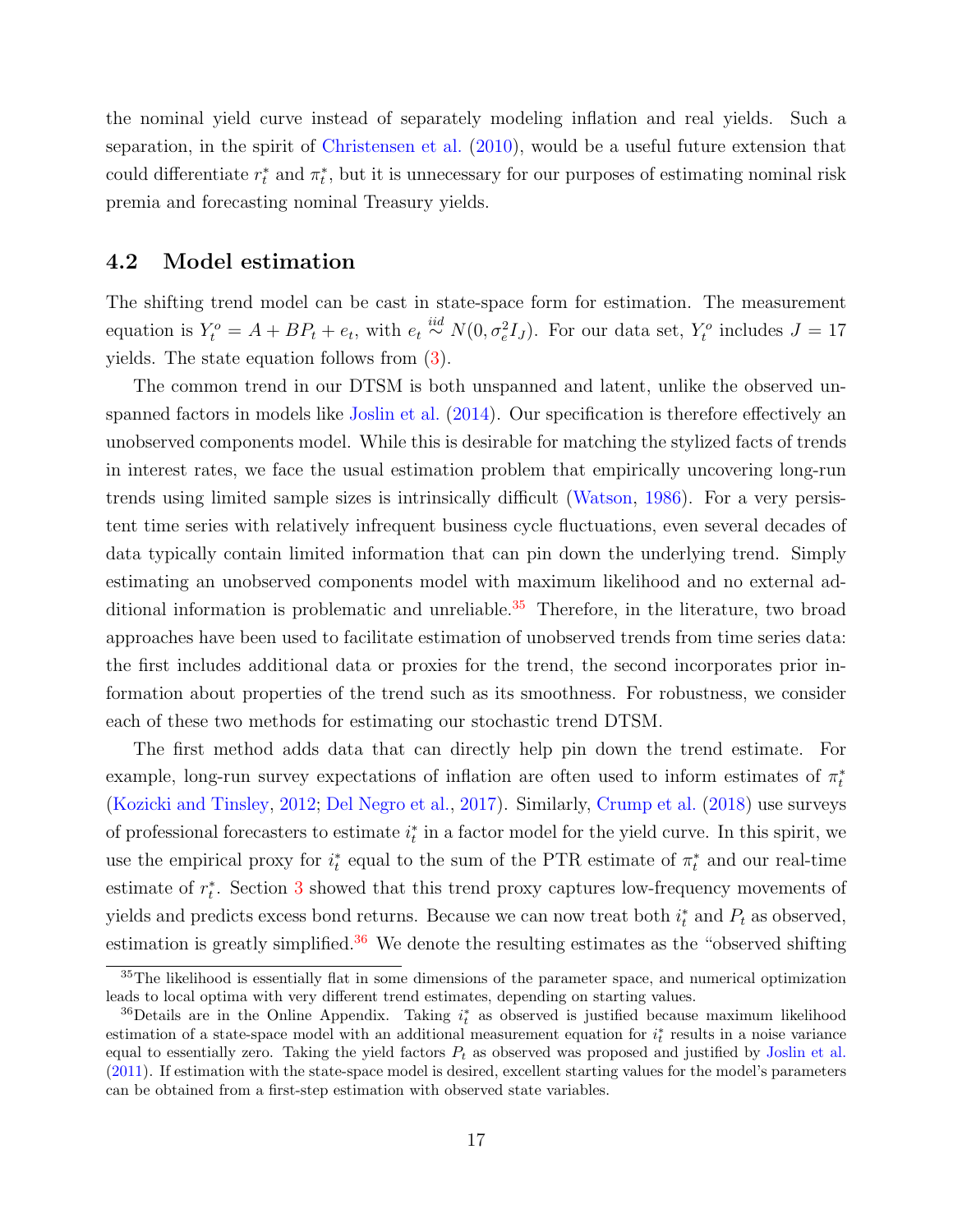endpoint" (OSE) model. To guard against the problems that the zero lower bound (ZLB) on nominal interest rates poses for the estimation of affine yield curve models [\(Bauer and](#page-29-8) [Rudebusch,](#page-29-8)  $2016$ , we estimate the parameters of the *OSE* model using a sample that ends in 2007:Q4, before the height of the financial crisis and the ZLB period. Once the parameter estimates are obtained, we proceed to use the model over the entire sample period.<sup>[37](#page-19-0)</sup> We find that the OSE model fits observed yields well, with a root mean-squared error of 8 basis points over the full sample. The Q-dynamics are highly persistent, with the largest eigenvalue of  $\Phi^{\mathbb{Q}}$  equal to 0.997. For the real-world dynamics, the mean reversion to the common trend is relatively quick, with the largest eigenvalue of  $\Phi$  equal to 0.933.

Our second estimation method of the long-run trend model uses only Treasury yield data while making use of prior information in a Bayesian framework. In this regard, an effective approach to estimating unobserved trends imposes a tight prior distribution for the variance of the trend innovations. Such priors are commonly used in a variety of macroeconomic contexts to produce smooth trend estimates, consistent with the underlying macroeconomics that such trends are determined by gradual variation in structural factors such as demographic change. For interest rates, [Del Negro et al.](#page-31-3) [\(2017\)](#page-31-3) used such a smoothness prior for estimation of  $r_t^*$ . Similarly, we specify a tight inverse-gamma prior for  $\sigma_\eta^2$  with a mean of 0.06<sup>2</sup>/400, implying that the standard deviation of the change in  $i_t^*$  over a century is six percent. In light of the observed variation in interest rates and our trend proxies, we view this as a conservative choice in the sense that it limits the amount of yield variation that can be attributed to the long-run trend. Also, we follow [Del Negro et al.](#page-31-3) [\(2017\)](#page-31-3) by combining this prior with the stationary version of a Minnessota VAR-prior for the cycle components  $\tilde{P}_t$  with the distribution for the diagonal elements of  $\Phi$  centered around zero. We call this representation the "estimated shifting endpoint" (ESE) model. We use largely uninformative priors for the remaining parameters, and design a Markov chain Monte Carlo (MCMC) algorithm to simulate draws from the joint posterior distribution of the latent state variables and parameters (as described in detail in the Online Appendix). To account for the ZLB, we treat short-term yields as missing observations when they were constrained.<sup>[38](#page-19-1)</sup>

Figure [4](#page-48-0) plots the resulting  $ESE$  model estimate of  $i_t^*$ —specifically, the posterior mean and 95 percent credibility intervals. The  $ESE$  model  $i_t^*$  rose until the early 1980s to over eight

<span id="page-19-0"></span><sup>&</sup>lt;sup>37</sup>An extension of our model to explicitly account for the zero lower bound, for example with a shadow-rate specification as in [Kim and Singleton](#page-33-12) [\(2012\)](#page-33-12) and [Bauer and Rudebusch](#page-29-8) [\(2016\)](#page-29-8), is conceptually straightforward but beyond the scope of this paper.

<span id="page-19-1"></span><sup>38</sup>Specifically, three- and six-month yields are assumed to be missing from 2008:Q4 to 2015:Q3, the one-year yield is omitted from 2011:Q4 to 2014:Q3, and the two-year yield is omitted from 2012:Q4 to 2013:Q1. The start dates of these periods are based on results in [Swanson and Williams](#page-35-11) [\(2014\)](#page-35-11) while the end dates are when the yields lifted off from the ZLB.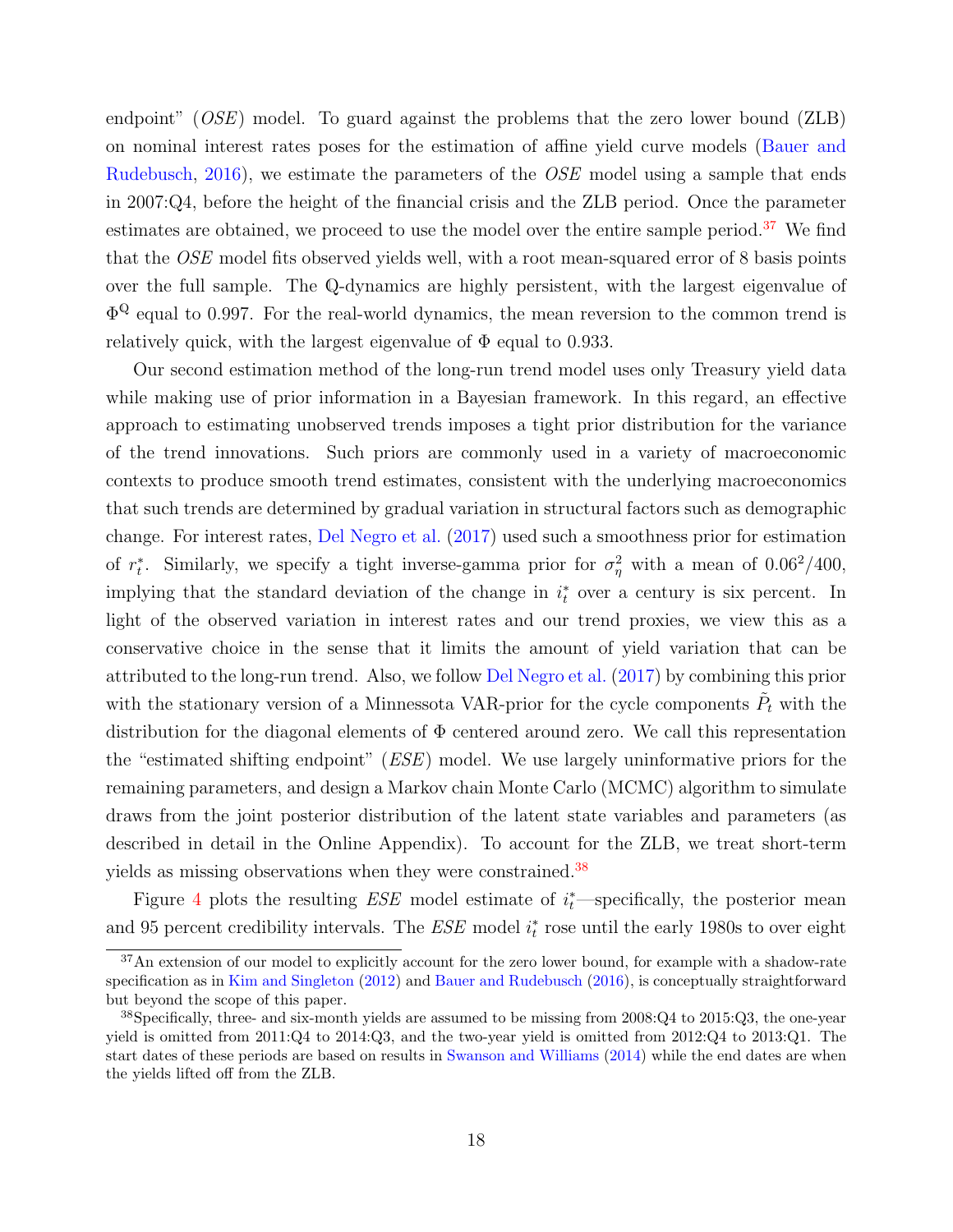percent and then gradually declined over the following decades to just below three percent at the end of our sample. For comparison, the ten-year Treasury yield and the real-time proxy estimate of  $i_t^*$  are also plotted. The  $ESE$  model estimate matches the proxy fairly closely and can account for much of the low-frequency variation in the ten-year yield. As usual for unobserved trend models, the uncertainty around the estimated trend is quite large. From 2008 to 2015, the estimation intervals widen a bit as uncertainty increases because the yield curve is partially constrained by the ZLB and is less informative about the underlying trend.

#### <span id="page-20-0"></span>4.3 Implications for trend components of yields

Section [3.1](#page-10-3) showed that proxies for  $i_t^*$  were important drivers of yields, particularly in terms of cointegration. Now we interpret this evidence in the context of our model.

First, note that our shifting-endpoint DTSM can decompose yields into trend and cycle components:

<span id="page-20-1"></span>
$$
Y_t = Y_t^* + \tilde{Y}_t = A + B\bar{P} + B\gamma i_t^* + B\tilde{P}_t, \quad Y_t^* \equiv \lim_{j \to \infty} E_t Y_{t+j}.
$$

$$
\tag{7}
$$

Figure [5](#page-49-0) shows the (actual and model-fitted) ten-year yield and its trend and cycle components. The trend component accounts for most of the low-frequency movements in the yield, while the cycle component—the model-based analog of the regression-based interest rate cycles discussed in Section [3.1—](#page-10-3)exhibits clear mean reversion around zero and little to no apparent trend. This confirms that our model accounts for the long-run trend in interest rates.

Second, we can compare the model-implied coefficients of yields on  $i_t^*$  to the empirical results we obtained from the cointegration regressions of yields on proxies of  $i_t^*$  in Section [3.1.](#page-10-3) In the model, the trend  $i_t^*$  is unspanned and only indirectly affects yields through its relationship with  $P_t$ . Equation [\(7\)](#page-20-1) shows that the implied loadings of yields on  $i_t^*$  are  $B\gamma$ . Figure [6](#page-50-0) plots these coefficients, which gradually rise from unity at the short end—since  $i^*$  is by definition the trend component of the short rate—to around 1.7. In the data, the coefficients (shown with their 95 percent confidence intervals) are relatively flat around 1.6-1.9, with a slight hump around two years and a gradual decline thereafter. Note that the estimated coefficient for the ten-year yield corresponds to the value reported in the last column of the top panel of Table [1.](#page-41-0) To gauge whether the model is consistent with the estimated cointegration coefficients we need to account for sampling uncertainty, hence we simulate 5,000 artificial samples of the trend and yields with the same size as the actual data, and estimate the cointegration regressions in each simulated sample. The 95 percent Monte Carlo intervals of the coefficient estimates, shown as dashed lines in Figure  $6$ , comfortably contain the values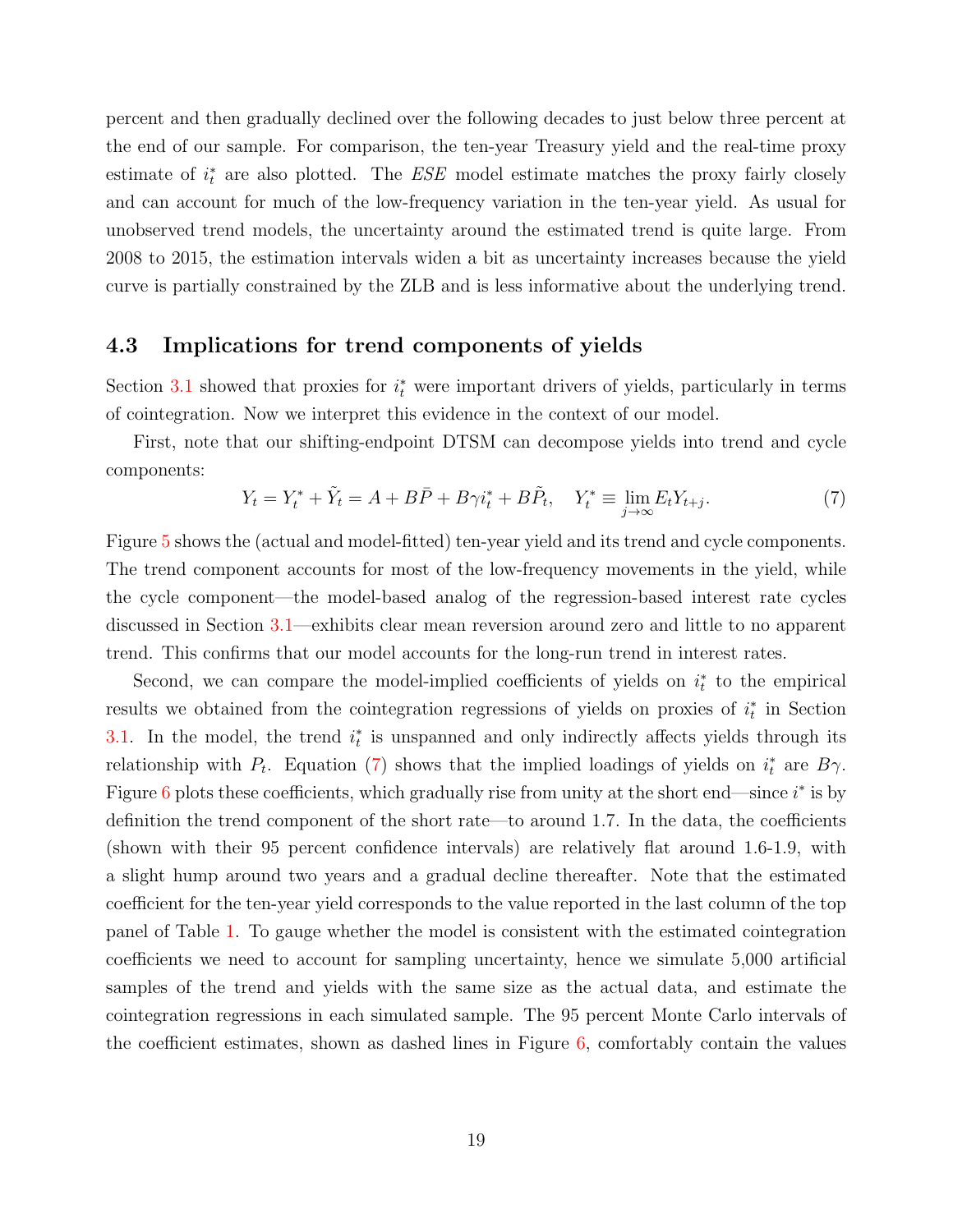obtained with the actual data.[39](#page-21-0)

Our results here and in Section [3.1](#page-10-3) show that the trend component of long-term Treasury yields moves more than one-for-one with changes in  $i_t^*$ —the coefficients on  $i_t^*$  are larger than one. Because expectations of future short rates by definition load with a unit coefficient on  $i_t^*$ , coefficients above one indicate that the term premium positively responds to changes in  $i_t^*$ . (For a yield of maturity n, the term premium loading on  $i_t^*$  is  $B'_n\gamma - 1$ .) That is, our cointegration regressions and the model estimates suggest that the term premium responds positively to  $i_t^*$ . In Section [4.5,](#page-23-0) we will show the resulting term premium estimates and quantify the relative importance of the trend in short-rate expectations and in the term premium. Our model has similar implications for the trend behavior of the *slope of the yield curve*. The slope, if measured as the simple difference between a long-term yield and the short rate, in fact has the exact same trend component and loading on  $i_t^*$  as the term premium in that long-term yield. While some macroeconomic time series models, such as DGGT, assume that separate trends drive short rates and the slope, in our no-arbitrage model the slope contains a trend due to the risk in  $i_t^*$ .

#### 4.4 Model-based explanation of excess return predictability

A key stylized fact from Section [3](#page-10-0) is that various measures of the long-run trends in interest rates have substantial predictive power for excess bond returns, and this additional information is not spanned by the first three principal components of yields. To explain this result with our shifting endpoint DTSMs, we first simulate 10,000 artificial samples from each of our three models: the FE model with stationary yields, the OSE model with an observed trend proxy, and the  $ESE$  model with an estimated trend.<sup>[40](#page-21-1)</sup> We then run excess return regressions using the simulated data sets from the three models, and report the means and the 2.5th and 97.5th percentiles of the resulting Monte Carlo distributions.

Table [4](#page-43-1) presents the  $R^2$  results from the actual and simulated data. The top row reports the  $R<sup>2</sup>$  for the predictive regressions of excess bond returns using actual data with and without  $i_t^*$  as an additional predictor, as described in Section [3.2](#page-12-2) (corresponding to the estimates in the first and last column of the top panel of Table [4\)](#page-43-1). The reported  $\Delta R^2$  shows the substantial predictive gains from including the macro trend proxy.

The remaining three rows provide results using data simulated from the FE, OSE, and ESE models. For the FE model, there are essentially no predictive gains on average from

<span id="page-21-0"></span><sup>39</sup>Because our model is stationary under Q, the infinite-maturity yield is constant, so loadings of yields on all risk factors eventually decline to zero as maturity increases. For maturities of practical interest—say, less than 100 years—the loadings on  $i_t^*$  are notably larger than one (as discussed in the Online Appendix).

<span id="page-21-1"></span><sup>&</sup>lt;sup>40</sup>For the FE model, we separately simulate  $i_t^*$  from a random walk process using the OSE parameters.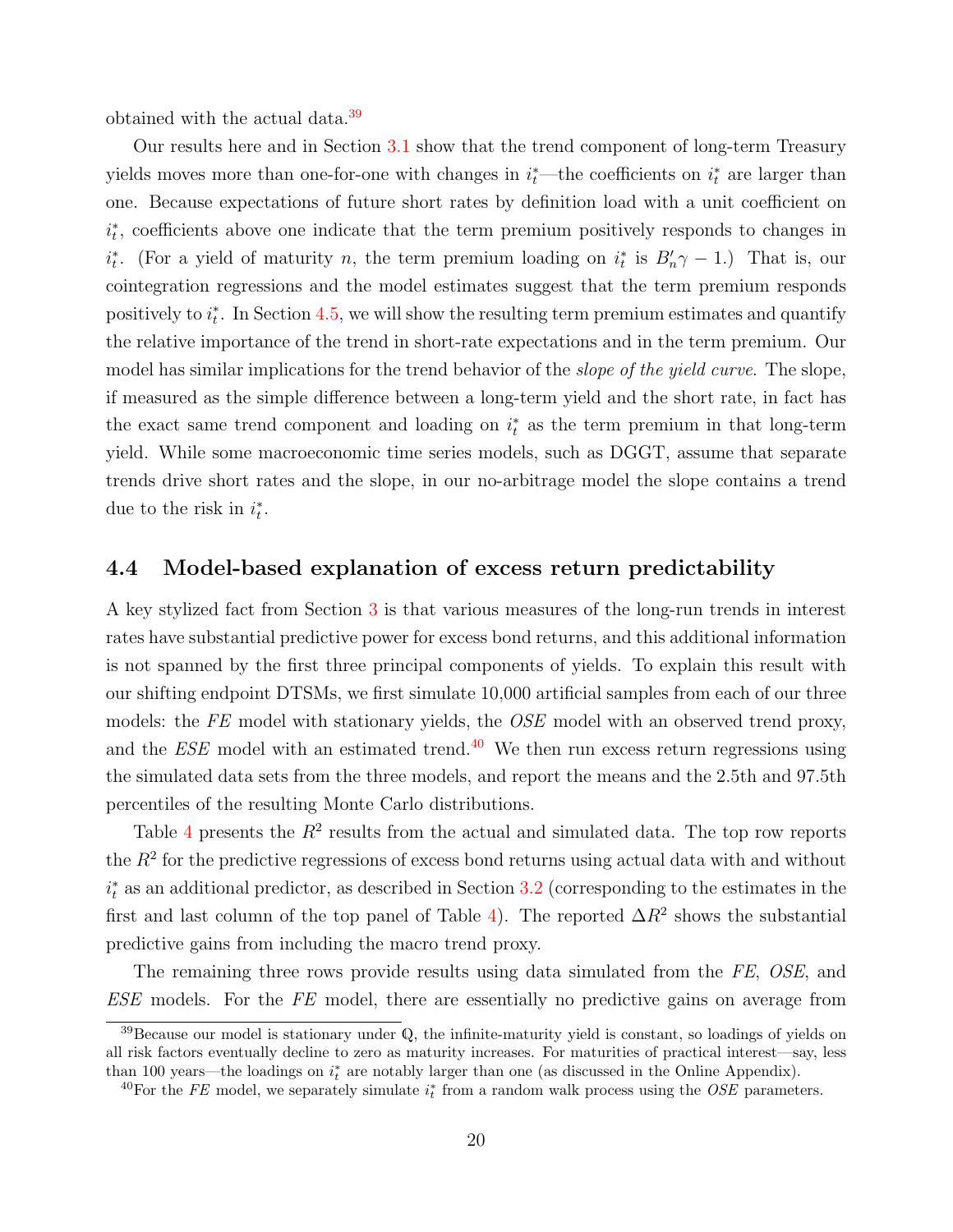adding  $i_t^*$  to the yield principal components, with a mean  $\Delta R^2$  of 1 percentage point. This is not surprising because this model imposes the null hypothesis that  $i_t^*$  truly has no predictive power. The upper bound of the Monte Carlo interval (4 percentage points) is much lower than the actual improvement in  $R^2$  from adding trends in the data (12 percentage points), consistent with our rejections of the spanning hypothesis in Section [3.2](#page-12-2) using the bootstrap, which also simulated data under the null hypothesis.

For the *OSE* model, the predictive gains from adding  $i_t^*$  are large: the mean gain of 9 percentage points is close to the  $\Delta R^2$  of 12 percentage points in the actual data. Importantly, the Monte Carlo interval comfortably contains the value found in the data. For the ESE model, the results are similar, with large model-implied predictive gains from including the trend as an additional predictor. Overall, the shifting-endpoint models accurately replicate the actual predictive gains from adding  $i_t^*$  in regressions for excess bond returns.

In our shifting-endpoint model, shifts in  $i_t^*$  are unspanned by the yield curve by construction. Why are changes in the trend unspanned in the data? The intuitive reason is the following: Shifts in the level of the yield curve can occur because of either changes in the underlying trend (see the loadings in Figure  $6$ ) or because of movements in interest rates relative to the trend. These two drivers have opposite implications for expectations of future bond returns, and investors cannot distinguish between them based on observed yields alone.<sup>[41](#page-22-0)</sup> Therefore, yields and macro trends contain important separate pieces of information for predicting future interest rates.

To better understand the predictability of excess bond returns through the lens of our model, we examine model-implied expected excess bond returns analytically. Leaving aside constant terms that are irrelevant for predictability, bond risk premia are

$$
E_t r x_{t+1}^{(n)} = \mathcal{B}_{n-1}' \left( E_t P_{t+1} - E_t^{\mathbb{Q}} P_{t+1} \right) = \mathcal{B}_{n-1}' \left[ (I_N - \Phi) \gamma \tau_t + (\Phi - \Phi^{\mathbb{Q}}) P_t \right], \tag{8}
$$

where  $\mathcal{B}_n$  contains the affine loadings of the log bond price  $p_t^{(n)}$  on the risk factors  $P_t$ . The derivation is given in the Online Appendix. The first expression shows that time variation in bond risk premia is due to differences in expectations of future yields under the physical and risk-neutral probability measures. In the presence of an unspanned trend in yields, as in our model, physical-measure expectations depend not only on current yields  $(P_t)$  but also on the shifting endpoint  $i_t^*$ . Thus, bond risk premia depend on both as well, as evident from the second expression. Ignoring the trend misses an important part of the variation in  $E_tP_{t+1}$  and

<span id="page-22-0"></span><sup>&</sup>lt;sup>41</sup>Even in a term structure model with a spanned trend, the cross-sectional loadings of yields on  $i_t^*$  would differ only slightly from the loadings of the level factor in detrended yields, and small measurement errors would make them effectively indistinguishable [\(Jorgensen,](#page-33-6) [2017\)](#page-33-6).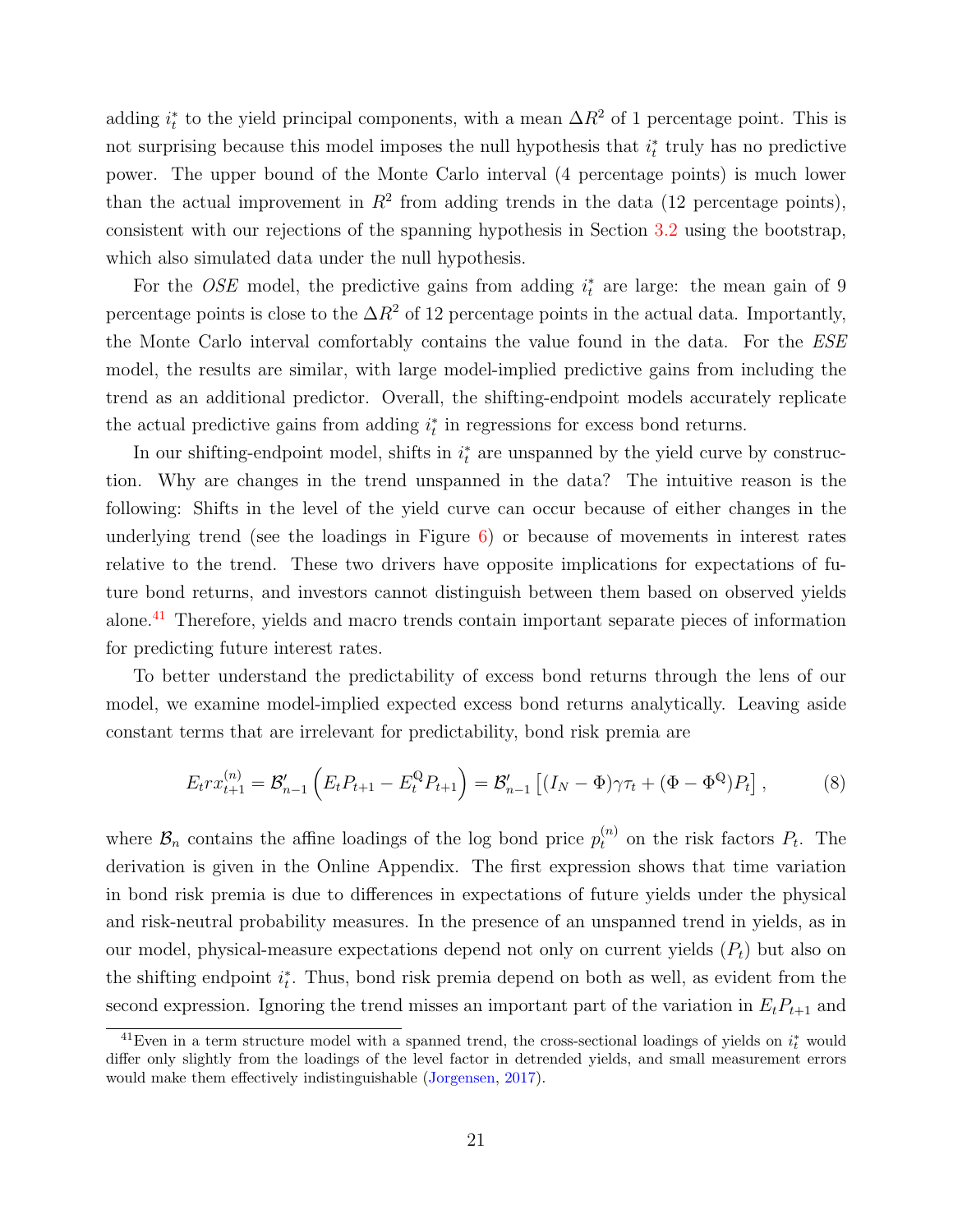understates the predictability of bond returns.

A final point concerns the role of detrended yields, which we have shown in Section [3.2](#page-12-2) to capture most of the variation in bond risk premia. Our model implies that the term premium and excess returns also have a small trend component, meaning that detrended yields cannot fully explain movements in bond risk premia. Empirically, however, when predicting excess bond returns it is of first-order importance to account for the trend in yields, and only of second-order importance to separately account for the trend when conditioning on detrended yields (as described in Appendix [B\)](#page-37-0).

#### <span id="page-23-0"></span>4.5 The term premium in long-term yields

Another perspective on the pricing of risk in Treasury bonds is given by the term premium in long-term interest rates.<sup>[42](#page-23-1)</sup> As evident from the definition in equation  $(1)$ , estimating the term premium requires long-horizon projections of future short-term rates, which will depend crucially on the nature of the long-run trend in interest rates. Furthermore, because the term premium is the average of expected future excess bond returns,  $TP_t^{(n)} = n^{-1} \sum_{j=0}^{n-2} E_t rx_{t+j+1}^{(n-j)}$ , our results about the importance of a trend in interest rates for predictions of excess bond returns suggest that this trend should matter for the estimation of term premia as well.

Our baseline for comparison is the  $FE$  model in which the state variables follow a stationary VAR. This special case of our no-arbitrage model with a constant endpoint  $i_t^*$  is representative of the conventional DTSM in the literature. The left panel of Figure [7](#page-51-0) shows the five-to-tenyear forward rate as well as its expectations component, i.e., the "risk-neutral rate," and the term premium as estimated from the  $FE$  model.<sup>[43](#page-23-2)</sup> The expectations component is estimated to be very stable, and it remains near the unconditional mean of the short rate, the fixed endpoint i ∗ . Therefore, the term premium, the residual, has to account for the trend in the long-term interest rate since the 1980s. As argued by [Kim and Orphanides](#page-33-7) [\(2012\)](#page-33-7) and [Bauer et al.](#page-29-7) [\(2012\)](#page-29-7), among others, such behavior by the expectations component and the term premium appears at odds with observed trends in survey-based expectations [\(Kozicki and Tinsley,](#page-33-2) [2001\)](#page-33-2) and with the cyclical behavior of risk premia in asset prices [\(Fama and French,](#page-31-4) [1989\)](#page-31-4). By allowing for a long-run trend in interest rates, we avoid such counterfactual decompositions of long-term rates into expectations and term premium. The right panel of Figure [7](#page-51-0) shows the estimates for the risk-neutral rate and the term premium from our no-arbitrage OSE and ESE models.<sup>[44](#page-23-3)</sup> For these shifting-endpoint models, short-rate expectations are anchored at  $i_t^*$ , and

<span id="page-23-1"></span> $^{42}$ In a DTSM the term premium is defined as the difference between model-implied yields and risk-neutral yields, see Appendix [B.](#page-37-0)

<span id="page-23-2"></span><sup>43</sup>Results for the ten-year yield are qualitatively similar.

<span id="page-23-3"></span> $^{44}$ For the *OSE* model, the risk-neutral rate and term premium is calculated using point estimates of the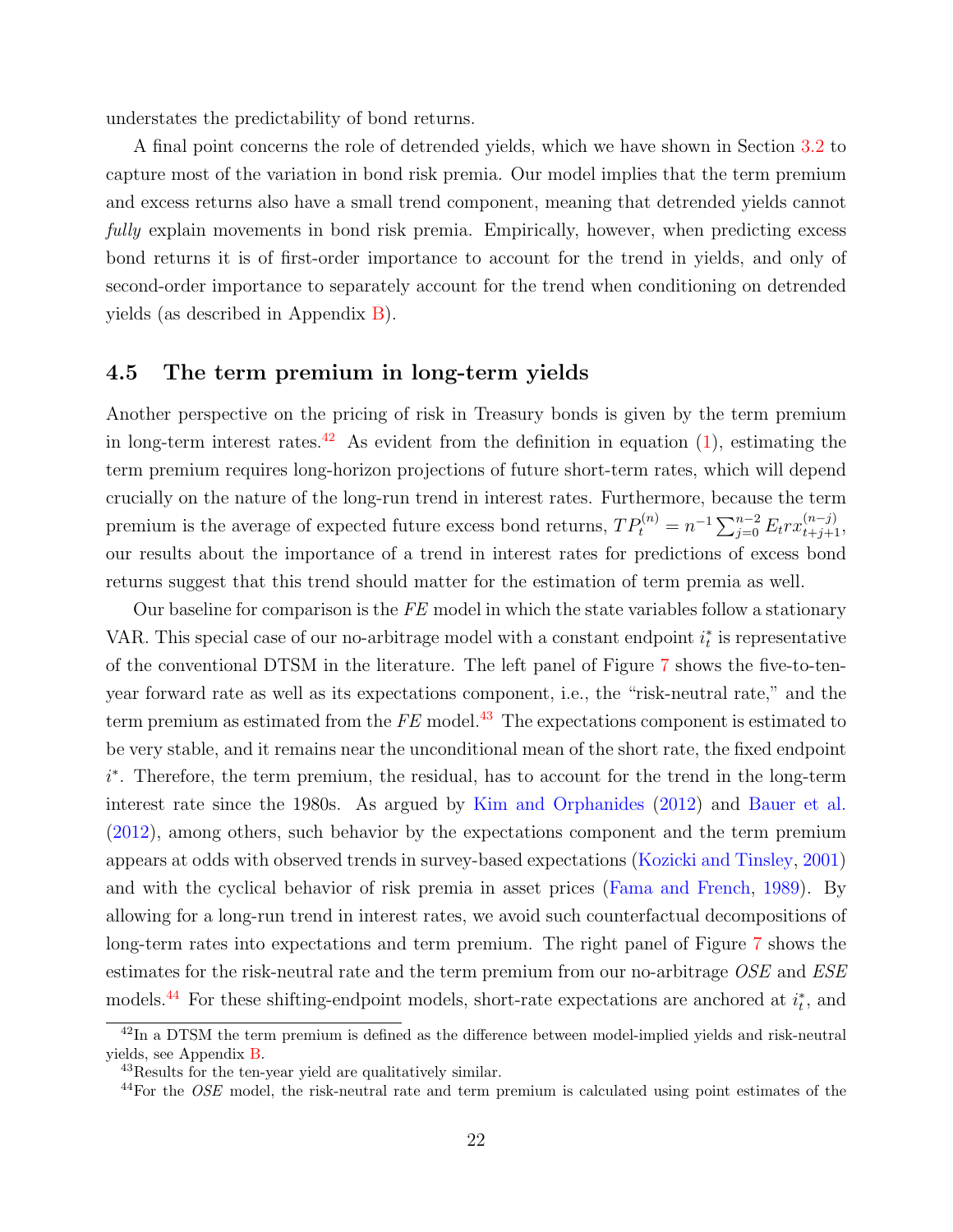the cycle components  $\tilde{P}_t$  mean-revert relatively quickly; hence, the expectations component of the five-to-ten-year forward rate closely mirrors this trend. Movements in the expectations component account for the majority of the low-frequency variation in the observed interest rate. In particular, the estimates exhibit a pronounced downward trend since the 1980s due to the decline in  $i_t^*$ .

Our shifting-endpoint models attribute a majority of the secular decline in interest rates not to the term premium but instead to the decline in long-run expectations of future shortterm rates. The drop in the forward rate from its average during 1980-1982 to its average during 2015-2017 was close to 10 percentage points. According to the stationary FE model, the estimated term premium accounts for 75 percent of this decline. In contrast, the shiftingendpoint models attribute only 35 percent ( $OSE$ ) and 37 percent ( $ESE$ ) to the term premium, while attributing the majority to a falling expectations component, in line with the substantial downward shift in the underlying macro trends.<sup>[45](#page-24-0)</sup> Furthermore, the estimated term premium with a shifting endpoint exhibits more pronounced cyclical variation, in line with the notion that risk premia are countercyclical [\(Fama and French,](#page-31-10) [1993;](#page-31-10) [Cochrane and Piazzesi,](#page-30-3) [2005\)](#page-30-3). This stark difference demonstrates how accounting for the slow-moving trend component in interest rates fundamentally alters our understanding of the driving forces of long-term interest rates, and bridges the gap between the secular trends in macroeconomics and no-arbitrage models for the yield curve.

Although the shifting-endpoint models attribute most of the trend in the forward rate to the expectations component, the estimated forward term premium does exhibits some moderate low-frequency swings, declining from around 4-5 percent in the early 1980s to about 0-1 percent at the end of the sample. The reason is that long-term interest rates exhibited more pronounced secular movements than our estimates of  $i_t^*$ , and expectations move one-forone with  $i_t^*$ , thus the estimated term premium also contains a trend component.<sup>[46](#page-24-1)</sup> In other words, our estimates show that changes in the trend carry a positive risk premium. From a macro-finance perspective, some downward trend in the term premium since the 1980s is plausible. Notably, inflation risk declined substantially over this period as average inflation declined, and the term premium includes compensation for this risk [\(Wright,](#page-35-1) [2011\)](#page-35-1).<sup>[47](#page-24-2)</sup> In any

<span id="page-24-0"></span>parameters. For the ESE model, we calculate the means of the MCMC posterior distribution for these objects. <sup>45</sup>Some researchers estimate stationary DTSMs with a sample beginning in, say, the mid-1980s to avoid the earlier shifts in inflation, but our comparison results were little changed using a post-1984 sample.

<span id="page-24-1"></span><sup>&</sup>lt;sup>46</sup>As discussed above in Section [4.3,](#page-20-0) yields load on  $i_t^*$  with coefficients larger than unity, and the term premium consequently has a positive loading on this trend.

<span id="page-24-2"></span> $47$  Furthermore, in theory, a decline in the term premium is consistent with the fall in the covariance between nominal bond returns and stock returns since the 1980s, as emphasized by [Campbell et al.](#page-30-5) [\(2017\)](#page-30-5). A decline in real risk premia would also be implied by a change in business cycle dynamics that increased persistent risk relative to transitory risk, as described by [Campbell](#page-29-9) [\(1986\)](#page-29-9) and [Beeler and Campbell](#page-29-10) [\(2012\)](#page-29-10).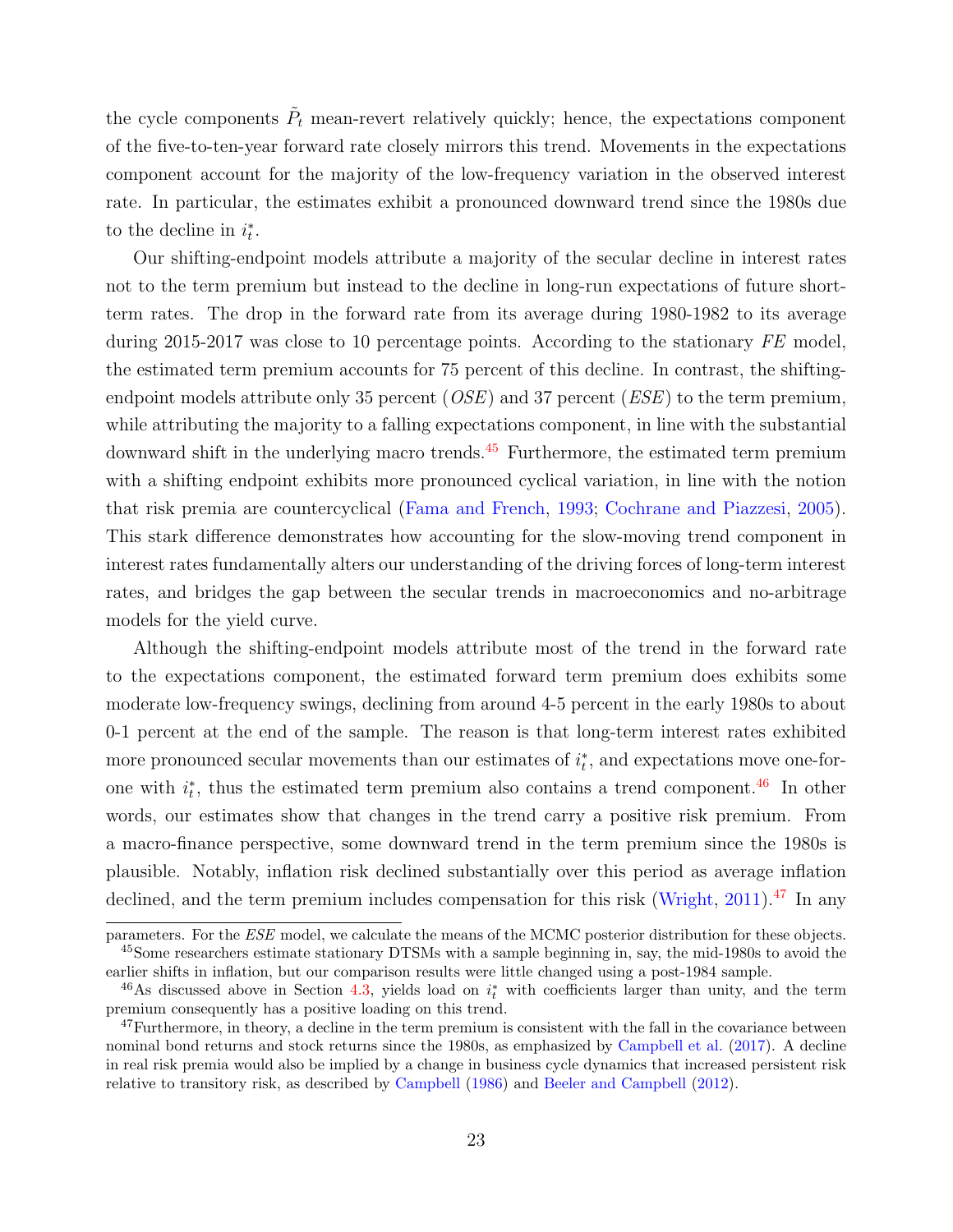event, the decline in the term premium is much more moderate and more plausible with a shifting rather than a fixed endpoint.

Using a shifting-endpoint model with a slow-moving trend component solves the knife-edge problem of [Cochrane](#page-30-11) [\(2007\)](#page-30-11), who pointed out that assuming either stationarity or a random walk for the level of interest rates leads to drastically different implications for expectations and term premia, in both cases at odds with widely held views about interest rates. Imposing a random walk for the level is known to forecast well but leads to the implausible implication that the expectations component accounts for essentially all variation in yields. Imposing stationarity, as shown in the left panel of Figure [7,](#page-51-0) leads to the implausible implication that the term premium component accounts for all of the low-frequency variation in yields. Our approach of assuming that interest rates contain a slow-moving common trend avoids both extremes. It also delivers term premium estimates that are in line with the common macrofinance priors and produces interest rate forecasts that outperform the random walk, as we will show below.

In recent work, [Crump et al.](#page-30-6) [\(2018\)](#page-30-6) estimate the term premium from a statistical model with shifting endpoints and find a somewhat more variable term premium than we do. Based on their estimates, the term premium accounts for just over half of the variance of long-term interest rates, whereas it accounts for about one-third according to our estimates.<sup>[48](#page-25-0)</sup> While we use an arbitrage-free term structure specification, the different results largely reflect how the shifting endpoint is identified. Crump et al. use survey data, and their  $i_t^*$  closely mirrors long-run survey expectations of the three-month T-bill rate. This estimate of  $i_t^*$  is fairly stable and implies a somewhat more limited role for trends and long-run expectations and greater variability in the residual term premium.

Finally, we note that when interpreting model-based estimates of the term premium, it is important to keep in mind that they assume rational expectations, which may not represent the expectations of investors at each point in time. As shown by [Piazzesi et al.](#page-34-11) [\(2015\)](#page-34-11) and [Cieslak](#page-30-12) [\(2018\)](#page-30-12), statistical estimates of risk premia are affected by persistent forecast errors by investors, i.e., deviations from rational expectations.<sup>[49](#page-25-1)</sup> While this caveat also applies to our estimates, models like ours that allow for shifting endpoints are better suited to capture changes in long-run investor expectations that can result from learning about macroeconomic

<span id="page-25-0"></span><sup>48</sup>Specifically, we calculated the same decomposition of the sample variance of forward rates as in Table 2 of [Crump et al.](#page-30-6) [\(2018\)](#page-30-6). For the variances of levels, they find that 53 to 56 percent is explained by the forward term premium at maturities of five years and beyond. By contrast, over their sample period, we find that only 35 percent of the variance is explained by the term premium.

<span id="page-25-1"></span><sup>49</sup>While some might conclude that estimates of term premia should therefore rely exclusively on survey expectations, there is no guarantee that expectations from surveys of professional forecasters are any closer to the true subjective expectations of bond traders than statistical models.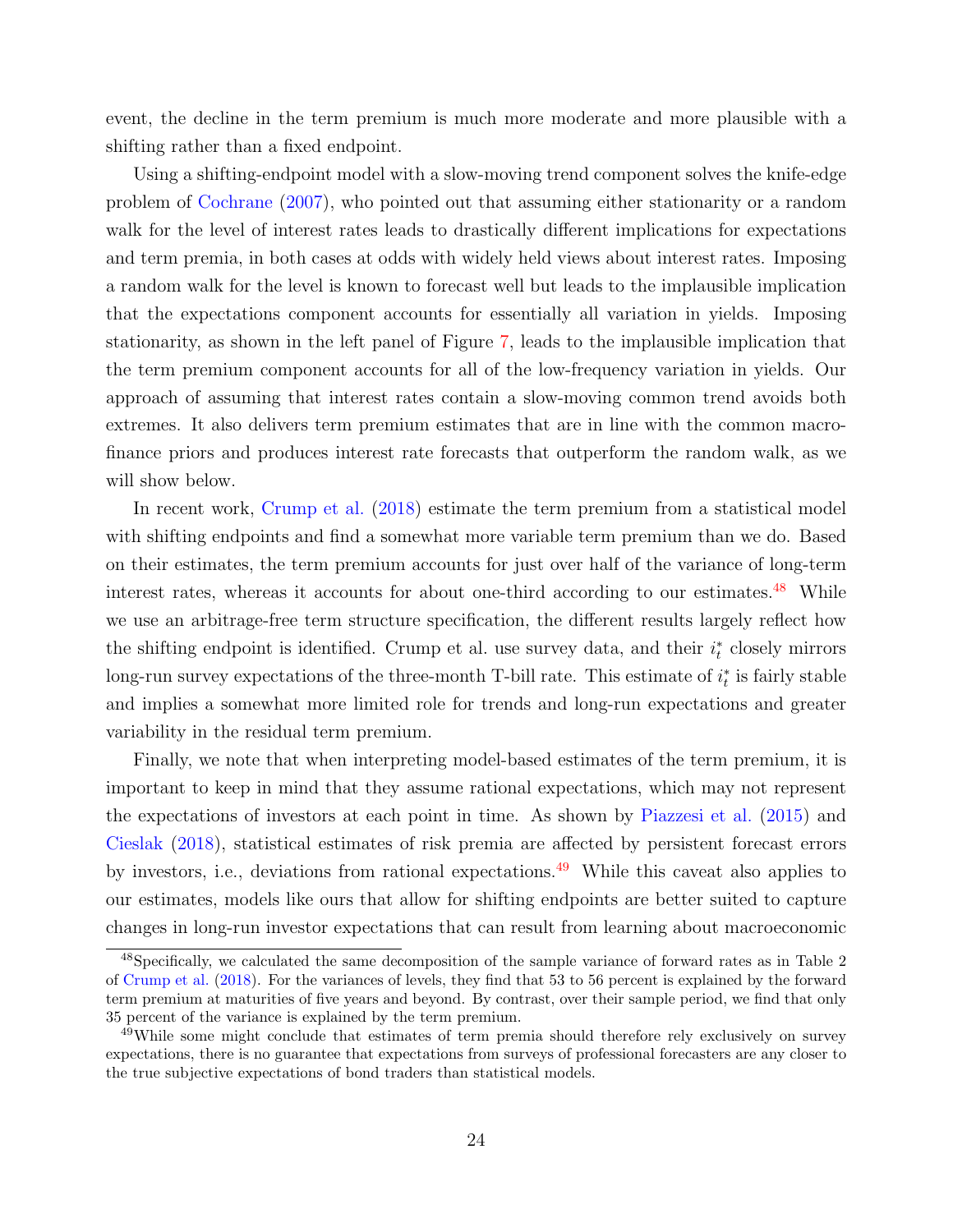trends and policies. Estimates of such models are also much less sensitive to the choice of sample period than stationary DTSMs, which require inference about the unconditional mean of the short-term interest rate, assumed to be constant [\(Orphanides and Wei,](#page-34-12) [2012\)](#page-34-12). For these reasons, our shifting-endpoint model is likely to be better able to recover true historical investor expectations and bond risk premia.

#### <span id="page-26-0"></span>4.6 Out-of-sample forecasts of interest rates

We now turn to out-of-sample (OOS) forecasts of long-term interest rates using our new shifting-endpoint DTSM. Despite many advances in yield curve modeling, the random walk model has proven very hard to beat when forecasting bond yields, due to the extreme persistence of interest rates [\(Duffee,](#page-31-2) [2013\)](#page-31-2). But our results so far suggest that one might be able to obtain more accurate forecasts by accounting for the interest rate trend.

We construct out-of-sample forecasts using the  $OSE$  model, which proxies for  $i_t^*$  with the sum of the PTR estimate for  $\pi_t^*$  and the real-time estimate of  $r_t^*$  described in Section [2.](#page-7-0) We will compare these forecasts to those from the FE model and from a driftless random walk.<sup>[50](#page-26-1)</sup> The models are recursively estimated—that is, using an expanding estimation window using all data available up to each forecast date—starting in 1976:Q1 when five years of data are available.<sup>[51](#page-26-2)</sup> We focus on forecasts of the ten-year yield; we have found results for other maturities to be qualitatively similar. We forecast at horizons of 4, 10, 20, 30, and 40 quarters, and because our data end in 2018:Q2 the last forecast date is 2008:Q2, for a total of 127 (overlapping) forecasts.<sup>[52](#page-26-3)</sup> The top panel of Table [5](#page-44-0) reports the root mean-squared errors in percentage points. We also calculate p-values for tests of equal finite-sample forecast accuracy using the approach of [Diebold and Mariano](#page-31-11) [\(1995\)](#page-31-11) (DM).<sup>[53](#page-26-4)</sup> We calculate the DM  $p$ -values using standard normal critical values for one-sided tests of the null hypothesis that the OSE model does not improve upon the RW or FE forecasts. We find that the forecasts from our common-trend model OSE are substantially and statistically significantly more accurate

<span id="page-26-1"></span> $50W$ e do not include estimates from the *ESE* model because the estimation of this model using our MCMC sampler takes a significant amount of time, which renders recursive estimation with each additional available observation period as required for out-of-sample forecasting computationally too burdensome.

<span id="page-26-2"></span><sup>&</sup>lt;sup>51</sup>A rolling scheme, which uses only a fixed number of observations for parameter estimation, allows for an easier asymptotic justification of tests for predictive ability [\(Giacomini and White,](#page-32-11) [2006\)](#page-32-11) but requires a specific choice of the window length. We have also obtained forecasts with such a scheme, using a variety of different window lengths, and found qualitatively similar results as when using a recursive scheme.

<span id="page-26-4"></span><span id="page-26-3"></span> $52$ The last date for which we re-estimate the models is 2007:Q4, consistent with Section [4.2.](#page-18-2)

<sup>&</sup>lt;sup>53</sup>Following common use, we construct the DM test with a rectangular window for the long-run variance and the small-sample adjustment of [Harvey et al.](#page-32-12) [\(1997\)](#page-32-12). Monte Carlo evidence in [Clark and McCracken](#page-30-7) [\(2013\)](#page-30-7) indicates that this test has good size in finite samples. However, for very long forecast horizons, the long-run variance is estimated with considerable uncertainty because there are only a few such non-overlapping observations in our sample.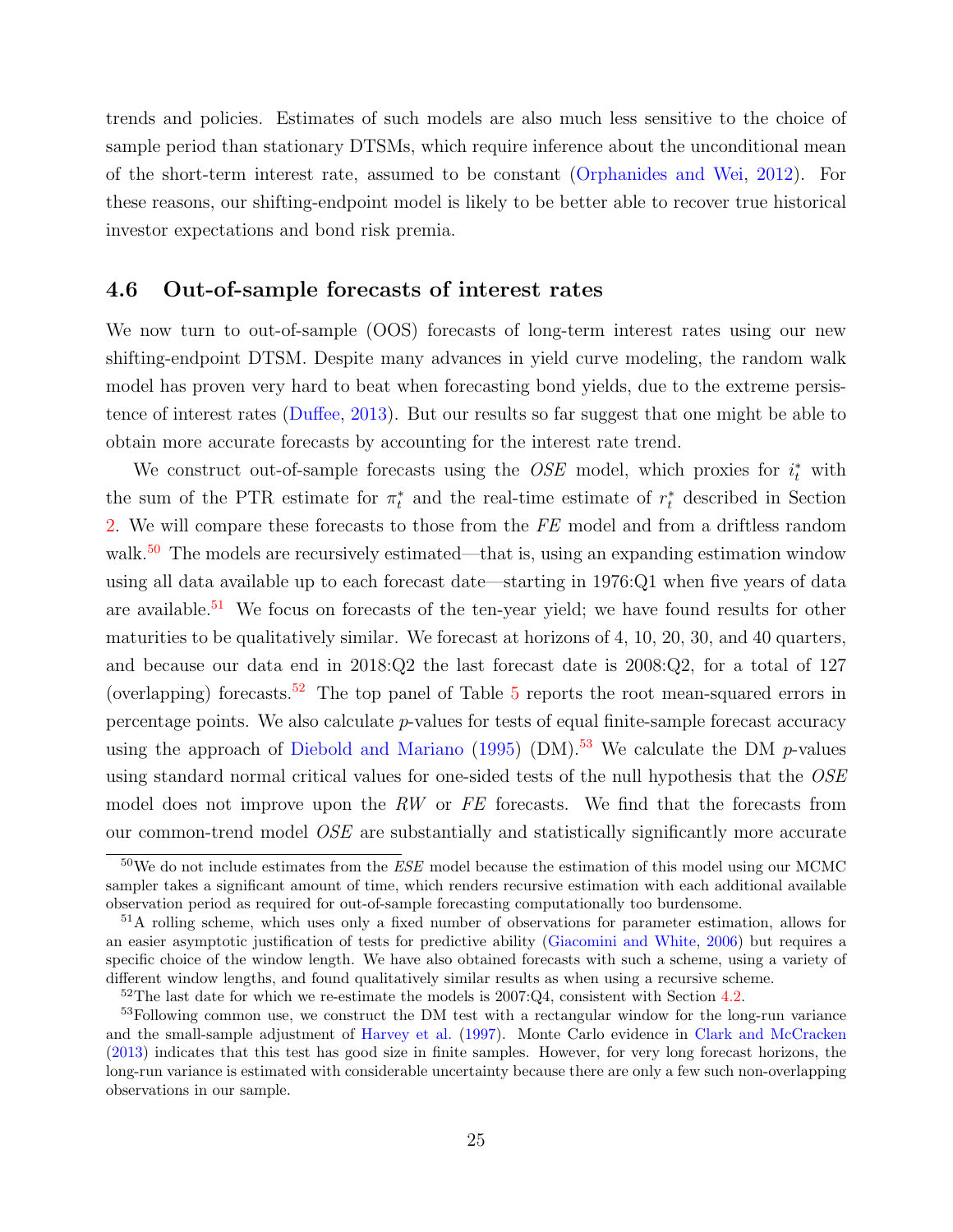than the FE model. For example, when forecasting 10 years ahead, model OSE lowers the RMSE by about 40 percent relative to the FE model. The improvements relative to the  $RW$  are smaller but still statistically significant.<sup>[54](#page-27-0)</sup> These results document that, relative to conventional stationary models, more accurate Treasury yields forecasts can be obtained by allowing for an underlying common trend in interest rates. Gains are even possible relative to the random walk benchmark. In contrast to the random walk forecast, which simply assumes all changes are permanent, accounting for  $i_t^*$ , the underlying source of the highly persistent changes in interest rates, improves forecast accuracy.<sup>[55](#page-27-1)</sup>

Finally, we compare the accuracy of our statistical models to that of professional forecasters. Since 1988, the Blue Chip Financial Forecasts  $(BC)$  survey has asked its respondents for long-range forecasts of interest rates twice a year. The respondents provide their average expectations of the target variable for each of the upcoming five calendar years and for the subsequent five-year period—we will focus on the five annual forecast horizons. We match the available information sets by using only data up to the quarter preceding the survey date for our model-based forecasts, and we exactly match the forecast horizons with the BC forecasts by taking averages of model-based forecasts over the relevant calendar years. The sample includes 48 forecast dates from March 1988 to December 2011. The bottom panel of Table [5](#page-44-0) shows the RMSEs of the survey forecasts and the three model-based forecasts. Shiftingendpoint forecasts based on  $i_t^*$  improve over the RW forecasts in this sample as well, which are better than the BC forecasts. Because of the smaller sample size and substantial overlap, the gains of the OSE model are not as strongly significant, and for some horizons they are insignificant. The gains relative to the  $FE$  model are again strongly significant. The reason for the poor performance of the survey forecasts is that they consistently overpredict future yields, in particular at long horizons (results not shown). Other studies have documented the poor performance of survey forecasts of interest rates (e.g., [van Dijk et al.,](#page-35-2) [2014\)](#page-35-2), which contrasts with the very good performance of survey-based inflation forecasts [\(Ang et al.,](#page-29-11) [2007;](#page-29-11) [Faust](#page-31-7) [and Wright,](#page-31-7) [2013\)](#page-31-7). Our results suggest that the underlying reason for this poor performance is that professional forecasters have not sufficiently accounted for the shifting long-run trend component in interest rates.

<span id="page-27-0"></span><sup>54</sup>Additional, unreported analysis—using plots of differences in cumulative sums of forecast errors over time—shows that the forecast gains of OSE are not driven by certain unusual subperiods but instead are a consistent pattern over most of our sample period.

<span id="page-27-1"></span> $55$ Earlier research by [van Dijk et al.](#page-35-2) [\(2014\)](#page-35-2) found that, when forecasting interest rates, it is beneficial to link long-run projections of interest rates to long-run expectations of inflation, but their forecasts do not account for time variation in  $r_t^*$  and are not based on an arbitrage-free model.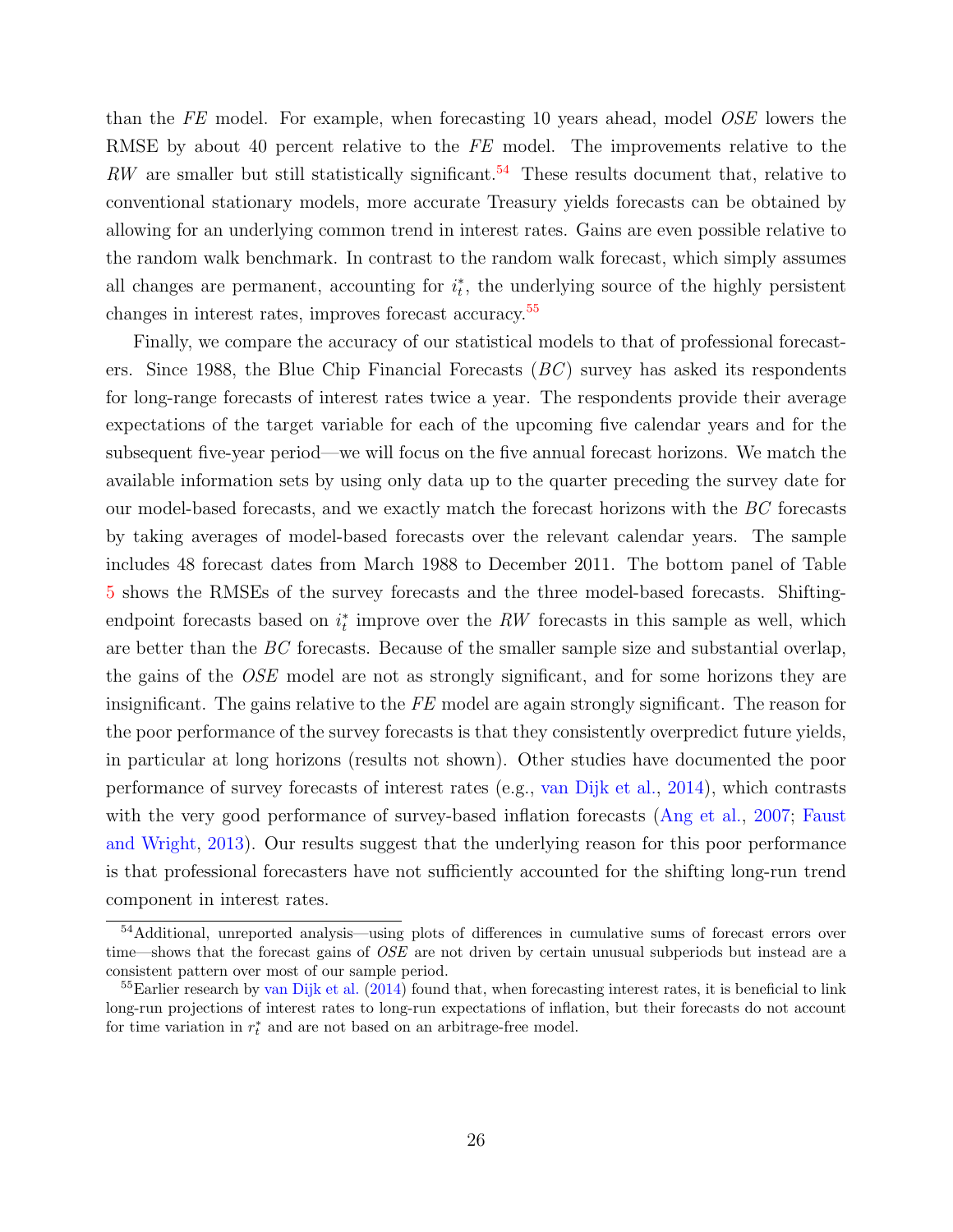## <span id="page-28-1"></span>5 Conclusion

This paper bridges the gap between macroeconomic and finance views of long-run trends. We provide new evidence that interest rates and bond risk premia are determined over time by variation in the perceived trend in inflation and the equilibrium real rate of interest. Indeed, allowing for persistent shifts in  $\pi_t^*$  and  $r_t^*$  is crucial to account for yield dynamics. To understand and forecast long-term interest rates and bond returns requires a time-varying trend component in yields. In the recent period, variation in the equilibrium real rate is even more consequential than movements in the inflation trend. Our analysis started by establishing the links between macroeconomic trends and yields using trend estimates from surveys and macroeconomic and statistical models. However, to understand these results, we formulated and estimated a new no-arbitrage model that simultaneously models the long-run trend and term premium in yields—a key contribution of our analysis. In particular, when estimated with just yield curve data, this model, which embeds a non-stationary  $i_t^*$ , provides a new finance-based measure of the trend in nominal interest rates that complements estimates in the macroeconomics literature. It also provides for the first time an internally consistent formulation of that equilibrium trend and bond risk premia.

Instead of the ubiquitous stationary dynamic yield curve models with constant means, our results strongly support specifications that allow for slow-moving changes in the long-run means of nominal and real interest rates. Building upon our new common-trend dynamic term structure model, much work remains in jointly estimating macro trends and yield curve dynamics. Three future research avenues seem particularly promising. First, a joint model with shifting endpoints of real yields, nominal yields, and inflation expectations could provide separate estimates of  $\pi_t^*$  and  $r_t^*$ . Second, combining our shifting-endpoint DTSM specification with the shadow-rate paradigm [\(Bauer and Rudebusch,](#page-29-8) [2016\)](#page-29-8) would allow for a sophisticated treatment of the effective lower bound on interest rates, which may provide additional insights into macro and yield-curve trends over post-crisis period. Third, one could consider time variation in the variability of trends by adding stochastic volatility (as in [Stock and Watson,](#page-35-5) [2007\)](#page-35-5) in order to assess how our (mostly unconditional) results about the relative importance of trends are affected by taking a conditional perspective.

# References

<span id="page-28-0"></span>Adrian, T., R. K. Crump, and E. Moench (2013): "Pricing the Term Structure with Linear Regressions," Journal of Financial Economics, 110, 110–138.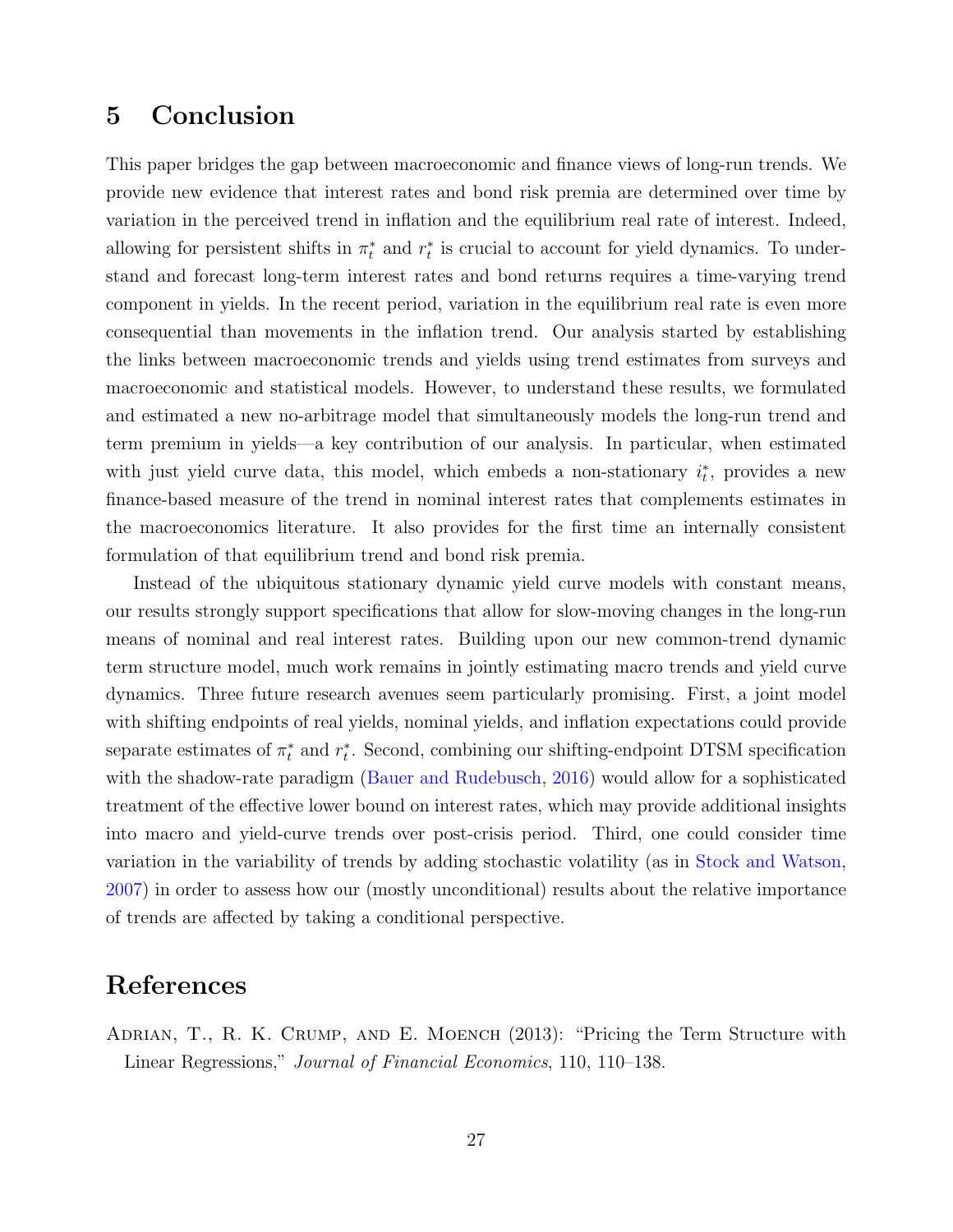- <span id="page-29-11"></span>Ang, A., G. Bekaert, and M. Wei (2007): "Do Macro Variables, Asset Markets, or Surveys Forecast Inflation Better?" Journal of Monetary Economics, 54, 1163–1212.
- <span id="page-29-0"></span>Ang, A. and M. Piazzesi (2003): "A No-Arbitrage Vector Autoregression of Term Structure Dynamics with Macroeconomic and Latent Variables," Journal of Monetary Economics, 50, 745–787.
- <span id="page-29-6"></span>Bauer, M. D. (2018): "Restrictions on Risk Prices in Dynamic Term Structure Models," Journal of Business & Economic Statistics, 36, 196–211.
- <span id="page-29-3"></span>BAUER, M. D. AND J. D. HAMILTON (2018): "Robust Bond Risk Premia," Review of Financial Studies, 31, 399–448.
- <span id="page-29-8"></span>BAUER, M. D. AND G. D. RUDEBUSCH (2016): "Monetary Policy Expectations at the Zero Lower Bound," Journal of Money, Credit and Banking, 48, 1439–1465.
- <span id="page-29-2"></span>——— (2017): "Resolving the Spanning Puzzle in Macro-Finance Term Structure Models," Review of Finance, 21, 511–553.
- <span id="page-29-7"></span>BAUER, M. D., G. D. RUDEBUSCH, AND J. C. WU (2012): "Correcting Estimation Bias in Dynamic Term Structure Models," Journal of Business & Economic Statistics, 30, 454-467.
- <span id="page-29-5"></span>– (2014): "Term Premia and Inflation Uncertainty: Empirical Evidence from an International Panel Dataset: Comment," American Economic Review, 104, 1–16.
- <span id="page-29-10"></span>BEELER, J. AND J. Y. CAMPBELL (2012): "The Long-Run Risks Model and Aggregate Asset Prices: An Empirical Assessment," Critical Finance Review, 1, 141–182.
- <span id="page-29-1"></span>BIKBOV, R. AND M. CHERNOV (2010): "No-Arbitrage Macroeconomic Determinants of the Yield Curve," Journal of Econometrics, 159, 166–182.
- <span id="page-29-12"></span>BRAYTON, F. AND P. A. TINSLEY (1996): "A Guide to FRB/US: A Macroeconomic Model of the United States," Finance and Economics Discussion Series 1996-42, Board of Governors of the Federal Reserve System.
- <span id="page-29-4"></span>Brooks, J. and T. J. Moskowitz (2017): "Yield Curve Premia," Unpublished manuscript.
- <span id="page-29-9"></span>CAMPBELL, J. Y. (1986): "Bond and Stock Returns in a Simple Exchange Model," *Quarterly* Journal of Economics, 101, 785–803.
- <span id="page-29-13"></span>CAMPBELL, J. Y., A. W.-C. LO, AND A. C. MACKINLAY (1997): The Econometrics of Financial Markets, Princeton University Press.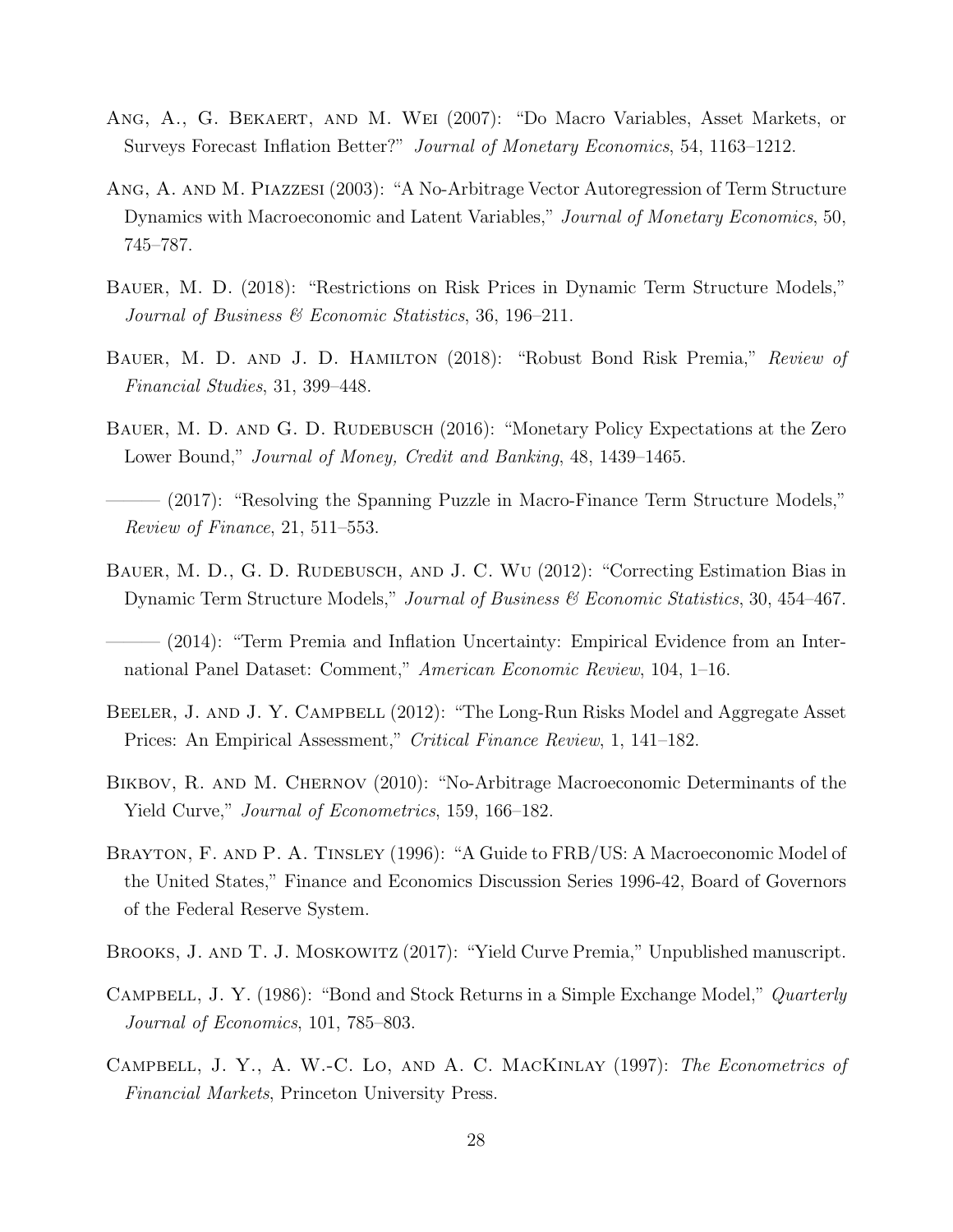- <span id="page-30-9"></span>Campbell, J. Y. and P. Perron (1991): "Pitfalls and Opportunities: What Macroeconomists Should Know About Unit Roots," NBER Macroeconomics Annual, 6, 141–201.
- <span id="page-30-0"></span>Campbell, J. Y. and R. J. Shiller (1987): "Cointegration and Tests of Present Value Models," Journal of Political Economy, 95, 1062–1088.
- <span id="page-30-2"></span> $(1991)$ : "Yield Spreads and Interest Rate Movements: A Bird's Eye View," Review of Economic Studies, 58, 495–514.
- <span id="page-30-5"></span>Campbell, J. Y., A. Sunderam, and L. M. Viceira (2017): "Inflation Bets or Ddeflation Hedges? The Changing Risks of Nominal Bonds," Critical Finance Review, 6, 263–301.
- <span id="page-30-10"></span>CHRISTENSEN, J. H. E., J. A. LOPEZ, AND G. D. RUDEBUSCH (2010): "Inflation Expectations and Risk Premiums in an Arbitrage-Free Model of Nominal and Real Bond Yields," Journal of Money, Credit and Banking, 42, 143–178.
- <span id="page-30-4"></span>CHRISTENSEN, J. H. E. AND G. D. RUDEBUSCH (2019): "A New Normal for Interest Rates? Evidence from Inflation-Indexed Debt," Review of Economics and Statistics, 101.
- <span id="page-30-12"></span>Cieslak, A. (2018): "Short-Rate Expectations and Unexpected Returns in Treasury Bonds," The Review of Financial Studies, 31, 3265–3306.
- <span id="page-30-1"></span>Cieslak, A. and P. Povala (2015): "Expected Returns in Treasury Bonds," Review of Financial Studies, 28, 2859–2901.
- <span id="page-30-7"></span>Clark, T. and M. McCracken (2013): "Advances in Forecast Evaluation," in Handbook of Economic Forecasting, ed. by G. Elliott and A. Timmermann, Elsevier, vol. 2, Part B, 1107 – 1201.
- <span id="page-30-8"></span>Clark, T. E. and T. Doh (2014): "Evaluating Alternative Models of Trend Inflation," International Journal of Forecasting, 30, 426–448.
- <span id="page-30-11"></span>Cochrane, J. (2007): "Commentary on 'Macroeconomic Implications of Changes in the Term Premium'," Federal Reserve Bank of St. Louis Review, 271–282.
- <span id="page-30-3"></span>Cochrane, J. H. and M. Piazzesi (2005): "Bond Risk Premia," American Economic Review, 95, 138–160.
- <span id="page-30-6"></span>Crump, R., S. Eusepi, and E. Moench (2018): "The Term Structure of Expectations and Bond Yields," Staff Reports 775, Federal Reserve Bank of New York.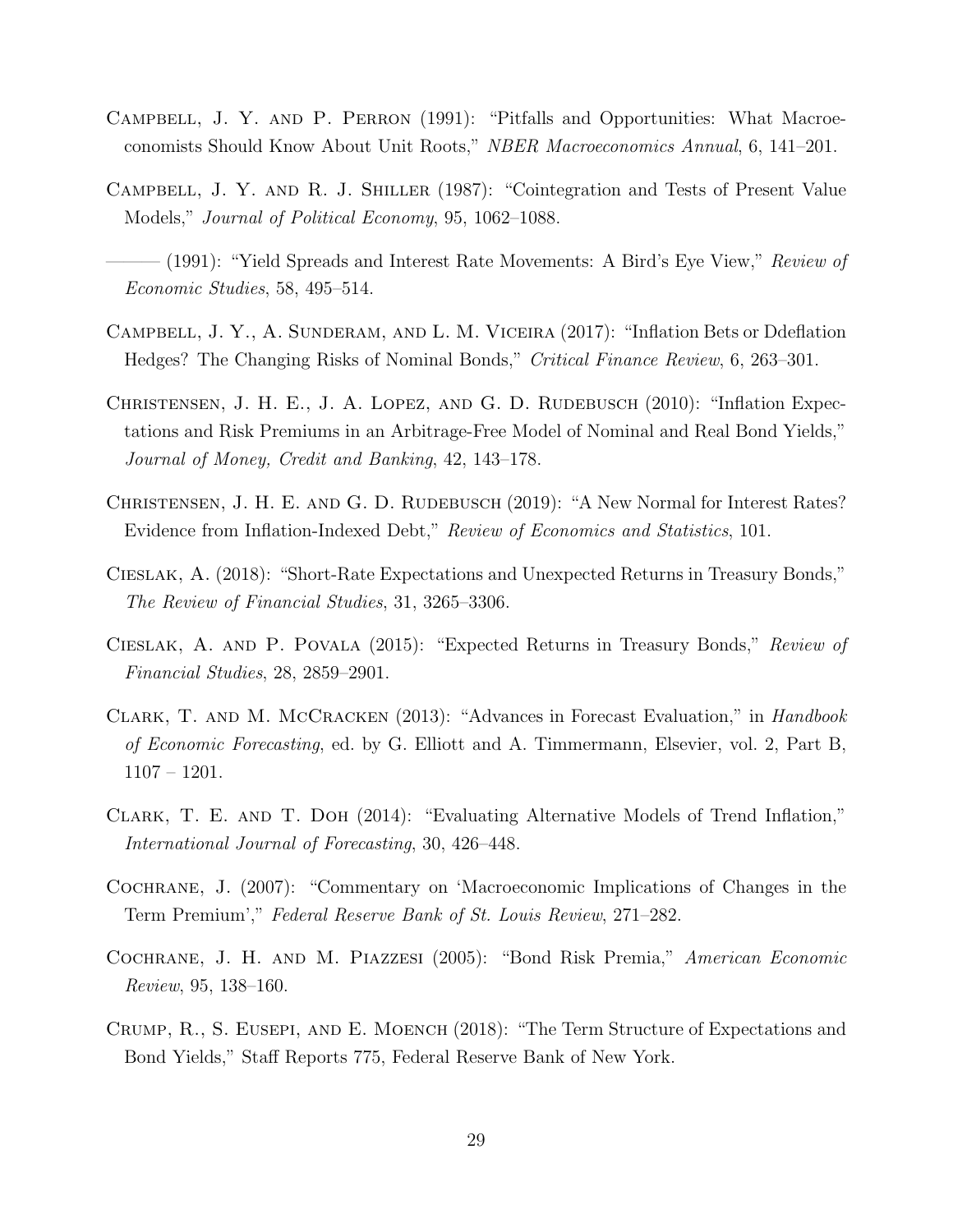- <span id="page-31-8"></span>DAI, Q. AND K. J. SINGLETON (2000): "Specification Analysis of Affine Term Structure Models," *Journal of Finance*, 55, 1943–1978.
- <span id="page-31-12"></span>Del Negro, M., G. Eggertsson, A. Ferrero, and N. Kiyotaki (2010): "The Great Escape? A Quantitative Evaluation of the Fed's Non-Standard Policies," working paper, Federal Reserve Bank of New York and Princeton University.
- <span id="page-31-3"></span>DEL NEGRO, M., D. GIANNONE, M. P. GIANNONI, AND A. TAMBALOTTI (2017): "Safety, Liquidity, and the Natural Rate of Interest," *Brookings Papers on Economic Activity*, 2017, 235–316.
- <span id="page-31-6"></span>DEWACHTER, H. AND L. IANIA (2011): "An Extended Macro-Finance Model with Financial Factors." Journal of Financial  $\mathcal C$  Quantitative Analysis, 46.
- <span id="page-31-5"></span>DEWACHTER, H. AND M. LYRIO (2006): "Macro Factors and the Term Structure of Interest Rates," Journal of Money, Credit and Banking, 38, 119–140.
- <span id="page-31-11"></span>DIEBOLD, F. X. AND R. S. MARIANO (1995): "Comparing Predictive Accuracy," Journal of Business & Economic Statistics, 13, 253–263.
- <span id="page-31-0"></span>DIEBOLD, F. X., G. D. RUDEBUSCH, AND B. S. ARUOBA (2006): "The Macroeconomy and the Yield Curve: A Dynamic Latent Factor Approach," Journal of Econometrics, 131, 309–338.
- <span id="page-31-9"></span>DUFFEE, G. R. (2011): "Information In (and Not In) the Term Structure," Review of Financial Studies, 24, 2895–2934.
- <span id="page-31-2"></span> $-$  (2013): "Forecasting Interest Rates," in Handbook of Economic Forecasting, ed. by G. Elliott and A. Timmermann, Elsevier, vol. 2, Part A, 385–426.
- <span id="page-31-1"></span>Fama, E. F. and R. R. Bliss (1987): "The Information in Long-Maturity Forward Rates," American Economic Review, 77, 680–692.
- <span id="page-31-4"></span>Fama, E. F. and K. R. French (1989): "Business Conditions and Expected Returns on Stocks and Bonds," Journal of Financial Economics, 25, 23–49.
- <span id="page-31-10"></span>– (1993): "Common Risk Factors in the Returns on Stocks and Bonds," *Journal of* Financial Economics, 33, 3–56.
- <span id="page-31-7"></span>FAUST, J. AND J. H. WRIGHT (2013): "Forecasting Inflation," in *Handbook of Economic* Forecasting, ed. by G. Elliott and A. Timmerman, North-Holland, vol. 2, Part A, 2–56.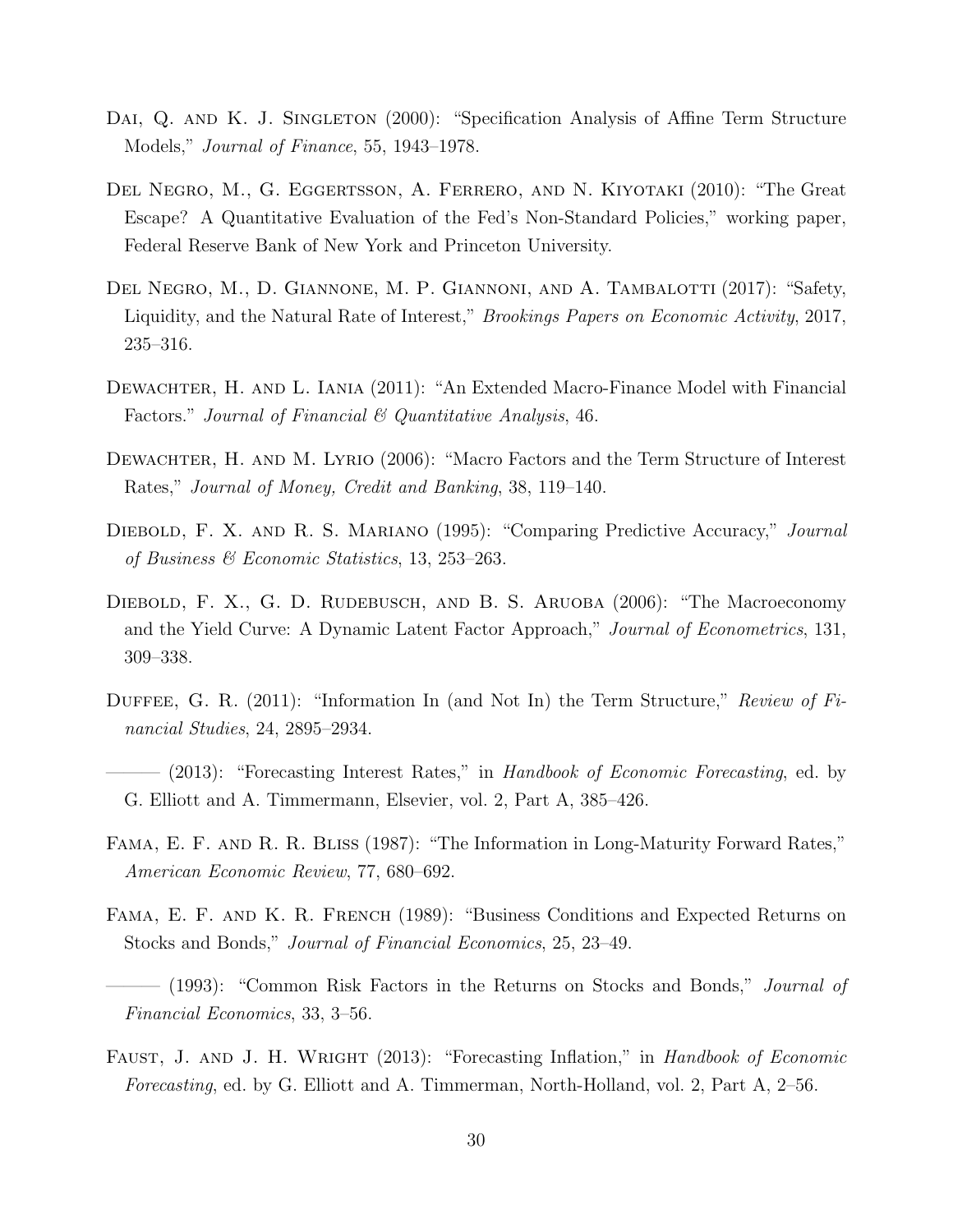- <span id="page-32-3"></span>GARG, A. AND M. MAZZOLENI (2017): "The Natural Rate of Interest and Bond Returns," Unpublished manuscript.
- <span id="page-32-11"></span>Giacomini, R. and H. White (2006): "Tests of Conditional Predictive Ability," Econometrica, 74, 1545–1578.
- <span id="page-32-7"></span>GOLIŃSKI, A. AND P. ZAFFARONI (2016): "Long Memory Affine Term Structure Models," Journal of Econometrics, 191, 33–56.
- <span id="page-32-8"></span>GÜRKAYNAK, R. S., B. SACK, AND J. H. WRIGHT  $(2007)$ : "The U.S. Treasury Yield Curve: 1961 to the Present," Journal of Monetary Economics, 54, 2291–2304.
- <span id="page-32-0"></span>GÜRKAYNAK, R. S. AND J. H. WRIGHT (2012): "Macroeconomics and the Term Structure," Journal of Economic Literature, 50, 331–367.
- <span id="page-32-1"></span>Hall, A. D., H. M. Anderson, and C. W. J. Granger (1992): "A Cointegration Analysis of Treasury Bill Yields," The Review of Economics and Statistics, 116–126.
- <span id="page-32-4"></span>HAMILTON, J. D., E. S. HARRIS, J. HATZIUS, AND K. D. WEST (2016): "The Equilibrium Real Funds Rate: Past, Present, and Future," IMF Economic Review, 64, 660–707.
- <span id="page-32-9"></span>Harrison, J. M. and D. M. Kreps (1979): "Martingales and Arbitrage in Multiperiod Securities Markets," *Journal of Economic Theory*, 20, 381–408.
- <span id="page-32-10"></span>Harvey, A. C. (1990): Forecasting, Structural Time Series Models and the Kalman Filter, Cambridge University Press.
- <span id="page-32-12"></span>HARVEY, D., S. LEYBOURNE, AND P. NEWBOLD (1997): "Testing the equality of prediction mean squared errors," International Journal of Forecasting, 13, 281–291.
- <span id="page-32-2"></span>HOLSTON, K., T. LAUBACH, AND J. C. WILLIAMS (2017): "Measuring the Natural Rate of Interest: International Trends and Determinants," Journal of International Economics, 108, S59–S75.
- <span id="page-32-5"></span>HÖRDAHL, P., O. TRISTANI, AND D. VESTIN (2006): "A Joint Econometric Model of Macroeconomic and Term-Structure Dynamics," Journal of Econometrics, 131, 405–444.
- <span id="page-32-6"></span>JARDET, C., A. MONFORT, AND F. PEGORARO (2013): "No-Arbitrage Near-Cointegrated VAR (p) Term Structure Models, Term Premia and GDP Growth," Journal of Banking  $\mathcal{B}$ Finance, 37, 389–402.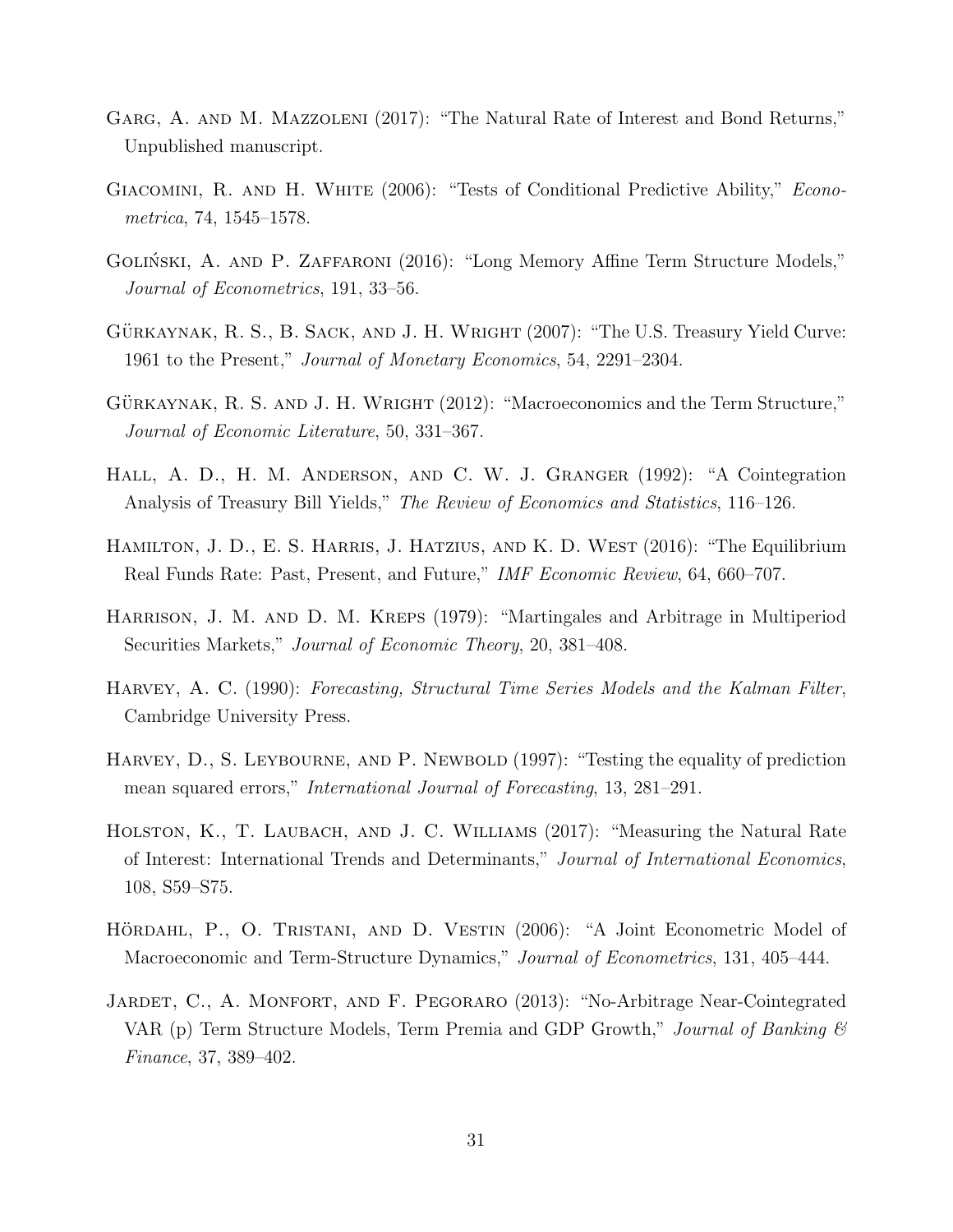- <span id="page-33-4"></span>JOHANNSEN, B. K. AND E. MERTENS (2016): "The Expected Real Interest Rate in the Long Run: Time Series Evidence with the Effective Lower Bound," Feds notes, Board of Governors of the Federal Reserve System.
- <span id="page-33-5"></span>– (2018): "A Time Series Model of Interest Rates with the Effective Lower Bound," BIS Working Papers 715, Bank for International Settlements.
- <span id="page-33-10"></span>Johansen, S. (1991): "Estimation and Hypothesis Testing of Cointegration Vectors in Gaussian Vector Autoregressive Models," Econometrica, 59, 1551–1580.
- <span id="page-33-6"></span>Jorgensen, K. (2017): "How Learning from Macroeconomic Experiences Shapes the Yield Curve," Unpublished manuscript.
- <span id="page-33-8"></span>Joslin, S., M. Priebsch, and K. J. Singleton (2014): "Risk Premiums in Dynamic Term Structure Models with Unspanned Macro Risks," Journal of Finance, 69, 1197–1233.
- <span id="page-33-1"></span>JOSLIN, S., K. J. SINGLETON, AND H. ZHU (2011): "A New Perspective on Gaussian Dynamic Term Structure Models," Review of Financial Studies, 24, 926–970.
- <span id="page-33-3"></span>Kiley, M. T. (2015): "What Can the Data Tell Us about the Equilibrium Real Interest Rate," Finance and Economics Discussion Series 2015-077, Board of Governors of the Federal Reserve System.
- <span id="page-33-7"></span>KIM, D. H. AND A. ORPHANIDES (2012): "Term Structure Estimation with Survey Data on Interest Rate Forecasts," Journal of Financial and Quantitative Analysis, 47, 241–272.
- <span id="page-33-12"></span>KIM, D. H. AND K. J. SINGLETON (2012): "Term Structure Models and the Zero Bound: An Empirical Investigation of Japanese Yields," *Journal of Econometrics*, 170, 32–49.
- <span id="page-33-0"></span>Kim, D. H. and J. H. Wright (2005): "An Arbitrage-Free Three-Factor Term Structure Model and the Recent Behavior of Long-Term Yields and Distant-Horizon Forward Rates," Finance and Economics Discussion Series 2005-33, Board of Governors of the Federal Reserve System.
- <span id="page-33-9"></span>King, R. G., C. I. Plosser, J. H. Stock, and M. W. Watson (1991): "Stochastic Trends and Economic Fluctuations," American Economic Review, 81, 819–840.
- <span id="page-33-2"></span>Kozicki, S. and P. A. Tinsley (2001): "Shifting Endpoints in the Term Structure of Interest Rates," Journal of Monetary Economics, 47, 613–652.
- <span id="page-33-11"></span> $(2012)$ : "Effective Use of Survey Information in Estimating the Evolution of Expected Inflation," Journal of Money, Credit and Banking, 44, 145–169.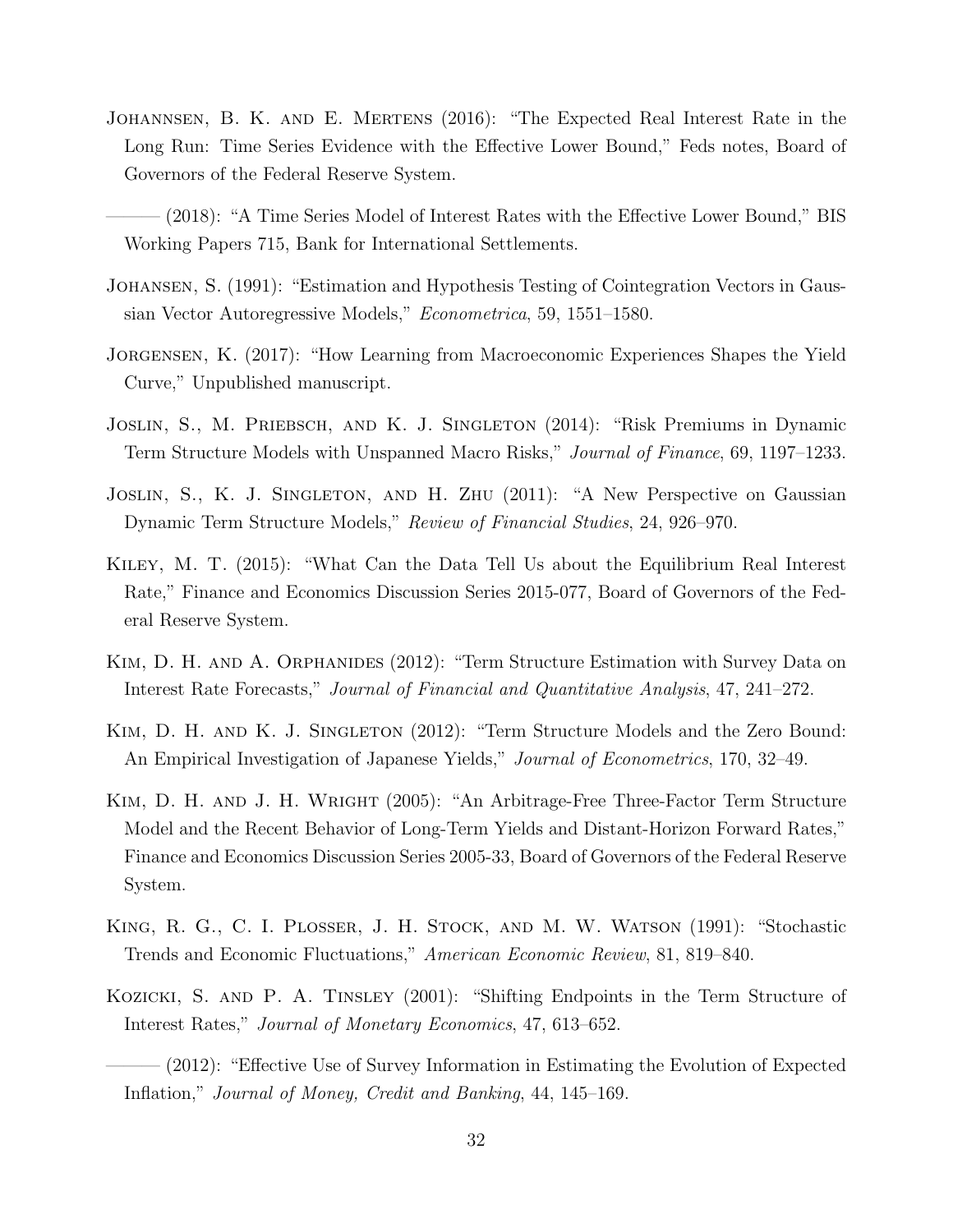- <span id="page-34-0"></span>LAUBACH, T. AND J. C. WILLIAMS (2003): "Measuring the Natural Rate of Interest," Review of Economics and Statistics, 85, 1063–1070.
- <span id="page-34-1"></span> $-$  (2016): "Measuring the Natural Rate of Interest Redux," *Business Economics*, 51, 57–67.
- <span id="page-34-3"></span>Lunsford, K. G. and K. D. West (2019): "Some Evidence on Secular Drivers of US Safe Real Rates," American Economic Journal: Macroeconomics, 11, 113–139.
- <span id="page-34-5"></span>Malmendier, U. and S. Nagel (2011): "Depression Babies: Do Macroeconomic Experiences Affect Risk Taking?" Quarterly Journal of Economics, 126, 373–416.
- <span id="page-34-9"></span>MÜLLER, U. K. AND M. W. WATSON (2013): "Low-Frequency Robust Cointegration Testing," Journal of Econometrics, 174, 66–81.
- <span id="page-34-7"></span>Nelson, C. R. and C. I. Plosser (1982): "Trends and Random Walks in Macroeconmic Time Series: Some Evidence and Implications," Journal of Monetary Economics, 10, 139– 162.
- <span id="page-34-12"></span>Orphanides, A. and M. Wei (2012): "Evolving Macroeconomic Perceptions and the Term Structure of Interest Rates," Journal of Economic Dynamics and Control, 36, 239–254.
- <span id="page-34-6"></span>Orphanides, A. and J. C. Williams (2005): "Imperfect Knowledge, Inflation Expectations, and Monetary Policy," in The Inflation-Targeting Debate, University of Chicago Press, 201–246.
- <span id="page-34-10"></span>PHILLIPS, P. C. B. AND S. OULIARIS (1990): "Asymptotic Properties of Residual Based Tests for Cointegration," Econometrica, 58, 165–193.
- <span id="page-34-11"></span>PIAZZESI, M., J. SALOMAO, AND M. SCHNEIDER (2015): "Trend and Cycle in Bond Premia," Unpublished manuscript.
- <span id="page-34-2"></span>RACHEL, L. AND T. SMITH (2015): "Secular Drivers of the Global Real Interest Rate," Working Paper 571, Bank of England.
- <span id="page-34-8"></span>Rose, A. K. (1988): "Is the Real Interest Rate Stable?" Journal of Finance, 43, 1095–1112.
- <span id="page-34-4"></span>RUDEBUSCH, G. D. AND L. E. O. SVENSSON (1999): "Policy Rules for Inflation Targeting," in Monetary Policy Rules, University of Chicago Press, 203–262.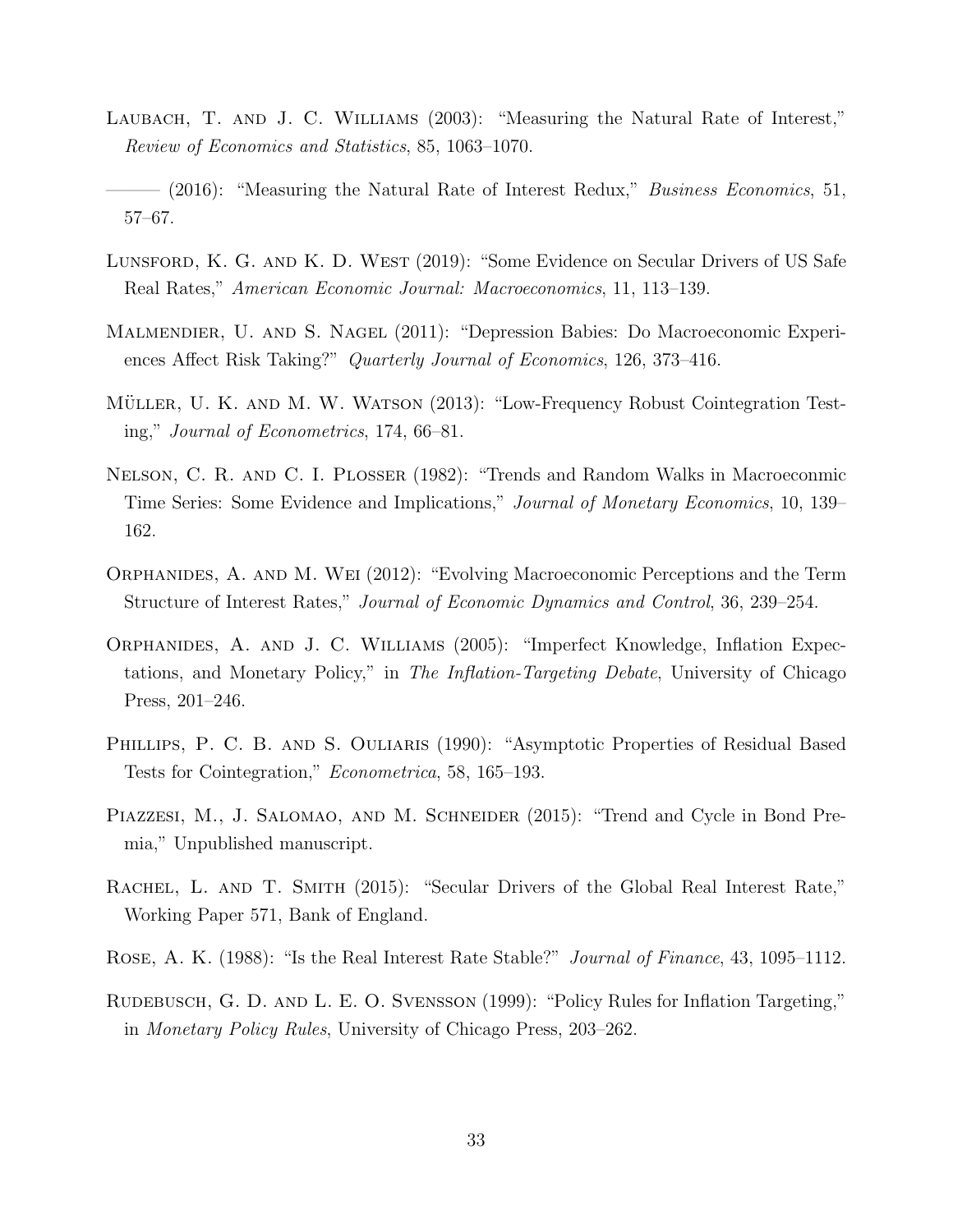- <span id="page-35-0"></span>Rudebusch, G. D. and E. T. Swanson (2012): "The Bond Premium in a DSGE Model with Long-Run Real and Nominal Risks," American Economic Journal: Macroeconomics, 4, 105–143.
- <span id="page-35-9"></span>RUDEBUSCH, G. D. AND T. WU (2007): "Accounting for a Shift in Term Structure Behavior with No-Arbitrage and Macro-Finance Models," *Journal of Money, Credit and Banking*, 39, 395–422.
- <span id="page-35-4"></span>– (2008): "A Macro-Finance Model of the Term Structure, Monetary Policy, and the Economy," Economic Journal, 118, 906–926.
- <span id="page-35-8"></span>Stock, J. H. and M. W. Watson (1993): "A Simple Estimator of Cointegrating Vectors in Higher Order Integrated Systems," Econometrica, 61, 783–820.
- <span id="page-35-5"></span>- (2007): "Why Has US Inflation Become Harder to Forecast?" *Journal of Money*, Credit and Banking, 39, 3–33.
- <span id="page-35-6"></span> $(2016)$ : "Core Inflation and Trend Inflation," Review of Economics and Statistics, 98, 770–784.
- <span id="page-35-3"></span>Summers, L. H. (2014): "US Economic Prospects: Secular Stagnation, Hysteresis, and the Zero Lower Bound," Business Economics, 49, 65–73.
- <span id="page-35-11"></span>Swanson, E. T. and J. C. Williams (2014): "Measuring the Effect of the Zero Lower Bound on Medium- and Longer-Term Interest Rates," American Economic Review, 104, 3154–3185.
- <span id="page-35-7"></span>TIMMERMANN, A. (2006): "Forecast Combinations," in Handbook of Economic Forecasting, ed. by G. Elliott, C. Granger, and A. Timmermann, Elsevier, vol. 1, chap. 4.
- <span id="page-35-2"></span>van Dijk, D., S. J. Koopman, M. Wel, and J. H. Wright (2014): "Forecasting Interest Rates with Shifting Endpoints," Journal of Applied Econometrics, 29, 693–712.
- <span id="page-35-10"></span>WATSON, M. W. (1986): "Univariate Detrending Methods with Stochastic Trends," *Journal* of Monetary Economics, 18, 49–75.
- <span id="page-35-1"></span>WRIGHT, J. H. (2011): "Term Premia and Inflation Uncertainty: Empirical Evidence from an International Panel Dataset," American Economic Review, 101, 1514–1534.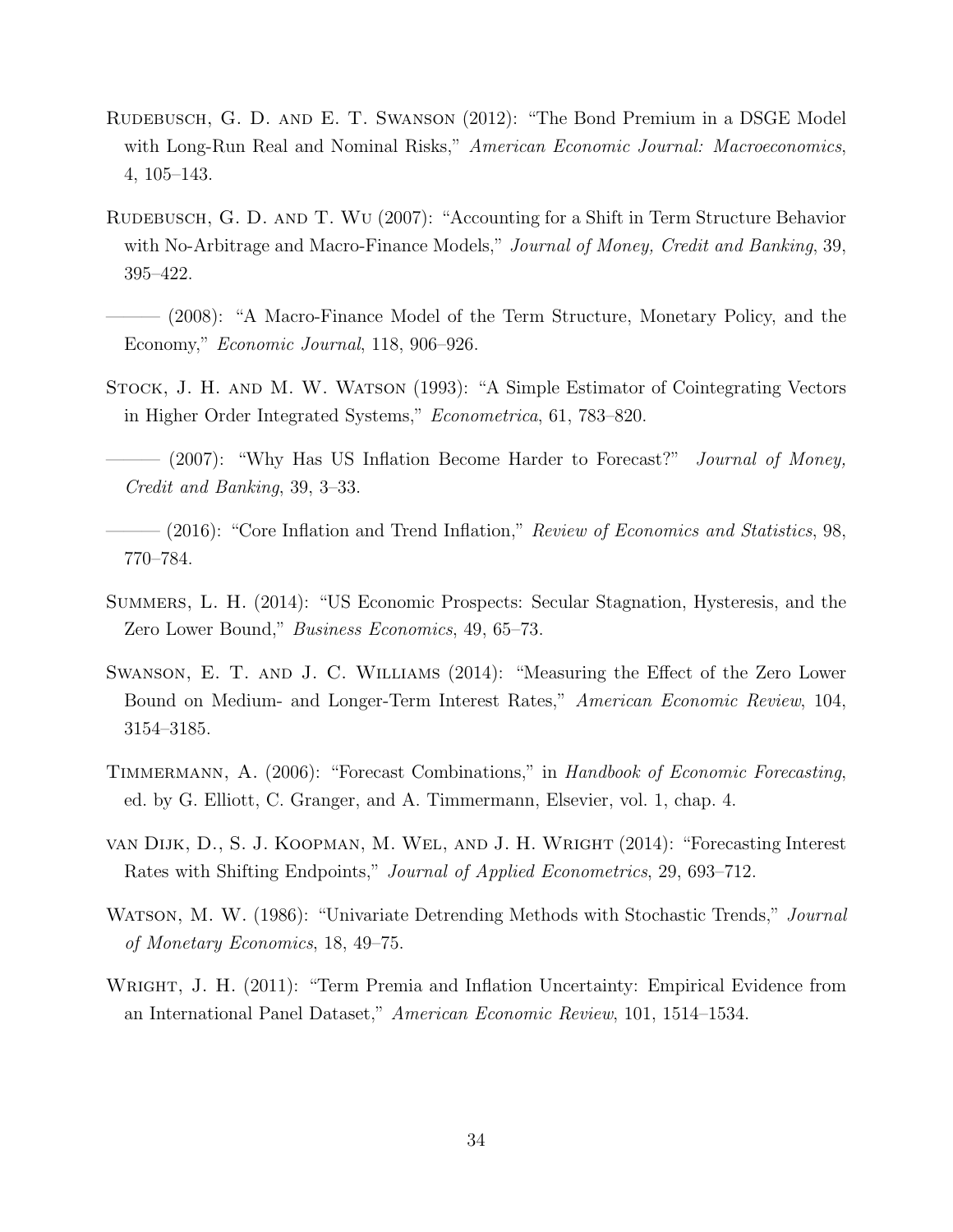# Appendix

## <span id="page-36-0"></span>A Trend estimates

Table [A.1](#page-36-1) provides an overview of all of the trend estimates used in our analysis. The first five estimates of  $r_t^*$  are obtained from models in published studies, and the following four estimates of  $r_t^*$  are new. In Section [3,](#page-10-0) we use a "filtered" estimate and a "real-time" estimate of  $r_t^*$ , which are averages of the three filtered and six real-time estimates, respectively. The real-time estimate of  $i_t^*$  is the sum of the PTR estimate of  $\pi_t^*$  and the real-time estimate of  $r_t^*$ . The *ESE* model estimate of  $i_t^*$  is described in Section [4.2.](#page-18-2)

| Trend     | Source                              |  | Real-time Filtered Smoothed |
|-----------|-------------------------------------|--|-----------------------------|
| $r^*$     | Del Negro et al. (2017) (DGGT)      |  |                             |
|           | Johannsen and Mertens $(2016)$ (JM) |  |                             |
|           | Laubach and Williams $(2016)$ (LW)  |  |                             |
|           | Holston et al. $(2017)$ (HLW)       |  |                             |
|           | Kiley $(2015)$                      |  |                             |
| $r^*$     | <b>UC</b>                           |  |                             |
|           | Proxies                             |  |                             |
|           | <b>SSM</b>                          |  |                             |
|           | MA                                  |  |                             |
| $\pi_t^*$ | PTR.                                |  |                             |
| $i^*$     | Real-time                           |  |                             |
|           | ESE                                 |  |                             |

<span id="page-36-1"></span>Table A.1: Overview of trend estimates

Overview of trend estimates used in the paper: five external sources of  $r^*$ , our own four estimates of  $r^*$ , the PTR estimate of  $\pi^*$ , and two  $i^*$  estimates. "Real-time" indicates (pseudo) real-time estimation of the trend proxy, "filtered" indicates estimates from a (one-sided) Kalman filter using full-sample parameter estimates, and "smoothed" indicates (two-sided) Kalman smoother or full-sample Bayesian estimate of the trend. All trend estimates are quarterly from 1971:Q4 to 2018:Q1.

Our proxy estimate of the inflation trend  $\pi_t^*$  is the Fed's PTR measure, the perceived target rate (PTR) of inflation. PTR measures expectations for inflation in the price index of personal consumption expenditures (PCE). Consistent with this definition, our estimates of  $r_t^*$  are based on real interest rates relative to PCE inflation. Since 1979, PTR corresponds to long-run inflation expectations from the Survey of Professional Forecasters (SPF). Before 1979, it is based on estimates from a learning model for expected inflation. For details see [Brayton](#page-29-12) [and Tinsley](#page-29-12) [\(1996\)](#page-29-12). Data are available at [https://www.federalreserve.gov/econresdata/](https://www.federalreserve.gov/econresdata/frbus/us-models-package.htm) [frbus/us-models-package.htm](https://www.federalreserve.gov/econresdata/frbus/us-models-package.htm).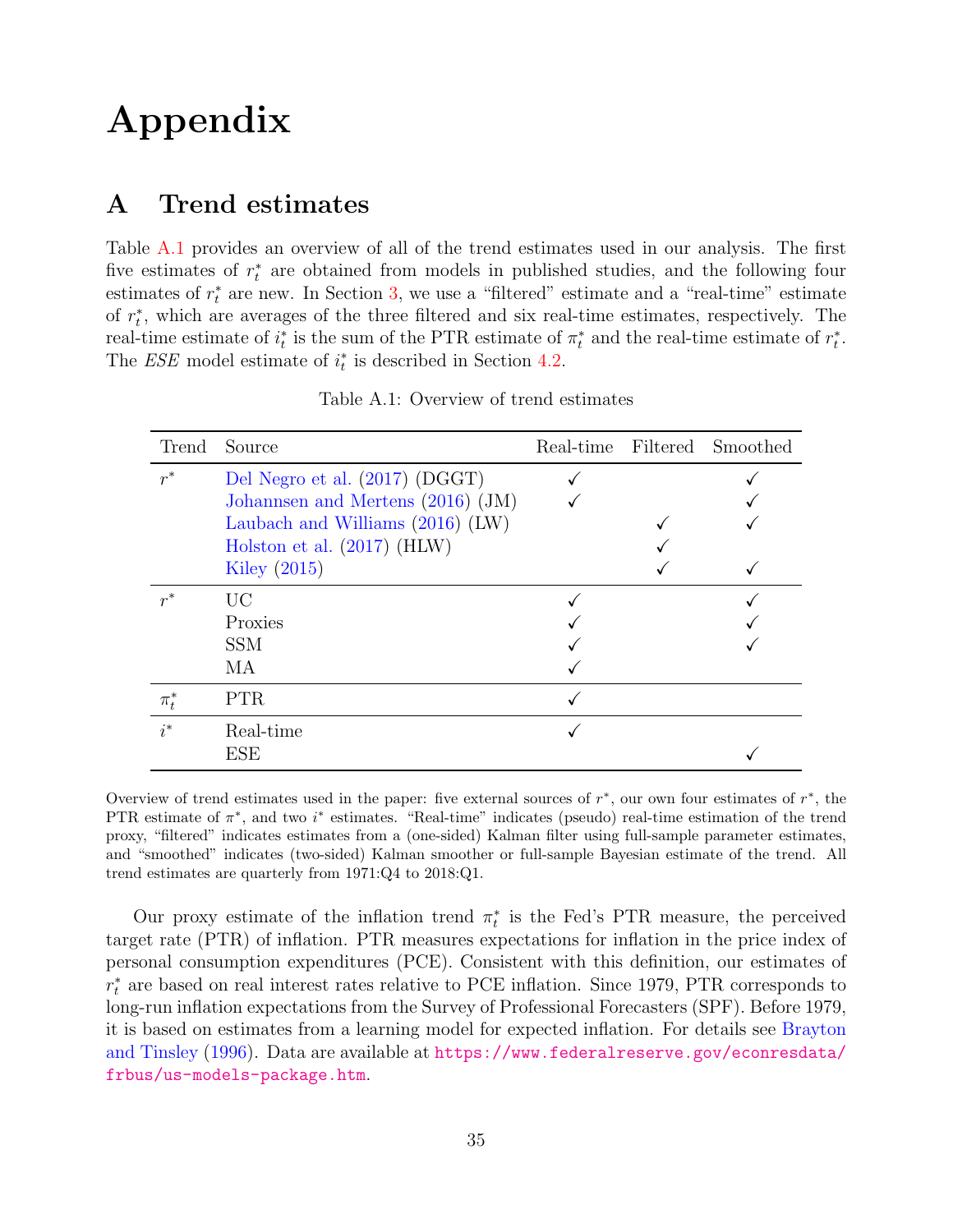The estimates of  $r_t^*$  are plotted and described in the Online Appendix. All of these estimates are based on the assumption that the real rate contains a stochastic trend, i.e., a stochastic endpoint.

### <span id="page-37-0"></span>B A shifting-endpoint dynamic term structure model

Equation [\(3\)](#page-15-4) specifies the evolution of the state variables  $Z_t = (\tau, P'_t)'$  under the realworld/physical probability measure P. It has the form of a common trends representation and shows that  $Z_t$  is trivially cointegrated with one common trend. The same holds for yields, see equation [\(7\)](#page-20-1). The VAR representation is

$$
Z_t = \mu_Z + \Phi_Z Z_{t-1} + v_t, \quad v_t = (\eta_t, u'_t)', \tag{B.1}
$$

with

$$
\mu_Z = \begin{pmatrix} 0 \\ (I_n - \Phi)\bar{P} \end{pmatrix}, \quad \Phi_Z = \begin{pmatrix} 1 & 0_{1 \times N} \\ (I_N - \Phi)\gamma & \Phi \end{pmatrix},
$$

$$
\Omega_v = E(v_t v_t') = \begin{pmatrix} \sigma_\eta^2 & \gamma' \sigma_\eta^2 \\ \gamma \sigma_\eta^2 & \Omega \end{pmatrix}.
$$

The innovations to  $P_t$ ,  $u_t = \gamma \eta_t + \tilde{u}_t$ , have covariance matrix  $\Omega = E(u_t u'_t) = \gamma \gamma' \sigma_{\eta}^2 + \tilde{\Omega}$ .

Equation  $(6)$  specifies the evolution under the risk-neutral measure Q. We assume that under  $\mathbb Q$  the yield factors follow a *stationary* VAR. This specification avoids the counterfactual implication of a unit root under Q that yields and forward rates diverge to minus infinity with maturity.

From the short rate equation [\(5\)](#page-15-3) and the Q-dynamics [\(6\)](#page-16-0), it follows that the trend  $\tau_t$  is unspanned by yields, meaning that there is no deterministic mapping from  $P_t$  (or yields) to  $\tau_t$ . Formally, the requirement for  $\tau_t$  to be an unspanned risk factor is

$$
E^{\mathbb{Q}}(i_{t+h}|P_t, \tau_t) = E^{\mathbb{Q}}(i_{t+h}|P_t), \text{ for all } h,
$$

see [Joslin et al.](#page-33-8) [\(2014\)](#page-33-8), which holds true because neither the short rate  $i_t$  nor expectations of future yield factors  $P_{t+h}$  depend on  $\tau_t$  once we condition on  $P_t$ . The key features of the risk-neutral distribution for  $P_t$  are its stationarity and its independence of  $\tau_t$ .

The dynamics under  $\mathbb P$  and  $\mathbb Q$  together imply a stochastic discount factor (SDF) and prices of risk. The SDF is the projection of the economy-wide SDF on the risk factors driving bond prices,  $P_t$ , as in [Joslin et al.](#page-33-8) [\(2014\)](#page-33-8). As usual in affine DTSMs, the SDF is exponentially affine:

$$
M_{t+1} = \exp(-i_t - \frac{1}{2}\lambda_t'\lambda_t - \lambda_t'\varepsilon_{t+1})
$$
\n(B.2)

with  $\varepsilon_t = L^{-1}u_t$ , where  $LL' = \Omega$ . The risk prices  $\lambda_t$  are affine in  $Z_t$ :

$$
\lambda_t = \Omega^{-1/2} (\lambda_0 + \lambda_1 Z_t), \tag{B.3}
$$

where  $\lambda_0$  is a N-vector and  $\lambda_1$  is a  $N \times (N + 1)$  matrix of risk sensitivities. The Online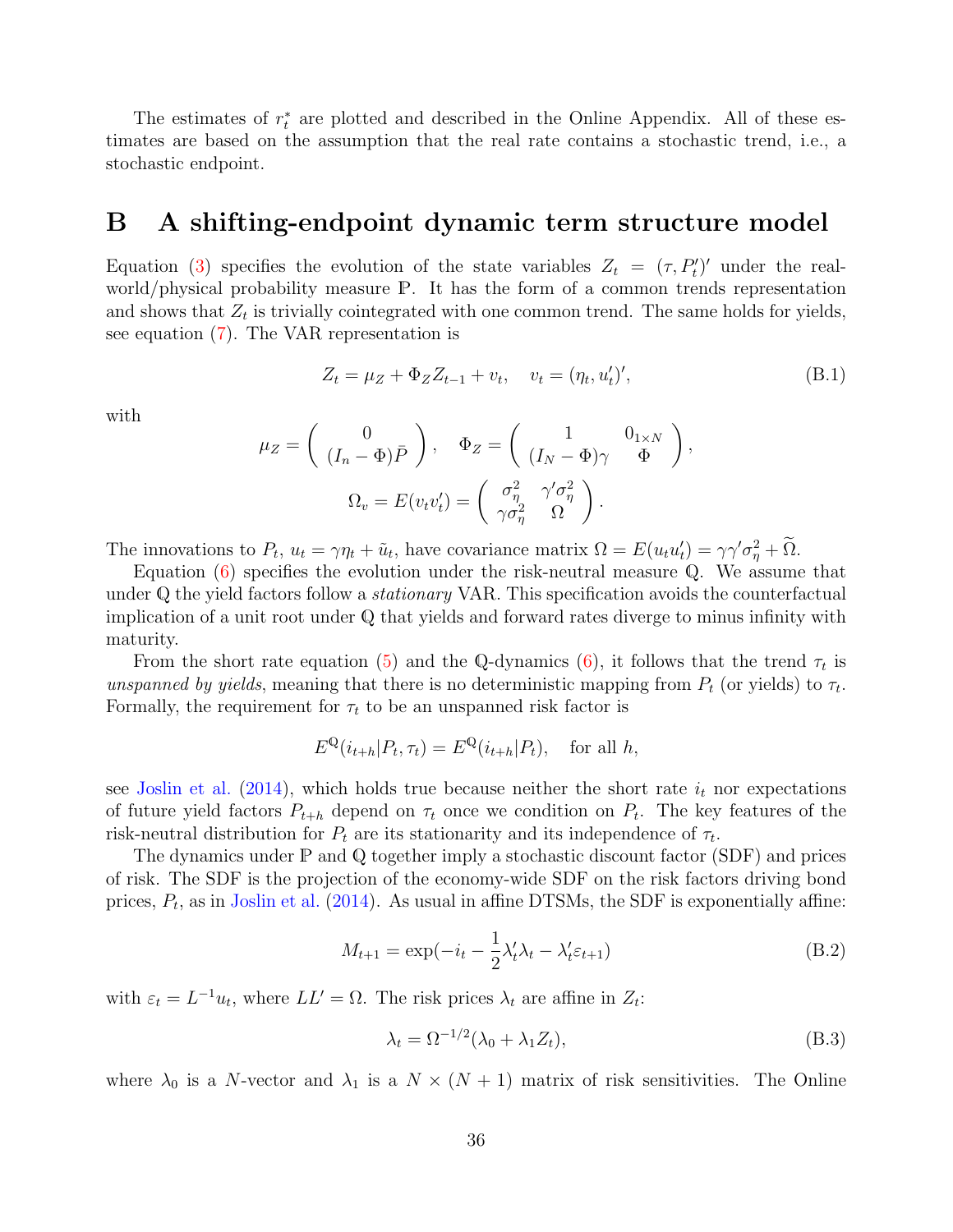Appendix shows that

$$
\lambda_0 = (I_n - \Phi)\bar{P} - \mu^{\mathbb{Q}} \tag{B.4}
$$

and

$$
\lambda_1 = \left[ (I_N - \Phi)\gamma, \Phi - \Phi^{\mathbb{Q}} \right]. \tag{B.5}
$$

A "knife-edge" restriction is imposed so that  $\tau_t$  does not to affect  $E^{\mathbb{Q}}(P_{t+1}|Z_t)$ . Namely, the risk prices  $\lambda_t$  respond exactly in the same way to changes in  $\tau_t$  as do the expectations  $E^{\mathbb{P}}(P_{t+1}|Z_t)$ , and the sensitivities in each case are  $(I_N - \Phi)\gamma$ . This restriction implies that movements in  $\tau_t$  lead to changes in term premia that exactly offset the changes in expectations, leaving yields unchanged.

Prices of zero-coupon bonds are exponentially affine, so that for the log-price of an n-period bond we have  $p_t^{(n)} = A_n + B'_n P_t$ , and the coefficients follow the usual recursions (e.g., [Ang and](#page-29-0) [Piazzesi,](#page-29-0) [2003\)](#page-29-0):

$$
\mathcal{A}_{n+1} = \mathcal{A}_n + \mathcal{B}'_n \mu^{\mathbb{Q}} + \frac{1}{2} \mathcal{B}'_n \Omega \mathcal{B}_n - \delta_0 \tag{B.6}
$$

<span id="page-38-1"></span><span id="page-38-0"></span>
$$
\mathcal{B}_{n+1} = (\Phi^{\mathbb{Q}})' \mathcal{B}_n - \delta_1 \tag{B.7}
$$

with initial conditions  $A_0 = 0$  and  $B_0 = 0$ . Yields are affine functions of the factors:

$$
y_t^{(n)} = A_n + B'_n P_t
$$
  $A_n = -\frac{1}{n}A_n$ ,  $B_n = -\frac{1}{n}B_n$ .

If we denote the vector of J yields that are included in our model as  $Y_t$ , we can write  $Y_t =$  $A + BP_t$  for J-vector  $A = (A_{n_1}, \ldots, A_{n_J})'$  and  $J \times N$  matrix  $B = (B_{n_1}, \ldots, B_{n_J})'$ . For forward rates  $f_t^{(n)} = p_t^{(n)} - p_t^{(n+1)}$  $t_t^{(n+1)}$  the Online Appendix shows that

<span id="page-38-2"></span>
$$
f_t^{(n)} = -\frac{1}{2} \mathcal{B}_n' \Omega \mathcal{B}_n + \delta_0 - \mathcal{B}_n' \mu^{\mathbb{Q}} + \delta_1' (\Phi^{\mathbb{Q}})^n P_0 + \delta_1' (\Phi^{\mathbb{Q}})^n \gamma \tau_t + \delta_1' (\Phi^{\mathbb{Q}})^n \tilde{P}_t.
$$
 (B.8)

The convexity term in the expression for forward rates is  $-\frac{1}{2}$  $\frac{1}{2} \mathcal{B}_n^{\prime} \Omega \mathcal{B}_n$ . Since the Q-dynamics are stationary,  $\mathcal{B}_n$  converges to a finite limit as n tends to infinity, along with the convexity in yields and forward rates. If, by contrast,  $\Phi^{\mathbb{Q}}$  had an eigenvalue on the unit circle, convexity and therefore yields and forward rates would diverge to minus infinity. This fact, discussed in [Campbell et al.](#page-29-13) [\(1997,](#page-29-13) p. 433), is an important reason why term structure models are usually specified with stationary risk-neutral dynamics, and we follow this tradition here.

Loadings of yields and forward rates on the trend  $\tau_t$  are hump-shaped with respect to maturity. Short rate loadings equal one since  $\tau_t = i_t^*$ . For longer maturities in our sample, the term premium responds positively to  $\tau_t$ , so yields move more than one-for-one with the trend. Eventually, loadings decline very gradually toward their limit of zero, and the infinite-maturity forward rate/bond yield is a constant. Further details are provided in the Online Appendix.

Model-implied excess bond returns are

$$
rx_{t+1}^{(n)} = -\frac{1}{2}\mathcal{B}_{n-1}'\Omega\mathcal{B}_{n-1} + \mathcal{B}_{n-1}'\left(E_t P_{t+1} - E_t^{\mathbb{Q}} P_{t+1}\right) + \mathcal{B}_{n-1}' u_{t+1}.
$$
 (B.9)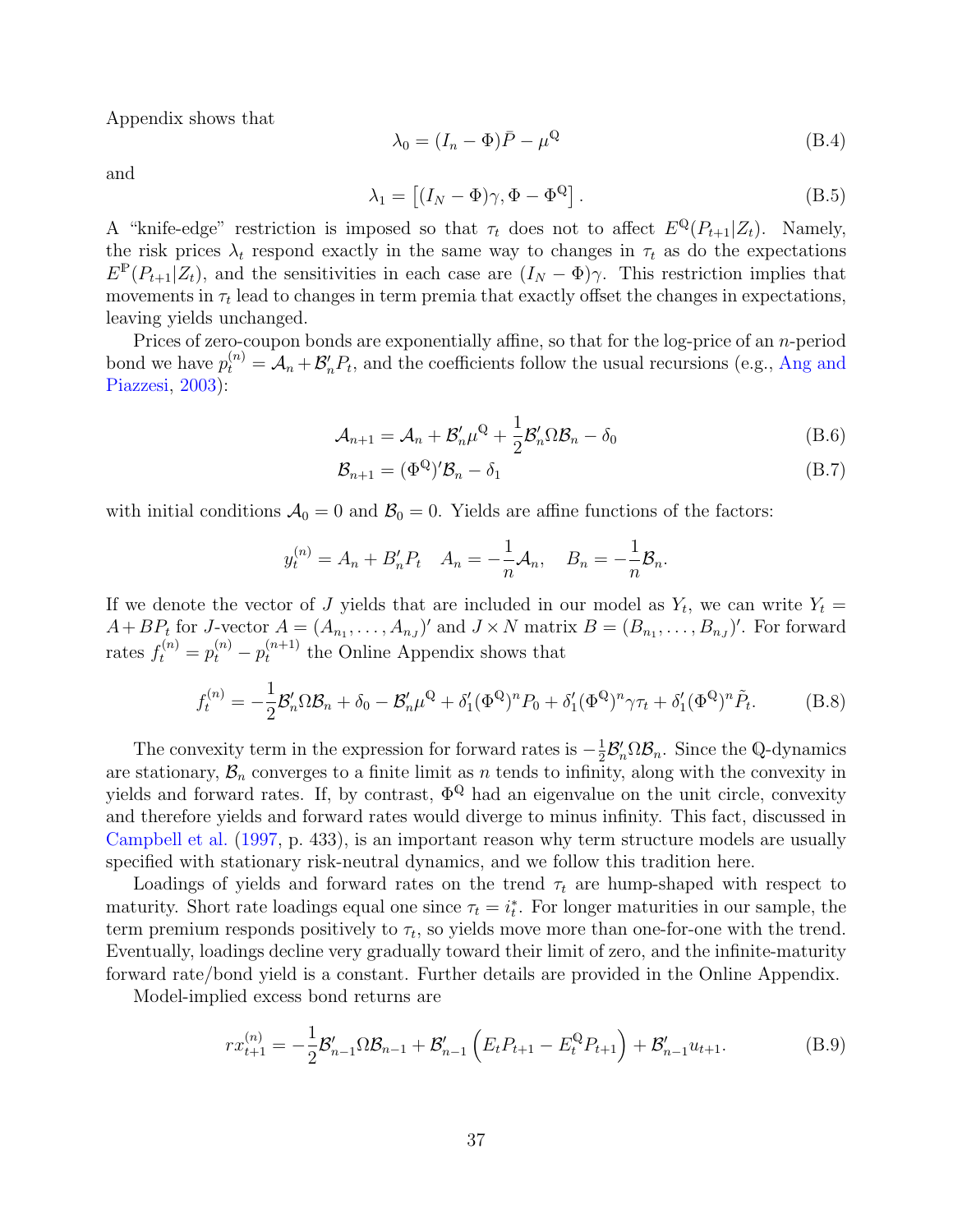thus expected excess returns, adjusted for convexity, are

$$
E_t r x_{t+1}^{(n)} + \frac{1}{2} Var_t r x_{t+1}^{(n)} = \mathcal{B}_{n-1}' \left[ \lambda_0 + (I_N - \Phi) \gamma \tau_t + (\Phi - \Phi^{\mathbb{Q}}) P_t \right]
$$
(B.10)

<span id="page-39-1"></span><span id="page-39-0"></span>
$$
= \mathcal{B}_{n-1}' \left[ \lambda_0 + (\Phi - \Phi^{\mathbb{Q}}) \bar{P} + (I_N - \Phi^{\mathbb{Q}}) \gamma \tau_t + (\Phi - \Phi^{\mathbb{Q}}) \tilde{P}_t \right]. \tag{B.11}
$$

Equation [\(B.10\)](#page-39-0) shows that when holding the yield factors  $P_t$  constant, the loadings on  $\tau_t$ are  $\mathcal{B}_{n-1}'(I_N - \Phi)\gamma$ , and our model estimates imply substantially negative values for these loadings, across all  $n$ , in line with the regression estimates in Section [3.2.](#page-12-2) Conditional on current yields, an increase in the trend implies lower expected returns. Equation  $(B.11)$  shows the separate roles of trends and cycles for bond risk premia. If we hold the yield cycles  $\tilde{P}_t$ constant, the loadings on  $\tau_t$  are  $\mathcal{B}_{n-1}'(I_N - \Phi^{\mathbb{Q}})\gamma$ . These loadings tend to be an order of magnitude smaller (in absolute value) than the loadings on  $\tau_t$  in equation [\(B.10\)](#page-39-0), consistent with the findings in Section [3.2](#page-12-2) that predictive regressions with only detrended yields capture most of the predictability of excess bond returns. The loadings on  $\tau_t$  in [\(B.11\)](#page-39-1) are positive because risk premia are positively related to movements in the trend. Unreported results show that predictive regressions with both detrended yields and trend proxies lead to coefficients on the trend that are insignificantly different from both zero and the model-based loadings consistent with the implications of our model.

A term premium is the difference between a long-term interest rate and an expectations component of the same maturity. For simplicity, the expectations component is often specified as the average of expected future short rates, as in equation [\(1\)](#page-7-2). In a no-arbitrage term structure model, it is advantageous to instead use "risk-neutral rates" which, like yields, account for the convexity of bond prices. Specifically, the risk-neutral yield on an n-period bond is

$$
\tilde{y}_t^{(n)} = -\log E_t \exp\left(-\sum_{j=0}^{n-1} i_{t+j}\right)/n,
$$

which differs from the average expected future short rate  $\sum_{j=0}^{n-1} E_t i_{t+j}/n$  by a Jensen's inequality term that is constant in a homoskedastic model like ours. The risk-neutral yields are affine in  $Z_t$ , and the loadings are calculated using recursions similar to those in equations [\(B.6\)](#page-38-0)- [\(B.7\)](#page-38-1), with  $\mu_Z$  and  $\Phi_Z$  replacing  $\mu^{\mathbb{Q}}$  and  $\Phi^{\overline{\mathbb{Q}}}, \Omega_v$  replacing  $\Omega$ , and an  $N+1$  vector  $(0, \delta'_1)'$  replacing  $\delta_1$ . Crucially, risk-neutral yields depend on both  $\tau_t$  and  $P_t$ , since  $\tau_t$  affects real-world expectations of future short rates. The term premium on an n-period bond is then defined as

$$
TP_t^{(n)} = y_t^{(n)} - \tilde{y}_t^{(n)}.
$$

Because the real-world dynamics feature a unit root, risk-neutral rates diverge to minus infinity (and the term premium to infinity) as maturity increases. This issue is neither of theoretical nor practical concern: First, no tradeable securities have payoffs tied to these quantities. Second, at the maturities we focus on, due to the high persistence of the riskneutral dynamics, the convexity in actual and risk-neutral yields is quite similar, and estimates of the term premium are not noticeably affected by convexity.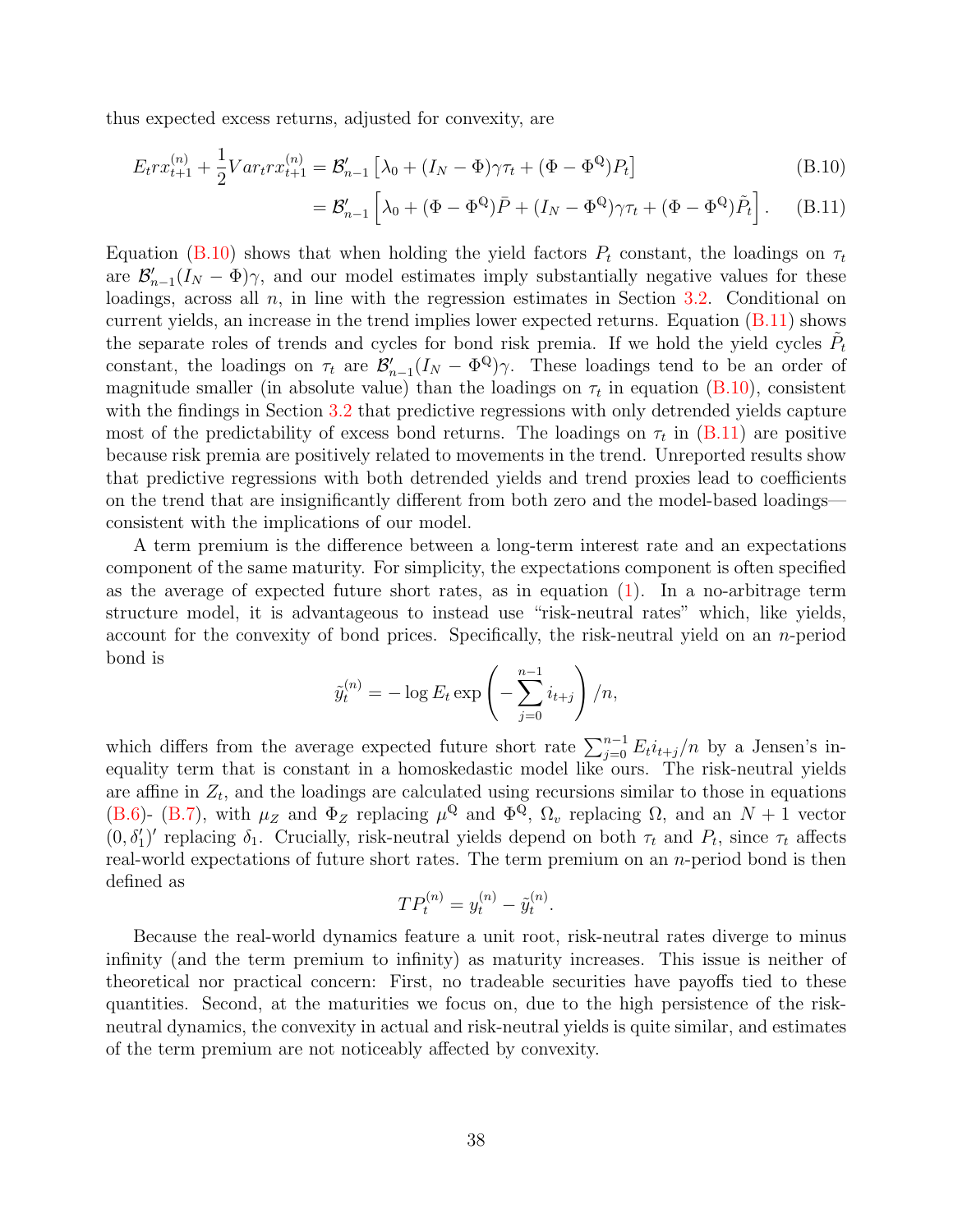Risk-neutral forward rates are

<span id="page-40-0"></span>
$$
\tilde{f}_t^{(n)} = -\frac{1}{2}\tilde{\mathcal{B}}_n' \Omega_v \tilde{\mathcal{B}}_n + \tau_t + \delta_1' \Phi^n \tilde{P}_t,\tag{B.12}
$$

consistent with  $\tilde{f}_t^{(n)} = E_t i_{t+n} +$  convexity and short-rate expectations that move one-for-one with the trend. Equations  $(B.8)$  and  $(B.12)$  imply that the forward term premium is

$$
ftp_t^{(n)} = f_t^{(n)} - \tilde{f}_t^{(n)} = \text{constant} + \delta_1' \left[ (\Phi^{\mathbb{Q}})^n - I_N \right] \gamma \tau_t + \delta_1' \left[ (\Phi^{\mathbb{Q}})^n - \Phi^n \right] \tilde{P}_t.
$$
 (B.13)

The loadings on  $\tau_t$  have a limit of -1 as n tends to infinity. The limiting-maturity forward rate is constant, as the limiting-maturity forward term premium exactly offsets movements in the limiting-maturity risk-neutral rate. However, for maturities relevant in the real world, forward rates and yields have loadings on  $\tau_t$  greater than one and positive term premia loadings consistent with the cointegration regressions reported in Section [3.1.](#page-10-3)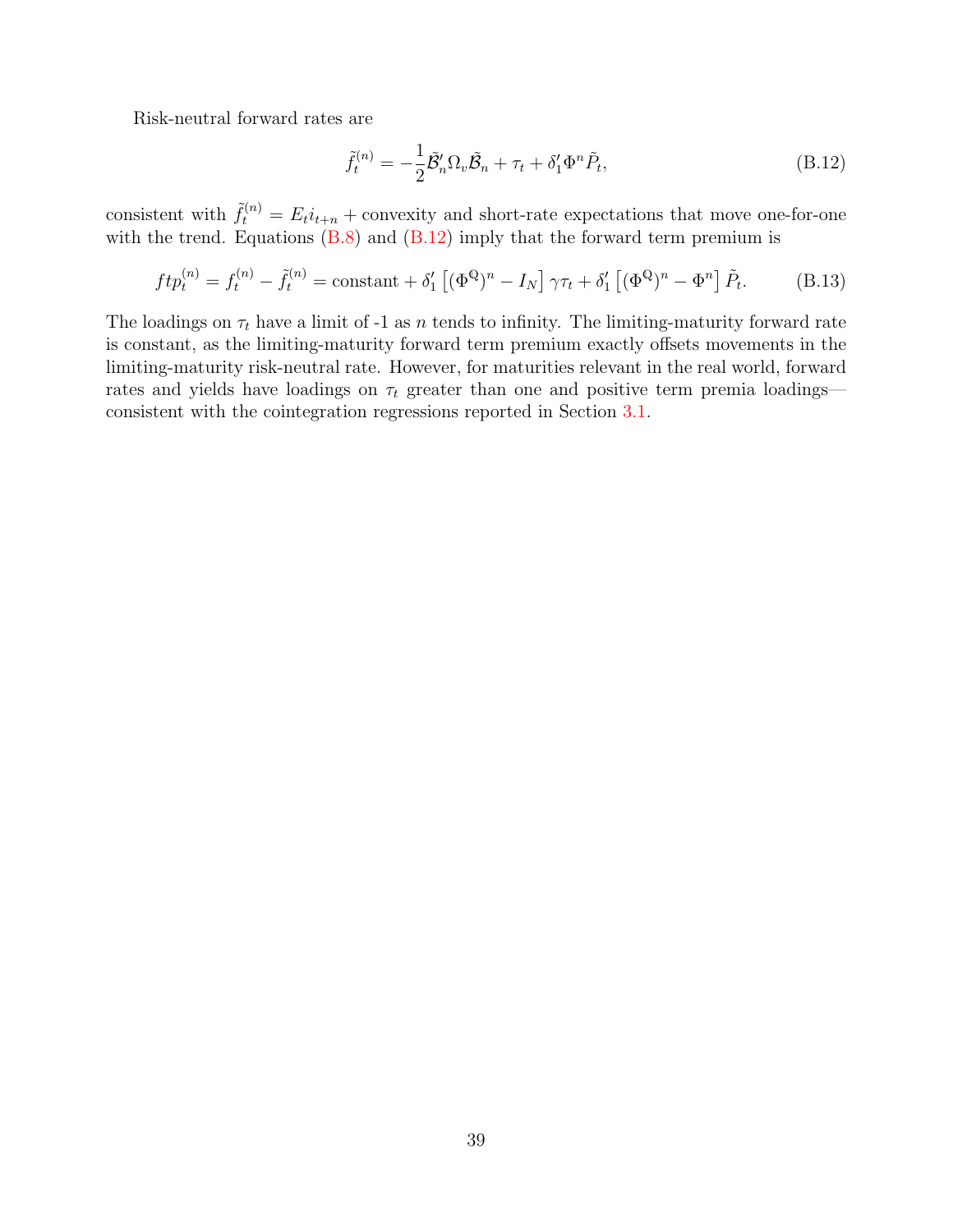|                    | Yield   | (1)       | (2)        | (3)         | (4)         | (5)         |
|--------------------|---------|-----------|------------|-------------|-------------|-------------|
| constant           | 6.48    | 0.65      | $-0.22$    | $-1.82$     | $-0.64$     | $-2.17$     |
|                    | (0.55)  | (0.54)    | (0.33)     | (0.43)      | (0.39)      | (0.30)      |
| $\pi_t^*$          |         | 1.65      | 1.26       | 1.53        | 1.47        |             |
|                    |         | (0.11)    | (0.08)     | (0.07)      | (0.07)      |             |
| $r_t^*$            |         |           | 0.99       | 1.76        | 1.18        |             |
|                    |         |           | (0.15)     | (0.16)      | (0.13)      |             |
| $i_t^\ast$         |         |           |            |             |             | 1.67        |
|                    |         |           |            |             |             | (0.06)      |
| $R^2$              |         | 0.85      | 0.93       | 0.96        | 0.96        | 0.95        |
| Memo: $r^*$        |         |           | filtered   | real-time   | mov. avg.   | real-time   |
| <b>SD</b>          | 2.94    | 1.31      | 1.09       | 0.70        | 0.87        | 0.70        |
| $\hat{\rho}$       | 0.97    | 0.88      | 0.85       | 0.65        | 0.75        | 0.64        |
| Half-life          | 26.4    | 5.6       | 4.3        | 1.6         | 2.5         | 1.5         |
| ADF                | $-1.13$ | $-2.60$   | $-3.94**$  | $-5.32***$  | $-4.33**$   | $-5.37***$  |
| PP                 | $-3.11$ | $-18.32*$ | $-26.73**$ | $-68.47***$ | $-46.30***$ | $-70.30***$ |
| <b>LFST</b>        | 0.00    | 0.03      | 0.16       | 0.72        | 0.23        | 0.71        |
| Johansen $r = 0$   |         | 13.34     | $33.08*$   | $46.83***$  | $45.49***$  | $30.69***$  |
| Johansen $r = 1$   |         | 1.29      | 5.92       | 11.57       | 9.14        | 0.73        |
| ECM $\hat{\alpha}$ |         | $-0.11$   | $-0.18$    | $-0.44$     | $-0.49$     | $-0.45$     |
|                    |         | (0.03)    | (0.05)     | (0.08)      | (0.09)      | (0.08)      |

<span id="page-41-0"></span>Table 1: Cointegration regressions and tests

Dynamic OLS regressions of the ten-year yield,  $y_t^{(40)}$ , on macroeconomic trends, including four leads and lags of  $\Delta y_t^{(40)}$  and differenced trend variables. Newey-West standard errors using six lags are in parentheses. The  $r^*$ estimates are described in Section [2,](#page-7-0) and the long-run nominal short rate  $i_t^*$  is the sum of  $\pi_t^*$  and the real-time estimate of  $r_t^*$ . For the cointegration residuals (and, in the first column, for the ten-year yield itself), the second panel reports standard deviations (SD), first-order autocorrelation coefficients  $(\hat{\rho})$ , half-lives  $(\ln(0.5)/\ln(\hat{\rho}))$ , Augmented Dickey-Fuller (ADF) and Phillips-Perron (PP) unit root test statistics, and p-values for Mueller-Watson low-frequency stationary test (LFST). The table also reports the Johansen trace statistic which tests whether the cointegration rank  $(r)$  among the yield and the macro trends is zero/one against the alternative that it exceeds zero/one, using four lags in the VAR. For ADF, PP and Johansen tests <sup>∗</sup> , ∗∗ and ∗∗∗ indicate significance at 10%, 5%, and 1% level. Estimates of the coefficient  $\alpha$  (with White standard errors) on the cointegration residual in the error-correction model (ECM) for  $\Delta y_t^{(40)}$  that also includes an intercept, four lags of  $\Delta y_t^{(40)}$ , and four lags of differenced macro trends. The data are quarterly from 1971:Q4 to 2018:Q1.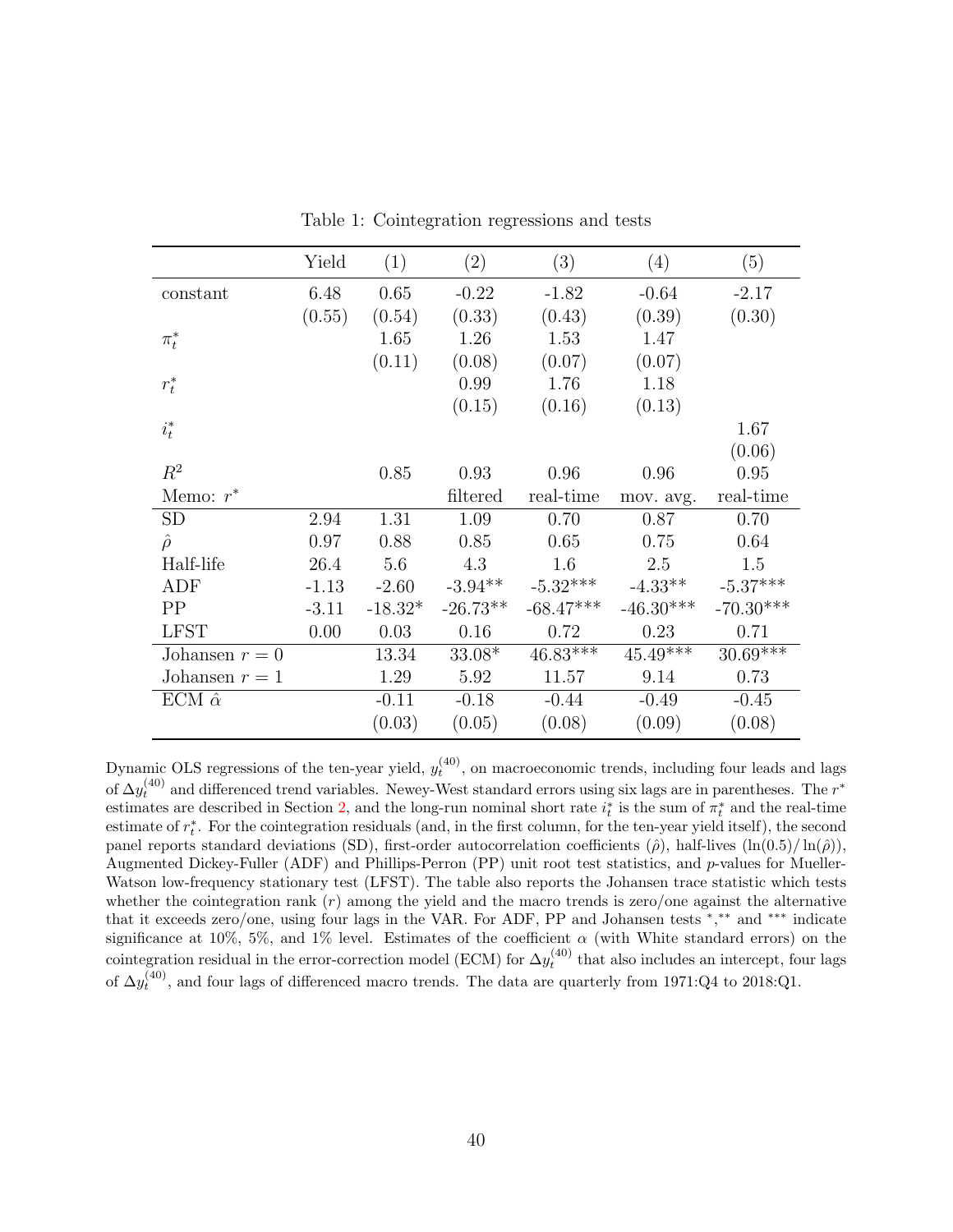|                                | (1)     | (2)      | (3)      | (4)               | (5)       | (6)       |  |
|--------------------------------|---------|----------|----------|-------------------|-----------|-----------|--|
| Full sample: 1971:Q4-2018:Q1   |         |          |          |                   |           |           |  |
| PC1                            | 0.08    | 0.98     | 1.39     | 2.38              | 2.04      | 2.47      |  |
|                                | (0.17)  | (0.26)   | (0.39)   | (0.67)            | (0.56)    | (0.61)    |  |
| PC <sub>2</sub>                | 0.43    | 0.47     | 0.43     | 0.67              | 0.68      | 0.70      |  |
|                                | (0.17)  | (0.17)   | (0.17)   | (0.15)            | (0.15)    | (0.15)    |  |
| PC <sub>3</sub>                | $-2.37$ | $-1.79$  | $-1.92$  | $-0.92$           | $-0.90$   | $-0.86$   |  |
|                                | (1.34)  | (1.27)   | (1.22)   | (1.39)            | (1.43)    | (1.35)    |  |
| $\pi^*_t$                      |         | $-1.95$  | $-2.21$  | $-4.40$           | $-3.89$   |           |  |
|                                |         | (0.44)   | (0.47)   | (1.10)            | (0.92)    |           |  |
|                                |         | [0.00]   | [0.00]   | [0.00]            | [0.00]    |           |  |
| $r_t^*$                        |         |          | $-1.19$  | $-3.89$           | $-2.71$   |           |  |
|                                |         |          | (0.59)   | (1.47)            | (1.04)    |           |  |
|                                |         |          | [0.14]   | [0.07]            | [0.04]    |           |  |
| $i_t^*$                        |         |          |          |                   |           | $-4.50$   |  |
|                                |         |          |          |                   |           | (1.05)    |  |
|                                |         |          |          |                   |           | [0.00]    |  |
| $R^2$                          | 0.09    | 0.16     | 0.18     | 0.21              | 0.20      | 0.21      |  |
| Memo: $r^*$                    |         |          | filtered | real-time         | mov. avg. | real-time |  |
| $Subsample: 1985:Q1 - 2018:Q1$ |         |          |          |                   |           |           |  |
| PC1                            | 0.25    | 0.59     | 1.67     | 2.65              | 2.38      | 1.93      |  |
|                                | (0.16)  | (0.22)   | (0.47)   | (0.57)            | (0.51)    | (0.47)    |  |
| PC2                            | 0.41    | $0.50\,$ | 0.49     | 0.53              | 0.65      | 0.58      |  |
|                                | (0.15)  | (0.16)   | (0.16)   | (0.15)            | (0.15)    | (0.15)    |  |
| PC <sub>3</sub>                | $-1.09$ | $-0.97$  | 0.14     | 1.74              | 2.11      | 0.56      |  |
|                                | (1.14)  | (1.12)   | (1.30)   | (1.48)            | (1.55)    | (1.19)    |  |
| $\pi^*_t$                      |         | $-1.05$  | $-1.95$  | $-3.44$           | $-3.34$   |           |  |
|                                |         | (0.73)   | (0.75)   | (0.87)            | (0.83)    |           |  |
|                                |         | [0.38]   | $[0.10]$ | [0.01]            | [0.01]    |           |  |
| $r_t^*$                        |         |          | $-2.03$  | $-5.80$           | $-4.11$   |           |  |
|                                |         |          |          | $(0.82)$ $(1.54)$ | (1.08)    |           |  |
|                                |         |          |          | $[0.07]$ $[0.01]$ | [0.01]    |           |  |
| $i_t^*$                        |         |          |          |                   |           | $-3.08$   |  |
|                                |         |          |          |                   |           | (0.91)    |  |
|                                |         |          |          |                   |           | $[0.02]$  |  |
| $R^2$                          | 0.08    | 0.10     | 0.14     | 0.19              | 0.18      | 0.16      |  |
| Memo: $r^*$                    |         |          | filtered | real-time         | mov. avg. | real-time |  |

<span id="page-42-0"></span>Table 2: Predictive regressions: yields and macro trends

Predictive regressions for quarterly excess bond returns, averaged across two- to 15-year maturities. The predictors are the first three principal components of yields (PC1, PC2, PC3) and estimates of the inflation trend  $\pi_t^*$ , the real-rate trend  $r_t^*$ , and the long-run nominal short rate  $i_t^*$ . The long-run nominal short rate  $i_t^*$  is the sum of  $\pi_t^*$  and the real-time estimate of  $r_t^*$ . The macro trend estimates are described in Section [2.](#page-7-0) Numbers in parentheses are White standard errors and in squared brackets are small-sample p-values obtained with the bootstrap method of [Bauer and Hamilton](#page-29-3) [\(2018\)](#page-29-3). The data are quarterly from 1971:Q4 to 2018:Q1.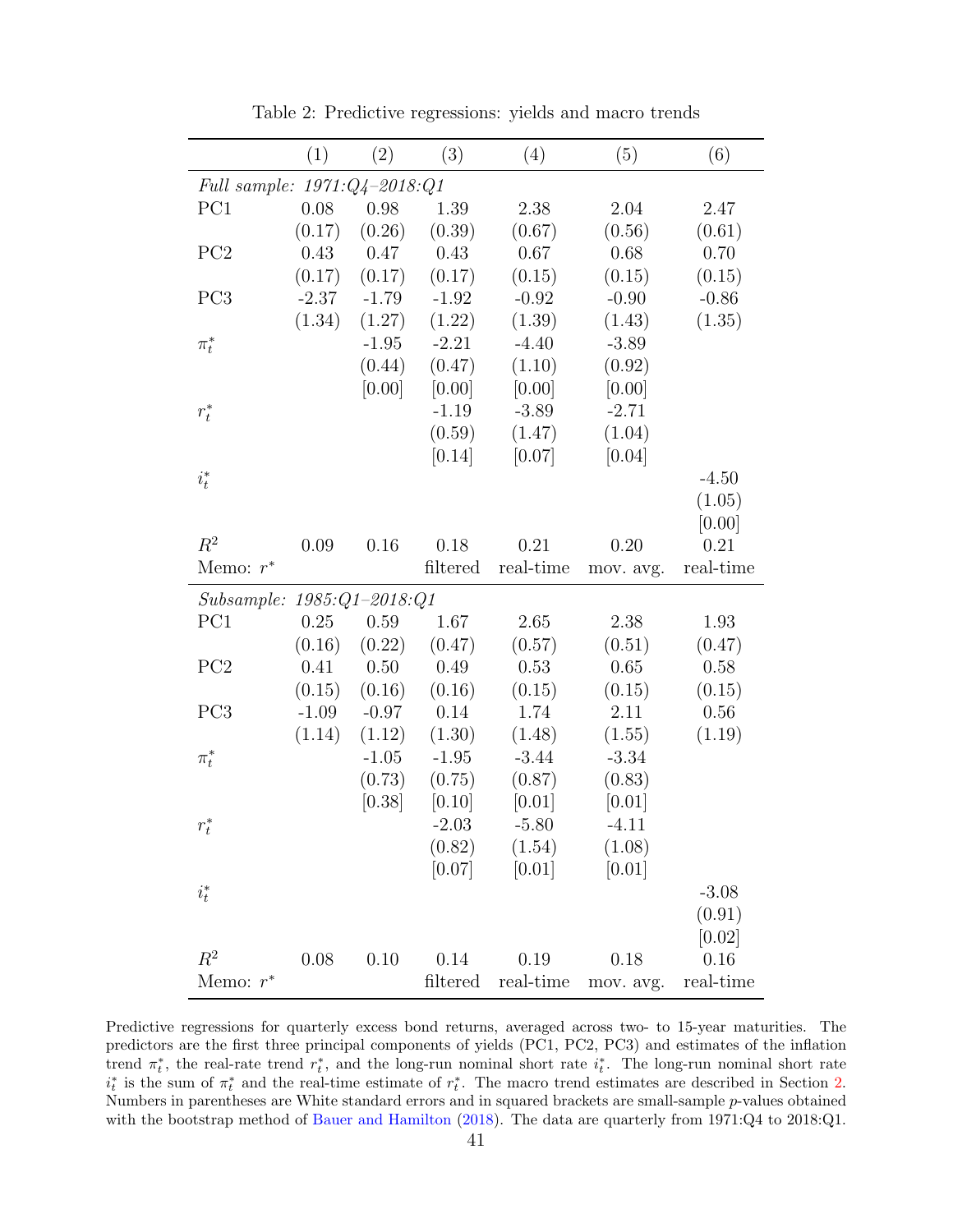|                 |         | Full sample: 1971–2018 |                   |         |         | Subsample: 1985–2018 |        |        |  |
|-----------------|---------|------------------------|-------------------|---------|---------|----------------------|--------|--------|--|
|                 | (1)     | (2)                    | $\left( 3\right)$ | (4)     | (1)     | $\left( 2\right)$    | (3)    | (4)    |  |
| PC1             | 0.08    | 0.98                   | 1.25              | 1.36    | 0.33    | 0.41                 | 1.14   | 0.81   |  |
|                 | (0.17)  | (0.25)                 | (0.51)            | (0.50)  | (0.16)  | (0.22)               | (0.39) | (0.38) |  |
| PC <sub>2</sub> | 0.43    | 0.48                   | 0.76              | 0.78    | 0.34    | 0.44                 | 0.62   | 0.62   |  |
|                 | (0.17)  | (0.17)                 | (0.16)            | (0.16)  | (0.14)  | (0.14)               | (0.14) | (0.14) |  |
| PC <sub>3</sub> | $-2.37$ | $-1.77$                | $-0.79$           | $-0.73$ | $-1.04$ | $-0.96$              | 1.53   | 0.45   |  |
|                 | (1.34)  | (1.26)                 | (1.38)            | (1.33)  | (1.01)  | (1.01)               | (1.32) | (1.05) |  |
| $R^2$           | 0.09    | 0.15                   | 0.18              | 0.20    | 0.08    | 0.08                 | 0.17   | 0.14   |  |

<span id="page-43-0"></span>Table 3: Predictive regressions: detrended yields

Predictive regressions for quarterly excess bond returns, averaged across two- to 15-year maturities. In specification (1) the predictors are the first three principal components of observed yields (PC1, PC2, PC3). In specifications (2), (3), and (4) the predictors are the first three principal components of detrended yields, that is, of residuals in regressions for yields on  $\pi_t^*$ ,  $\pi_t^*$  and  $r_t^*$ , or  $i_t^*$ , respectively. The long-run nominal short rate  $i_t^*$  is the sum of  $\pi_t^*$  and the real-time estimate of  $r_t^*$ . The macro trend estimates are described in Section [2.](#page-7-0) Numbers in parentheses are White standard errors with six lags. The data are quarterly from 1971:Q4 to 2018:Q1.

<span id="page-43-1"></span>

|                  | $R^2$ PCs only $R^2$ with $i_t^*$ |              | $\Delta R^2$ |
|------------------|-----------------------------------|--------------|--------------|
| Data             | 0.09                              | 0.21         | 0.12         |
| FE model         | 0.09                              | 0.10         | 0.01         |
|                  | [0.04, 0.17]                      | [0.04, 0.17] | [0.00, 0.04] |
| OSE model        | 0.10                              | 0.19         | 0.09         |
|                  | [0.04, 0.17]                      | [0.13, 0.26] | [0.02, 0.18] |
| <i>ESE</i> model | 0.07                              | 0.14         | 0.08         |
|                  | [0.02, 0.13]                      | [0.05, 0.27] | [0.00, 0.20] |

Table 4: Model-implied predictability of excess bond returns

The  $R<sup>2</sup>$  of predictive regressions for quarterly excess bond returns, averaged across maturities of 2 to 15 years. The  $R^2$  $R^2$  in the data correspond to the full-sample estimates in Table 2 (first and last columns of top panel). The model-implied  $R^2$  are based on 10,000 simulations of artificial data sets of the same size as the full sample. The table reports means and  $95\%$ -Monte Carlo intervals (in square brackets) of the  $R^2$  of predictive regressions estimated in these simulated data.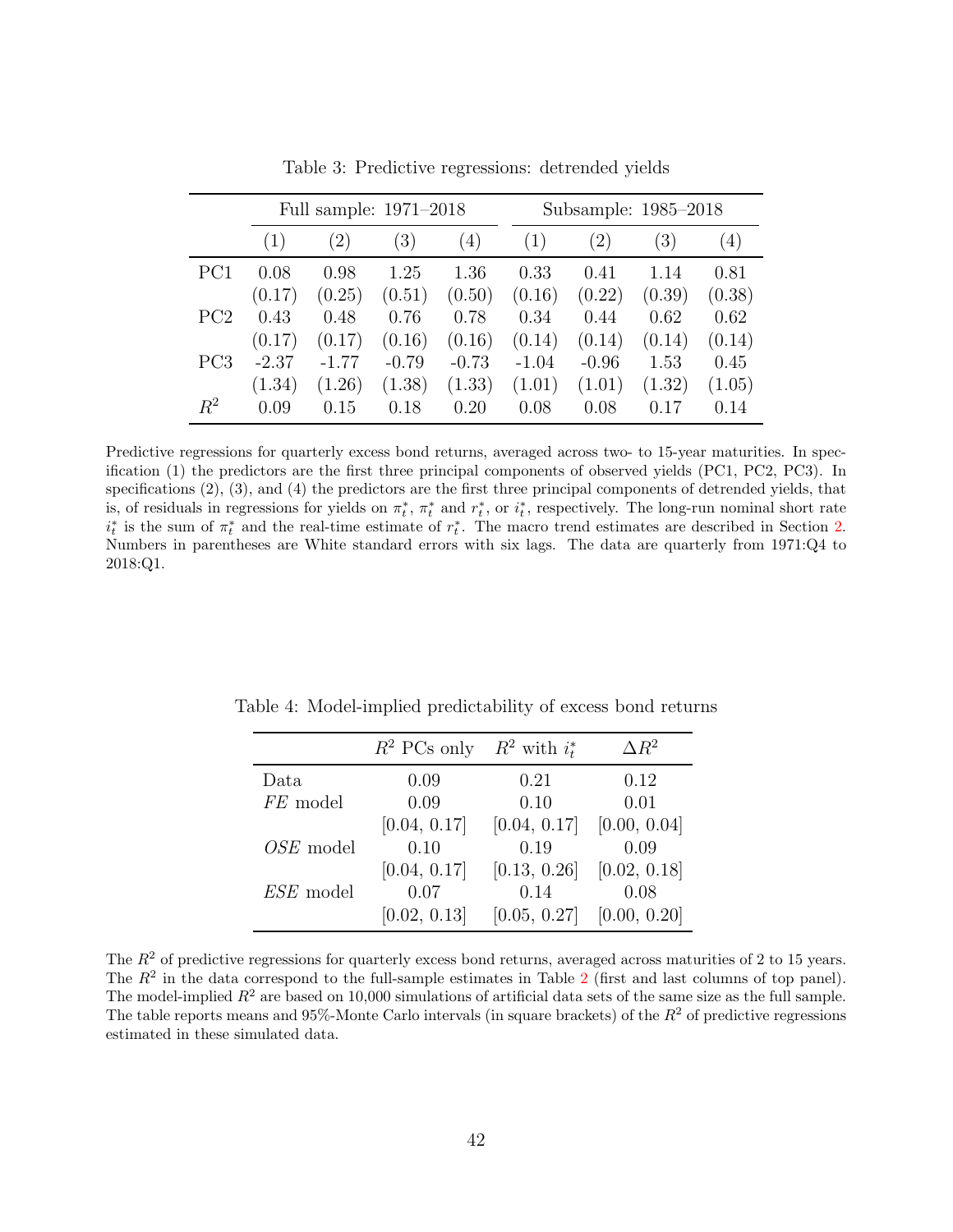| Quarterly sample: $1976:Q3-2008:Q1$<br>Horizon in quarters |                |                  |      |      |      |  |
|------------------------------------------------------------|----------------|------------------|------|------|------|--|
| $(127 \; quarters)$                                        | $\overline{4}$ | 10               | 20   | 30   | 40   |  |
| Random walk $(RW)$                                         | 1.33           | 1.85             | 2.52 | 2.60 | 2.88 |  |
| Fixed endpoint $(FE)$                                      | 1.42           | 2.25             | 3.28 | 3.72 | 4.19 |  |
| Observed shifting endpoint $(OSE)$                         | 1.17           | 1.76             | 2.37 | 2.39 | 2.60 |  |
| <i>p</i> -value: $OSE \geq RW$                             | 0.05           | 0.00             | 0.00 | 0.03 | 0.04 |  |
| <i>p</i> -value: $OSE > FE$                                | 0.00           | 0.00             | 0.01 | 0.03 | 0.05 |  |
| Blue Chip sample: $1988:Q1-2011:Q4$                        |                | Horizon in years |      |      |      |  |
| (48 Blue Chip surveys)                                     | 1              | $\overline{2}$   | 3    | 4    | 5    |  |
| Blue Chip $(BC)$                                           | 1.06           | 1.39             | 1.59 | 1.79 | 1.99 |  |
| Random walk $(RW)$                                         | 0.85           | 1.08             | 1.21 | 1.37 | 1.56 |  |
| Fixed endpoint $(FE)$                                      | 1.53           | 2.08             | 2.52 | 2.96 | 3.34 |  |
| Observed shifting endpoint $(OSE)$                         | 0.87           | 0.95             | 1.04 | 1.18 | 1.37 |  |
| <i>p</i> -value: $OSE > BC$                                | 0.10           | 0.08             | 0.15 | 0.18 | 0.20 |  |
| <i>p</i> -value: $OSE > RW$                                | 0.58           | 0.05             | 0.01 | 0.04 | 0.08 |  |
| <i>p</i> -value: $OSE > FE$                                | 0.00           | 0.00             | 0.00 | 0.00 | 0.00 |  |

<span id="page-44-0"></span>Table 5: Accuracy of out-of-sample forecasts for the ten-year yield

Root mean-squared errors for forecasts for the ten-year Treasury yield. Method RW is a driftless random walk,  $FE$  is a common stationary dynamic term structure model (DTSM), which has a fixed endpoint, and  $OSE$  is a model with an observed shifting endpoint that uses the proxy  $i_t^* = \pi_t^* + r_t^{*,RT}$ . The data are quarterly from 1971:Q4 to 2018:Q1. Top panel: forecasts for horizons from 4 to 40 quarters made each quarter from 1976:Q3 (once five years of data are available) to 2008:Q1 for a total of 127 (overlapping) observations. Bottom panel: forecasts for horizons from 1 to 5 years (yearly averages of quarterly forecasts) made each quarter preceding a Blue Chip survey (long-range forecasts in Blue Chip Financial Forecasts) from 1988:Q1 to 2011:Q4 (48 surveys). Models are re-estimated each quarter up to 2007:Q4 (expanding window). Last rows in each panel report one-sided p-values for testing the null hypothesis of equal forecast accuracy against the alternative that method OSE is more accurate, using the method of [Diebold and Mariano](#page-31-11) [\(1995\)](#page-31-11) with a small-sample correction.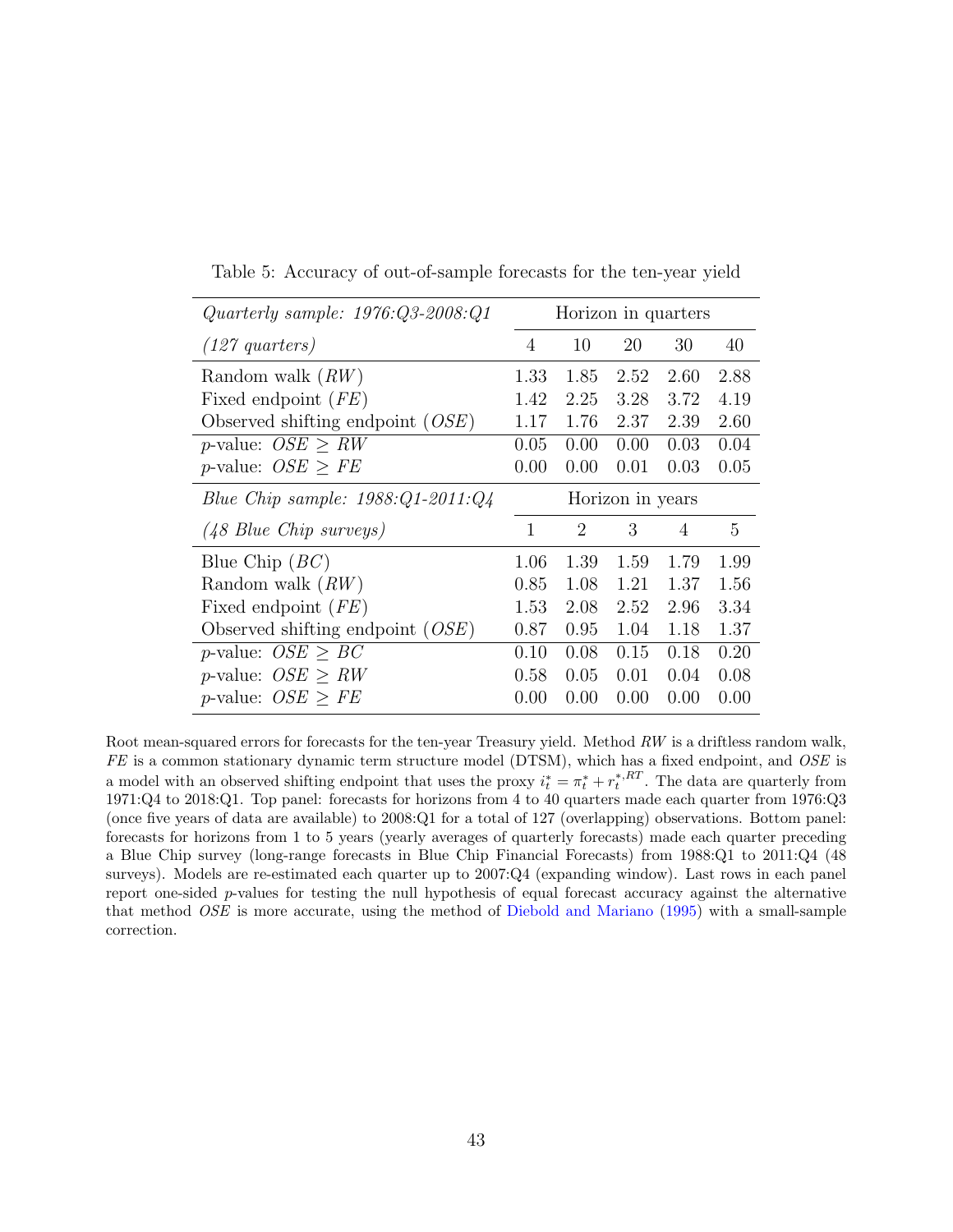

<span id="page-45-0"></span>Figure 1: Ten-year yield and macroeconomic trends

Ten-year Treasury yield and estimates of trend inflation,  $\pi_t^*$  (the mostly survey-based PTR measure from  $FRB/US$ ), the equilibrium real rate,  $r_t^*$  (an average of all filtered and real-time estimates, see Section [2\)](#page-7-0), and the equilibrium short rate,  $i_t^* = \pi_t^* + r_t^*$ . Shaded areas are NBER recessions. The data are quarterly from 1971:Q4 to 2018:Q1.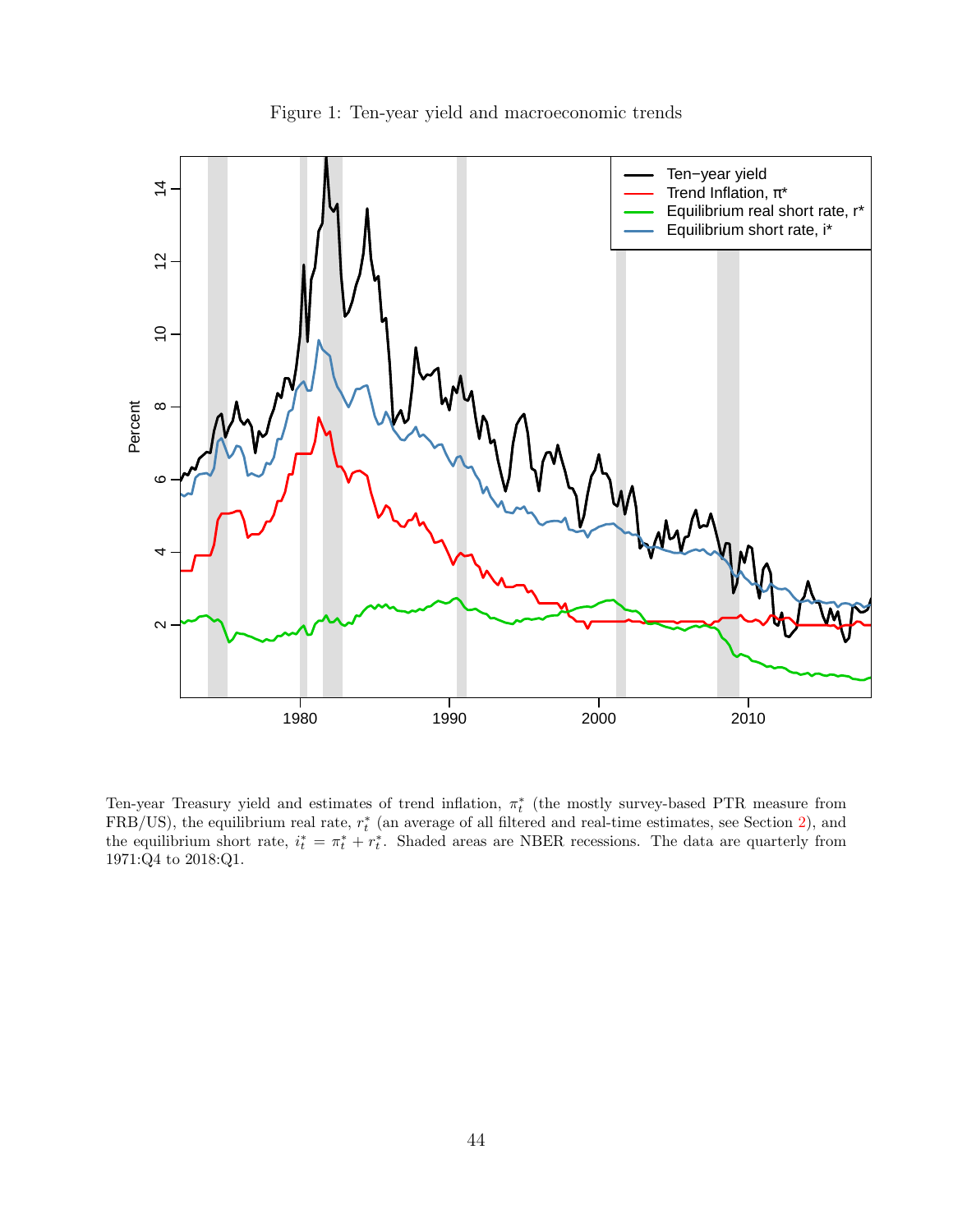<span id="page-46-0"></span>



Smoothed (two-sided), filtered (one-sided), and real-time estimates of the equilibrium real interest rate, or long-run  $r_t^*$ . Left panel: range and average of seven smoothed estimates, including the four estimates by [Del](#page-31-12) [Negro et al.](#page-31-12) [\(2010\)](#page-31-12) (DGGT), [Johannsen and Mertens](#page-33-5) [\(2018\)](#page-33-5) (JM), [Laubach and Williams](#page-34-1) [\(2016\)](#page-34-1) (LW), and [Kiley](#page-33-3) [\(2015\)](#page-33-3), as well as our own three model-based estimates. Right panel: range and average of filtered and real-time estimates. Filtered estimates are the estimates of LW, [Holston et al.](#page-32-2) [\(2017\)](#page-32-2), and Kiley. Real-time estimates are those of DGGT, JM, our own three real-time model-based estimates, and the model-free movingaverage estimate, which is also shown separately. For details, see Section [2](#page-7-0) and Appendix [A.](#page-36-0) The data are quarterly from 1971:Q4 to 2018:Q1.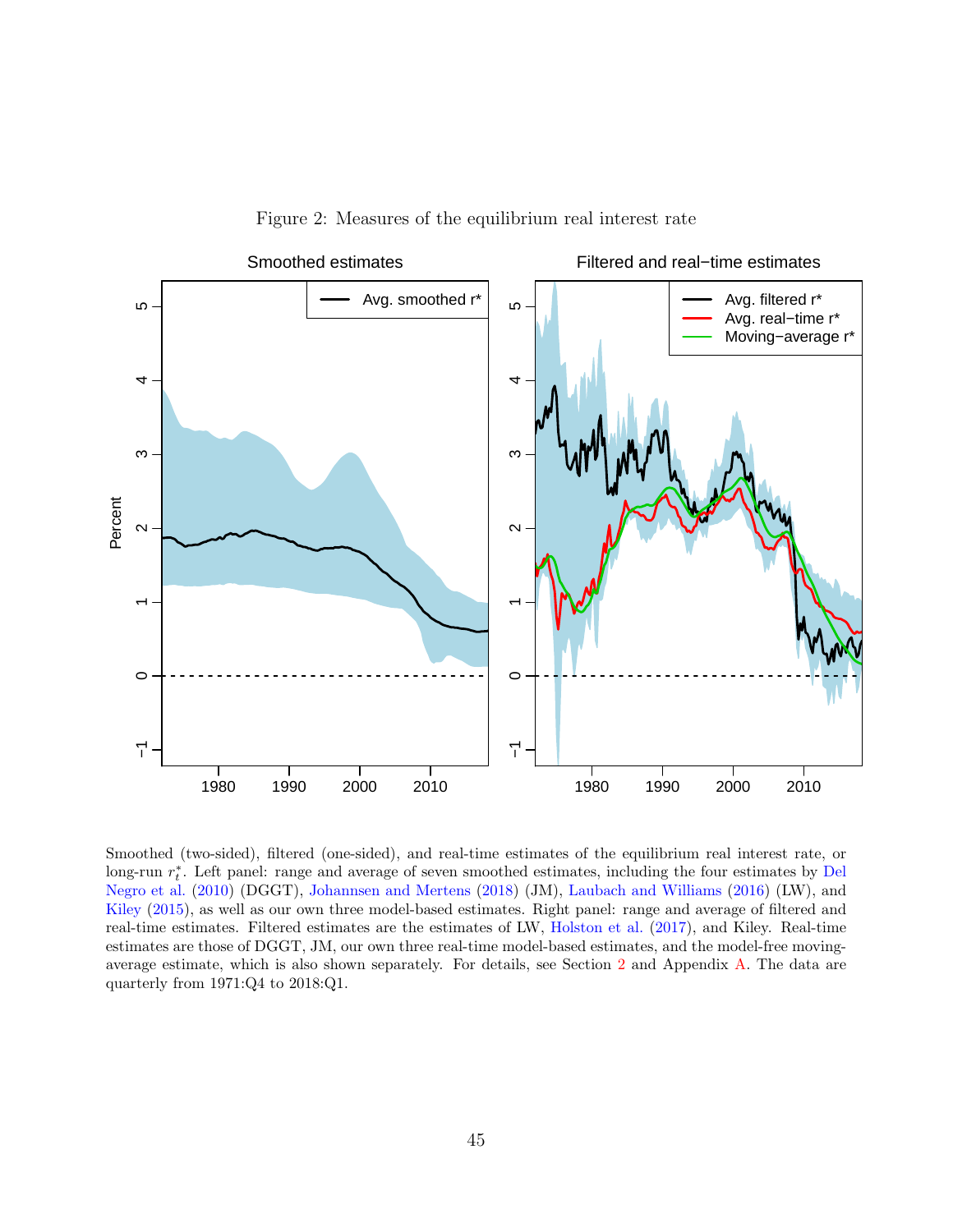<span id="page-47-0"></span>Figure 3: Detrending the ten-year yield



Ten-year Treasury yield and two detrended yield series using as the proxy for the equilibrium interest rate  $i_t^*$ the sum of the PTR estimate of  $\pi_t^*$  and the real-time estimate of  $r_t^*$  shown in Figure [2.](#page-46-0) The first detrended yield series is the difference between the yield and  $i_t^*$ . The second detrended series is the residual from the (Dynamic OLS) cointegration regression of the yield on  $i_t^*$ , estimates of which are reported in the last column of Table [1.](#page-41-0) Shaded areas are NBER recessions. The data are quarterly from 1971:Q4 to 2018:Q1.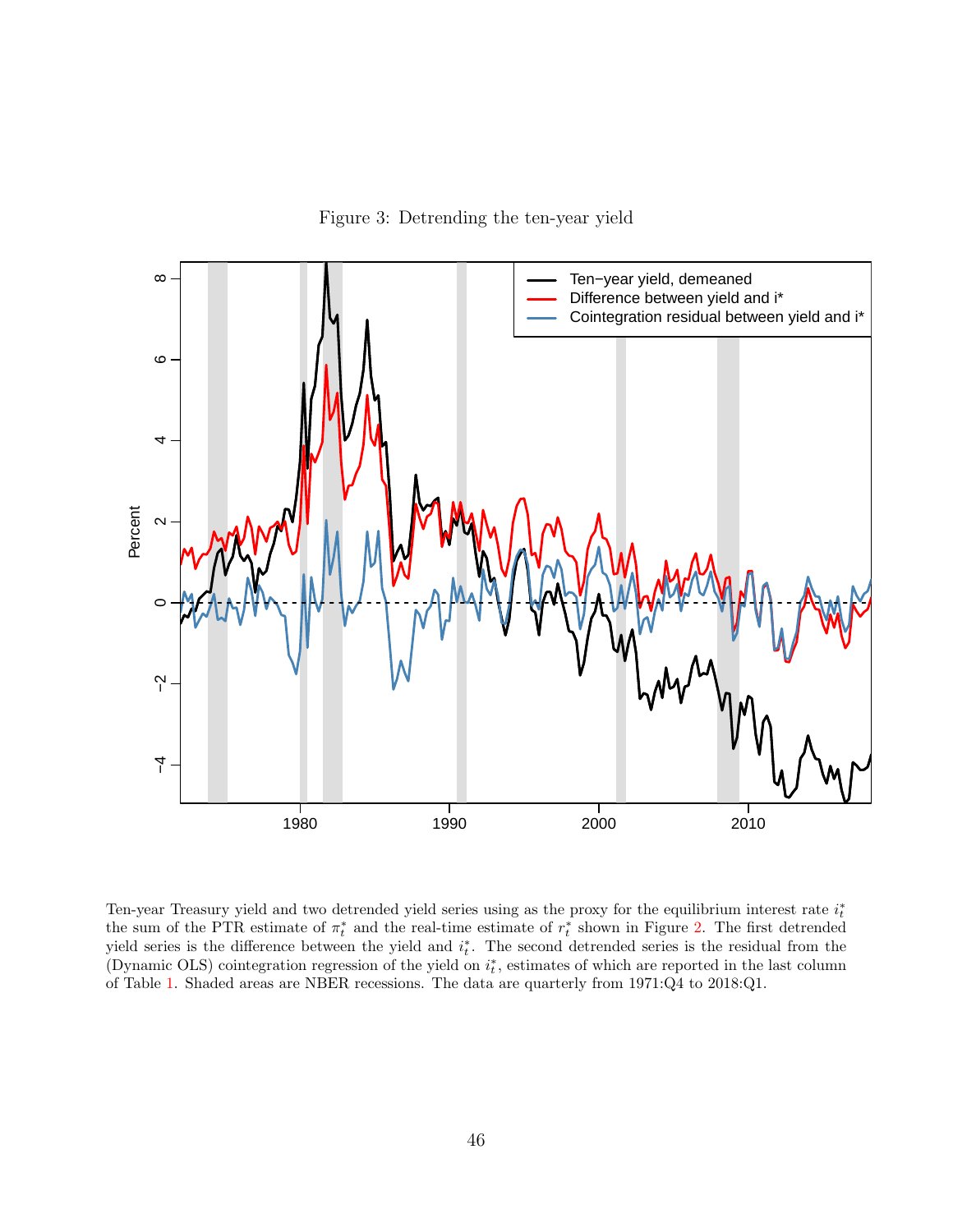

<span id="page-48-0"></span>Figure 4: Model-based estimate of equilibrium interest rate

Bayesian (MCMC) estimate—posterior mean and 95%-posterior credibility intervals—of the equilibrium nominal short rate,  $i^*$ , from the estimated shifting endpoint  $(ESE)$  dynamic term structure model. Also shown is a proxy estimate of  $i^*$ , the sum of the PTR estimate of  $\pi^*$  and the real-time macro estimate of  $r^*$ . The data are quarterly from 1971:Q4 to 2018:Q1.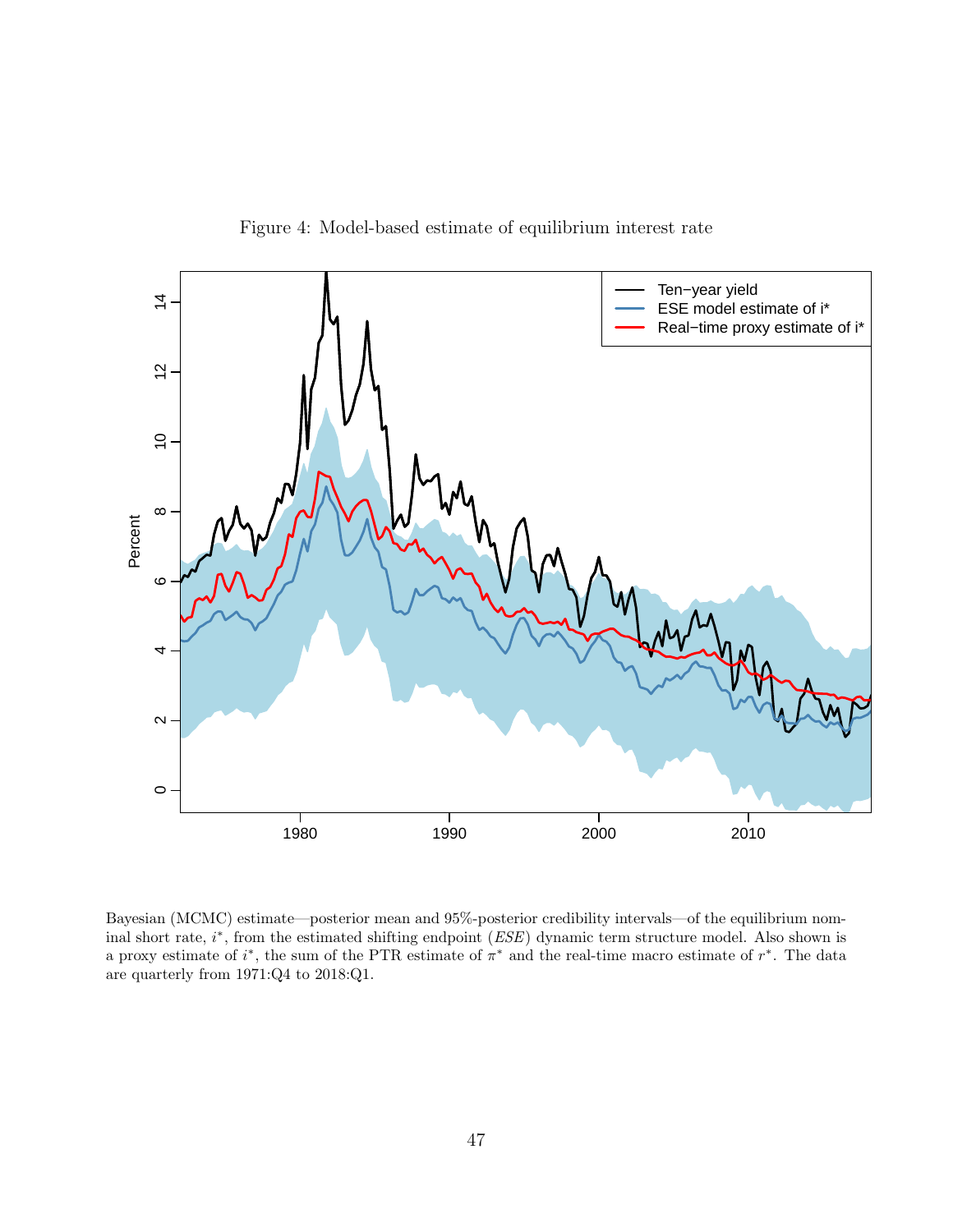

<span id="page-49-0"></span>Figure 5: Trend and cycle components of ten-year yield

Model-based decomposition of ten-year yield into trend and cycle components. Blue lines show trend and cycle (posterior means) for the model with estimated shifting endpoint (ESE), shaded area shows 95%-posterior credibility intervals for trend component; red lines show trend and cycle for model with observed shifting endpoint (OSE). The data are quarterly from 1971:Q4 to 2018:Q1.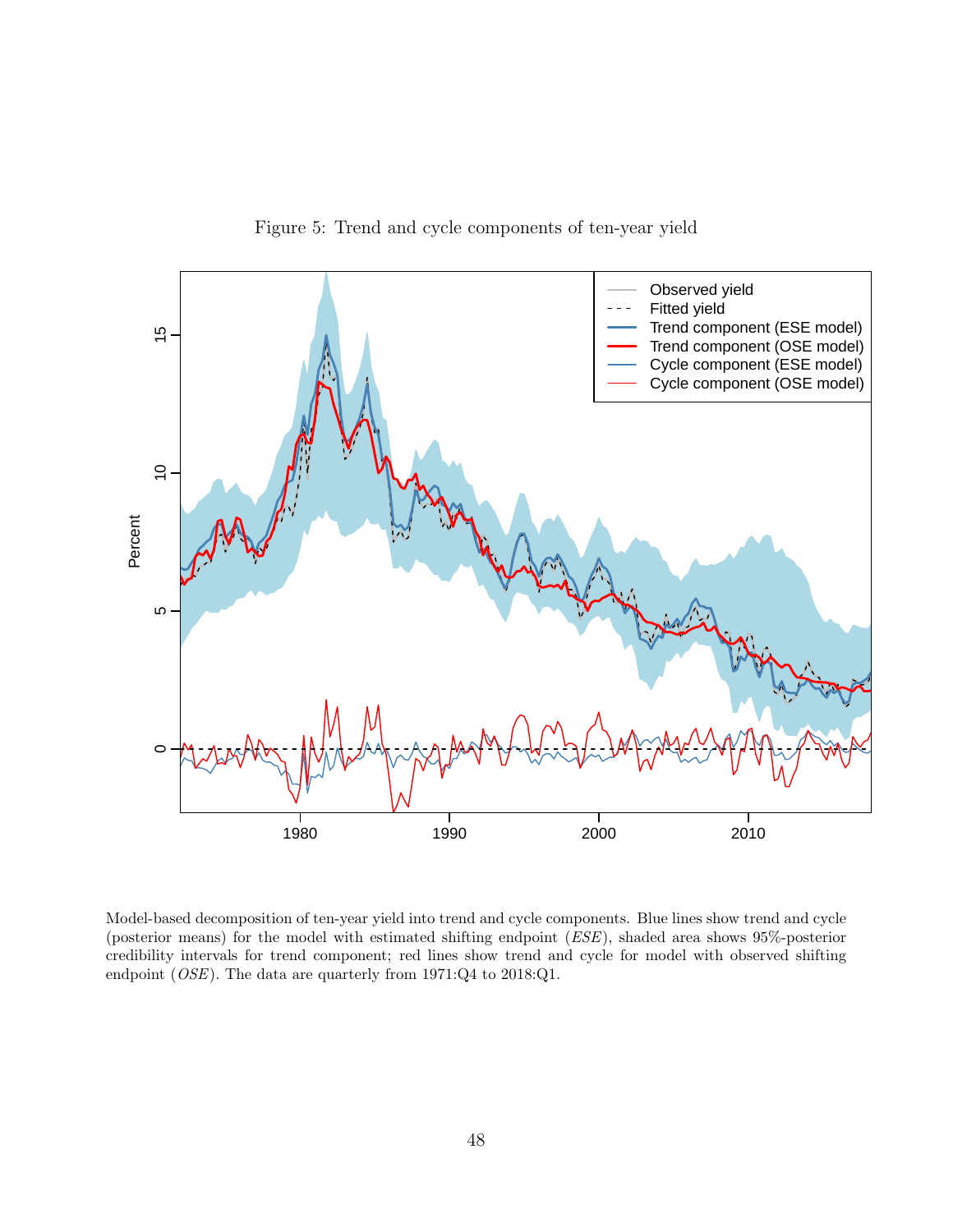

<span id="page-50-0"></span>Figure 6: Loadings of yields on the equilibrium interest rate

Comparison of loadings of Treasury yields on the equilibrium nominal short rate  $i_t^*$  in the data and in the shifting-endpoint dynamic term structure model. Data: regression coefficients (with 95%-confidence intervals) for cointegration regressions of yields on the proxy-estimate of  $i_t^*$  (the PTR estimate of  $\pi^*$  plus the real-time macro estimate of  $r^*$ ). Model: loadings of yields on  $i_t^*$  in population and 95%-Monte Carlo intervals for regression coefficients in small samples simulated from the model with an observed shifting endpoint (OSE).